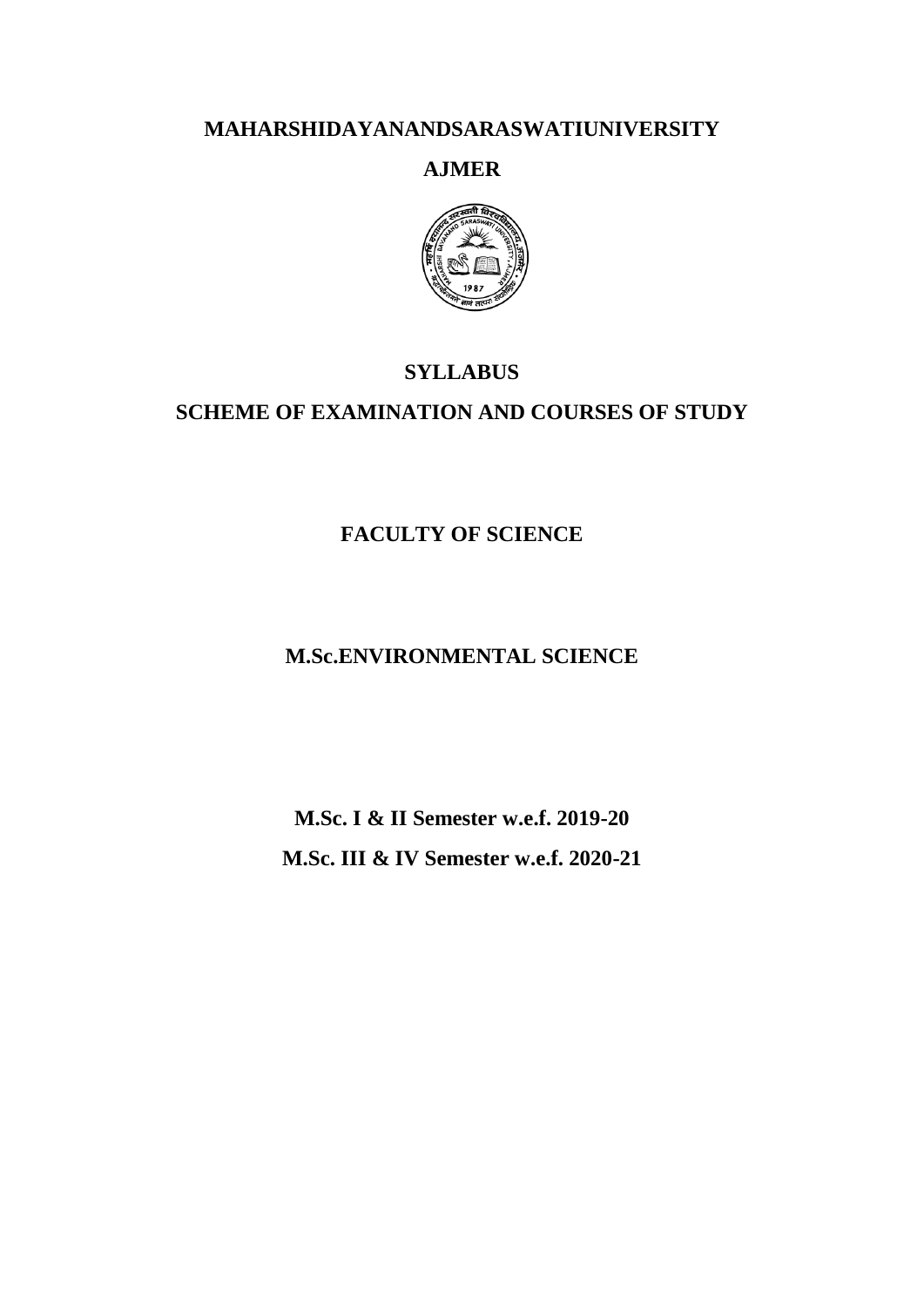# **Name of the Program of Study: M.Sc. Environmental Science**

- 1. **Programme Duration:**
- a. Minimum 1 semester for Certificate in Basics of Environmental Science
- b. Minimum 2 semesters for PG Diploma in Environmental Science
- c. Minimum 3 semesters for Advanced PG Diploma in Environmental Science
- d. Minimum 4 Semesters for M.Sc. in Environmental Science

## 2. **Minimum Eligibility Conditions:**

- 3. **Relaxation in Minimum Qualifying Marks for** the SC, ST and Persons with Disabilities Categories: 5%
- 4. **Criteria for Selection of Students for Admission:** Merit list as per the rules in Prospectus

## 5. **Credit Requirements:**

- a. A minimum of 80 credits are to be completed by the student, 30% (24 credits) of which will be elective including a minimum of 12 credits (15%) from other programs of studies (Minimum 9 form a single program of study other than M.Sc. Environmental Science) and 70%(56 credits) being core courses. Core courses include 4 L credits of Foundation courses (Compulsory and elective). The remaining 52 core credits include one long term project work/dissertation (10 credits) in the fourth semester.
- b. The maximum number of credits that a student may earn in a Semester shall not exceed 36 hours of teaching, and he/she shall be required to register for such number of courses accordingly.

## **6. Conditions for the Award of Degree / Diploma / Certificate:**

6.1In case a student admitted to the Programme opts out of the Programme after successful completion of minimum

20 credits of Semester I, he/she will be awarded Certificate in Basics of Environmental Science

40 credits of Semesters I and II he/she will be awarded PG Diploma in Environmental Science

60 credits of Semesters I, II and III, he/she will be awarded Advanced PG Diploma in Environmental Science

80 credits of Semesters I, II, III and IV, he/she will be awarded M.Sc. in Environmental Science 6.2 Students opting out with the Certificate/PG Diploma/Advanced PG Diploma may be permitted to get lateral entry into the Programme within a period of maximum two years to complete their Master's Degree.

6.3 There is a provision of Certificate of specialization or skills learnt which would be given away to a student by the Dean PG Studies for the University teaching departments (UTDs) on the recommendation of the Council of the Department of Environmental Science, if a minimum of 9 credits have been completed by the student in a specific skill or field of specialization.

**7.** An educational tour may be organized both for M.Sc. Sem. I &II and M.Sc. Sem. III &IV to important places of environmental interest within or outside the State under the supervision of faculty member/s of the department. The expenses will be borne by the participating student. However, the university will provide train/bus travel concessions as per necessity and university rules. Travelling expenses of the teacher/s will be borne by the university as per rules of TA and DA.

## **Foundation Courses**

The Course Committee does not have the required capability to set the course for the foundation courses, moreover teaching these courses would require different specializations which the faculty of environmental Science does not possess. Yet we propose that following types of foundation courses may be useful for the personality development of the students: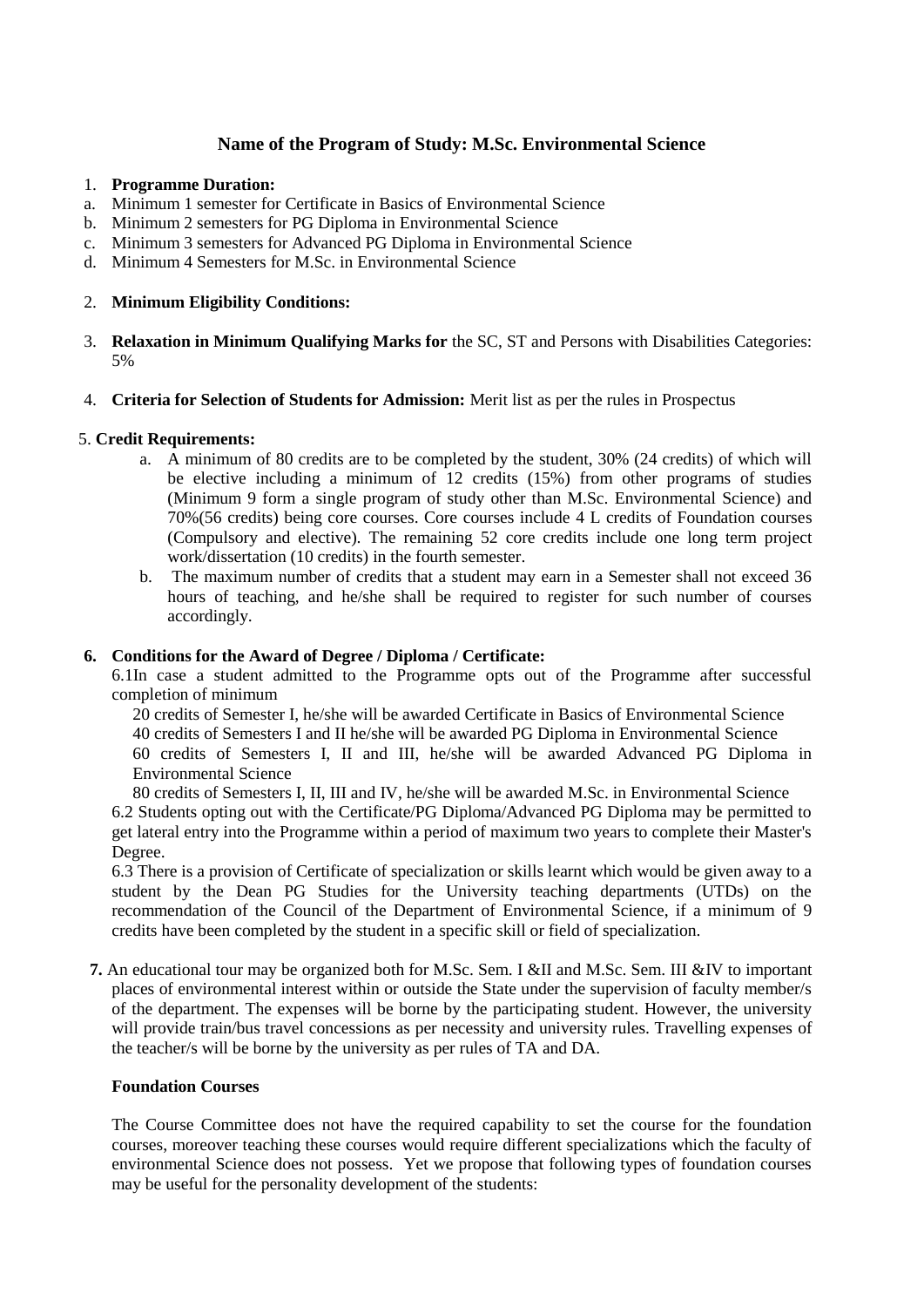| <b>S. No.</b>  | <b>Course</b>                        | Lecture<br><b>Credits</b> | <b>Practical</b><br><b>Credits</b> | <b>Required</b><br>faculty     |
|----------------|--------------------------------------|---------------------------|------------------------------------|--------------------------------|
| Compulsory     |                                      |                           |                                    |                                |
| <b>FOC 401</b> | Language skills                      | $\overline{2}$            |                                    | English                        |
| <b>FOC 402</b> | <b>Presentation skills</b>           |                           |                                    | Management                     |
| <b>FOC 403</b> | Information, sources, retrieval $\&$ |                           |                                    | Library science                |
|                | usage                                |                           |                                    |                                |
| Elective       |                                      |                           |                                    |                                |
| FOO 401        | <b>History of Ajmer</b>              |                           |                                    | History                        |
| FOO 402        | <b>Brief History of Rajasthan</b>    |                           |                                    |                                |
| FOO 403        | Social work                          |                           |                                    | Sociology                      |
| FOO 404        | <b>Environmental Journalism</b>      |                           |                                    | Journalism                     |
| FOO 405        | <b>Environmental Consciousness</b>   |                           |                                    | Environmental                  |
| FOO 406        | Social Forestry and Public           | 1                         |                                    | <b>Social Forestry</b>         |
|                | Participation                        |                           |                                    |                                |
| <b>FOO</b>     | <b>Environmental Issues</b>          |                           |                                    | Environmental<br><i>Issues</i> |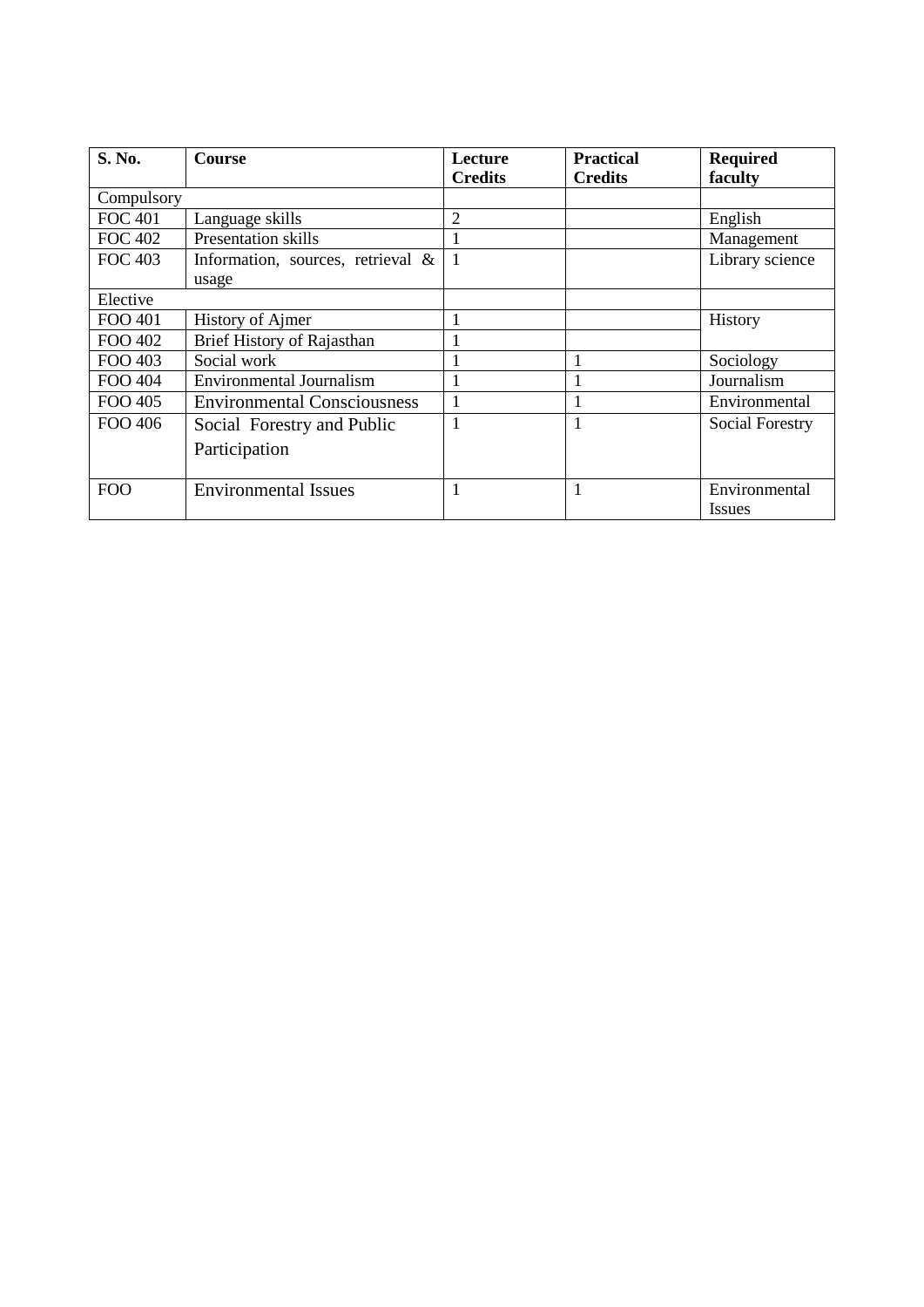# **Courses offered in M.Sc. Environmental Science**

| SEM <sub>I</sub>                                              |        |                  | <b>SEM II</b>                                                               |                |                                      | <b>SEM III</b>                                |                |                           | <b>SEM IV</b>                            |        |                  |
|---------------------------------------------------------------|--------|------------------|-----------------------------------------------------------------------------|----------------|--------------------------------------|-----------------------------------------------|----------------|---------------------------|------------------------------------------|--------|------------------|
| Title                                                         | Credit | Contact<br>Hours | Title                                                                       | Credit         | $\overline{\text{Context}}$<br>Hours | Title                                         | Credit         | Contact<br>Hours          | Title                                    | Credit | Contact<br>Hours |
| <b>Core Courses</b>                                           |        |                  |                                                                             |                |                                      |                                               |                |                           |                                          |        |                  |
| FC (Foundation<br>Course)                                     | 2L     | 2 <sup>hr</sup>  | FC (Foundation<br>Course)                                                   | 1 <sub>L</sub> | 1 <sub>hr</sub>                      | FC (Foundation<br>Course)                     | 1 <sub>L</sub> | 1 <sup>hr</sup>           | FC (Foundation<br>Course)                | 1L     | 1 <sub>hr</sub>  |
| <b>ENV-401</b><br>Concepts of<br>Ecology                      | 3L     | 3hr              | $ENV - 407$<br>Ecosystem<br>Science                                         | 4L             | 4 hrs                                | $ENV - 412$<br>Environmental<br>Biotechnology | 3L             | $\overline{3 \text{ hr}}$ | <b>ENV 500 L</b><br>Long Term<br>Project | 10 P   | 30 hrs           |
| <b>ENV -402</b><br>Components of<br>Environment               | 2L     | 2 <sub>hr</sub>  | <b>ENV-408</b><br>Environmental<br>Pollution &<br>Control -II               | 4L             | 4 hrs                                | $ENV - 413$<br>Environmental<br>Geo Science   | 4L             | 4 hr                      |                                          |        |                  |
| $ENV - 403$<br>Natural<br>Resources & Eco<br>modelling        | 3L     | 3 <sub>hr</sub>  | <b>ENV-409</b><br>Biodiversity,<br>Wild Life and<br>Environmental<br>Ethics | 4L             | 4 hrs                                | $ENV - 414$<br>Ecotourism                     | 3L             | 3 <sub>hr</sub>           |                                          |        |                  |
| $ENV - 404$<br>Environmental<br>Management and<br>Legislation | 4L     | 4 hr             | $ENV - 410$<br>Occupational<br>Health                                       | 3L             | 3hrs                                 | $ENV - 415$<br>Geo-Chemistry                  | 4L             | 4 hr                      |                                          |        |                  |
| $ENV - 405$<br>Environmental<br>Pollution &<br>Control - I    | 4L     | 4 hr             |                                                                             |                |                                      |                                               |                |                           |                                          |        |                  |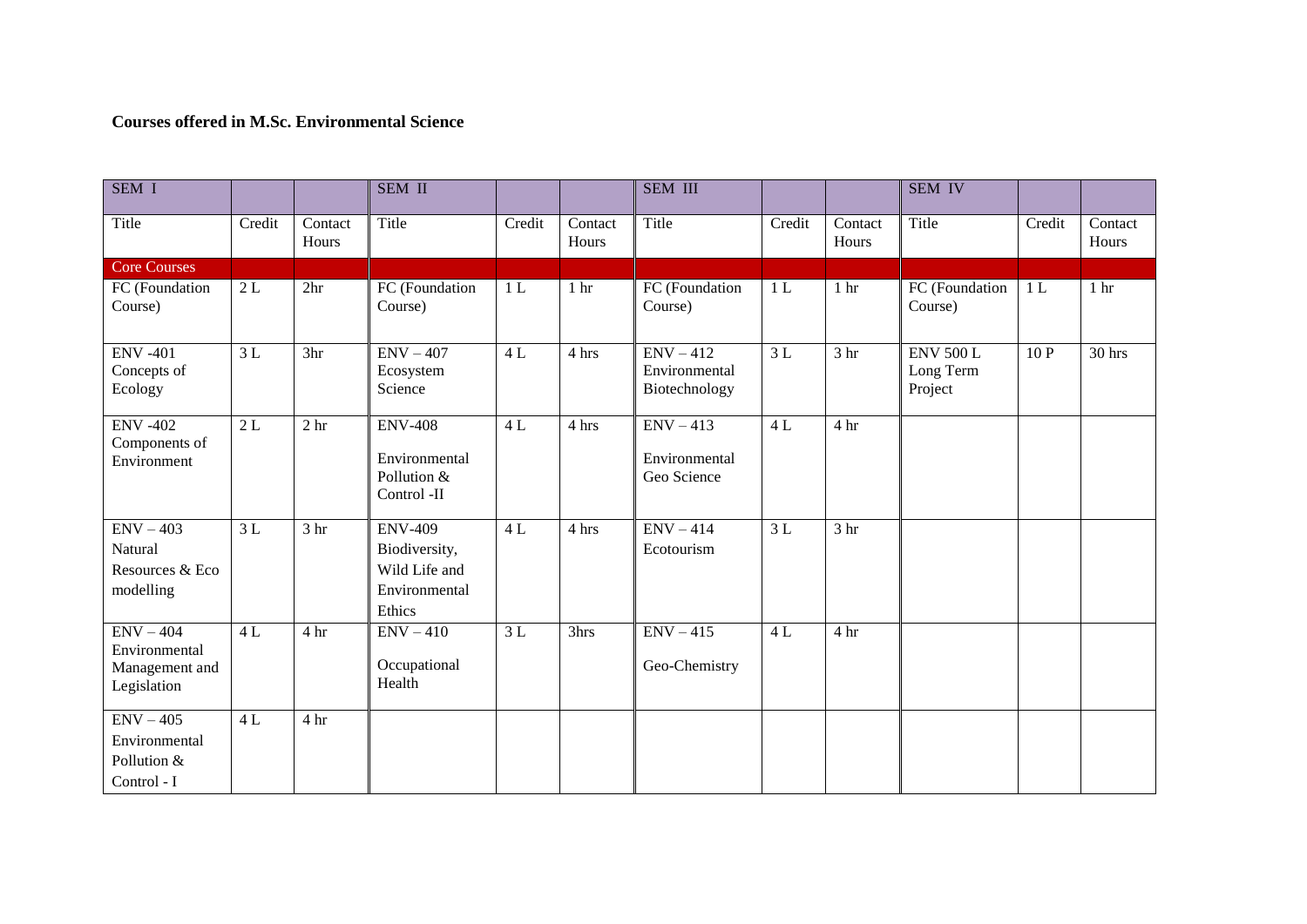| $ENV - 406$                                            | $\overline{3P}$ | 9 hrs    | <b>ENV 411</b>                                                  | 3P       | 9 hrs           | $ENV - 416$                                                   | $\overline{3P}$ | $9$ hrs          |                                                |    |                 |
|--------------------------------------------------------|-----------------|----------|-----------------------------------------------------------------|----------|-----------------|---------------------------------------------------------------|-----------------|------------------|------------------------------------------------|----|-----------------|
| Practical                                              |                 |          | Practical                                                       |          |                 | Practical                                                     |                 |                  |                                                |    |                 |
|                                                        | $18 + 1$        | $25$ hrs |                                                                 | $18 + 1$ | $25$ hrs        |                                                               | $17 + 1$        | 24               |                                                | 11 | $\overline{31}$ |
| <b>Elective Courses</b>                                |                 |          |                                                                 |          |                 |                                                               |                 |                  |                                                |    |                 |
| $ENV - 421$                                            | $\overline{3P}$ | 9 hrs    | $ENV - 424$                                                     | 3P       | 9 hrs           | <b>ENV-429</b>                                                | $\overline{3P}$ | $9$ hrs          | <b>ENV-432</b>                                 | 4L | 4 <sup>hr</sup> |
| (Practical)                                            |                 |          | (Practical)                                                     |          |                 | (Practical)                                                   |                 |                  | Research<br>Methodology &<br><b>Statistics</b> |    |                 |
| <b>ENV-422</b><br>$EIA-I$                              | 4L              | 4 hrs    | $ENV - 425 Eco-$<br>Toxicology                                  | 1L       | 1 <sup>hr</sup> | $ENV - 430$<br>EIA in Practice                                | 4L              | 4 hr             | <b>ENV-433</b><br><b>Birding</b><br>Essentials | 4L | 4hr             |
| $ENV - 423$<br>Disaster<br>Management                  | 4L              | 4 hrs    | $ENV - 426/MIC$<br>433<br>Energy &<br>Alternatives of<br>Energy | 1L       | 1 <sub>hr</sub> | $ENV - 431$<br>Natural Disaster<br>Management                 | 4L              | 4 hr             |                                                |    |                 |
| ENV-434 SSK<br>Short term<br>Project (1P)<br>(3h/week) | 1L              | 1hrs     | $ENV - 427$<br>$EIA - II$                                       | 4L       | 4 hrs           | <b>ENV-436 SSK</b><br>Short term<br>Project (1P)<br>(3h/week) | 1L              | 1 <sub>hrs</sub> |                                                |    |                 |
|                                                        |                 |          | $ENV - 428$<br>Geological<br><b>Disasters</b>                   | 4L       | 4 hrs           |                                                               |                 |                  |                                                |    |                 |
|                                                        |                 |          | <b>ENV-435 SSK</b><br>Short term<br>Project (1P)<br>(3h/week)   | 1L       | 1hrs            |                                                               |                 |                  |                                                |    |                 |

 $1 L = 15$  Lectures/Month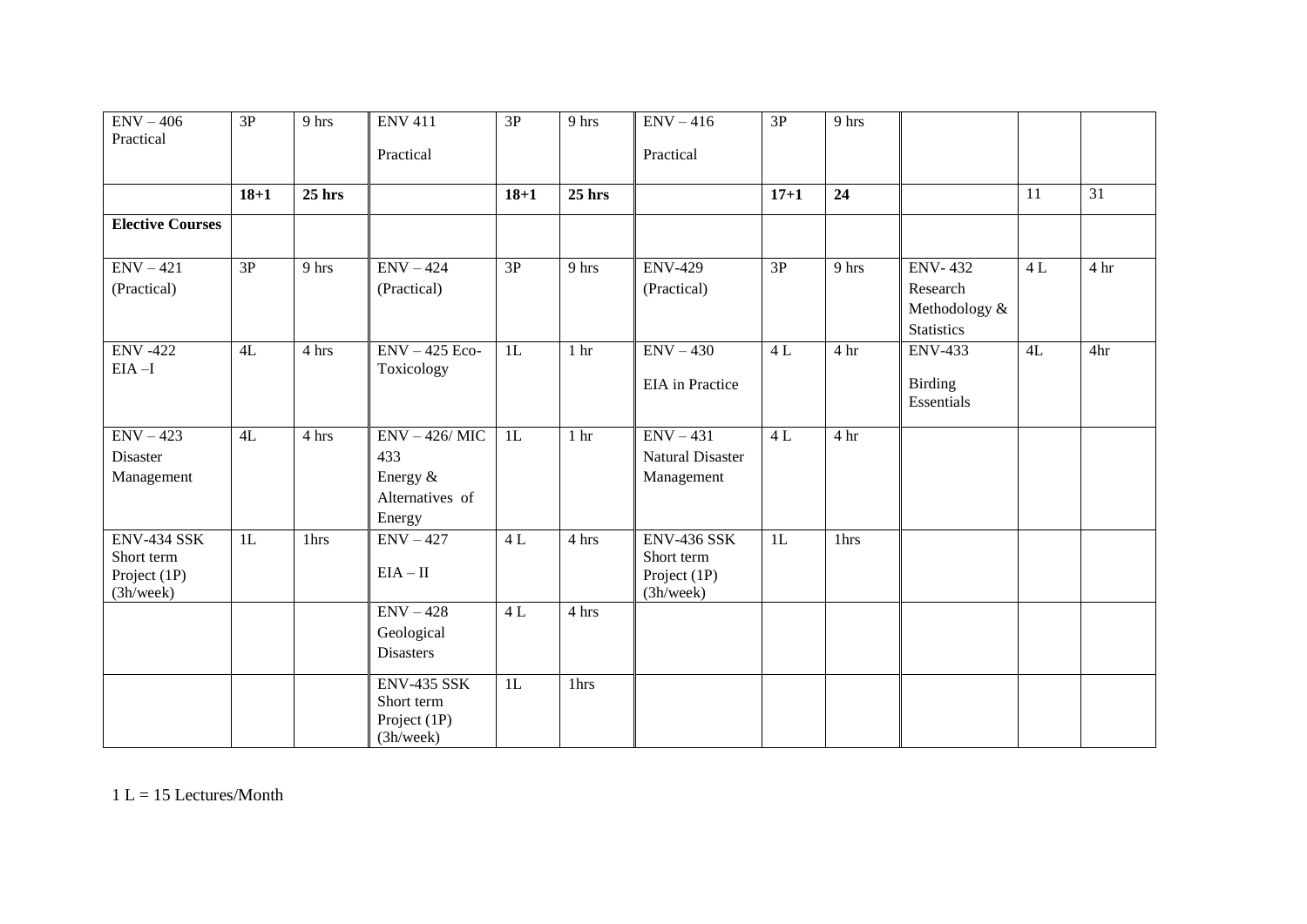## **SEMESTER I**

## **Core Courses:**

ENV 401Concepts of Ecology (3L) (3h/week) ENV 402 Components of Environment (2L) (2h/week) ENV 403 Natural Resources &Ecomodelling (3L) (3h/week) ENV 404 Environmental Management & Legislation (4L) (4h/week) ENV 405 Environmental Pollution & Control- I (4L) (4h/week) ENV 406 Techniques in Environmental Science-I (3P) (9h/week)

## **Elective Courses for Sem I & III**

ENV 421 Techniques in Environmental Science-II (3P) (9h/week) ENV 422 Environmental Impact Assessment –I (4L) (4h/week) ENV 423 Disaster Management (4L) (4h/week) ENV 429 Practical (3P) (9h/week) ENV 430 EIA in Practice (4L) (4h/week) ENV 431 Natural Disaster Management (4L) (4h/week) ENV 434 SSK Short term Project (1P) (1h/week) If a student opts to drop after successful completion of minimum 20 credits she/he will be awarded Certificate in Environmental Science.

## **SEMESTER II**

## **Core Courses:**

ENV 407 Ecosystem Science (4L) (4h/week) ENV 408 Environmental Pollution & Control- II (4L) (4h/week) ENV 409 Biodiversity, Wildlife and Environmental Ethics (4L) (4h/week) ENV 410 Occupational Health (3L) (3h/week) ENV 411 Practical (3P) (9h/week)

## **Elective Courses for II & IV**

ENV 424 Practical (3P) (9h/week) ENV 425 Eco toxicology (3L) (3h/week) ENV 426/ MIC -433 Energy and Alternative Energy (1L) (1h/week) ENV 427 Environmental Impact Assessment – II (4L) (4h/week) ENV 428 Geological Disasters (4L) (4h/week) ENV 432 Research Methodology and Statistics (4L= 4h/week) ENV 433 Birding Essentials(4L= 4h/week) ENV 435 SSK Short term Project (1P) (1h/week)

If a student opts to drop after successful completion of minimum 40 credits, s/he will be awarded PG Diploma in Environmental Science.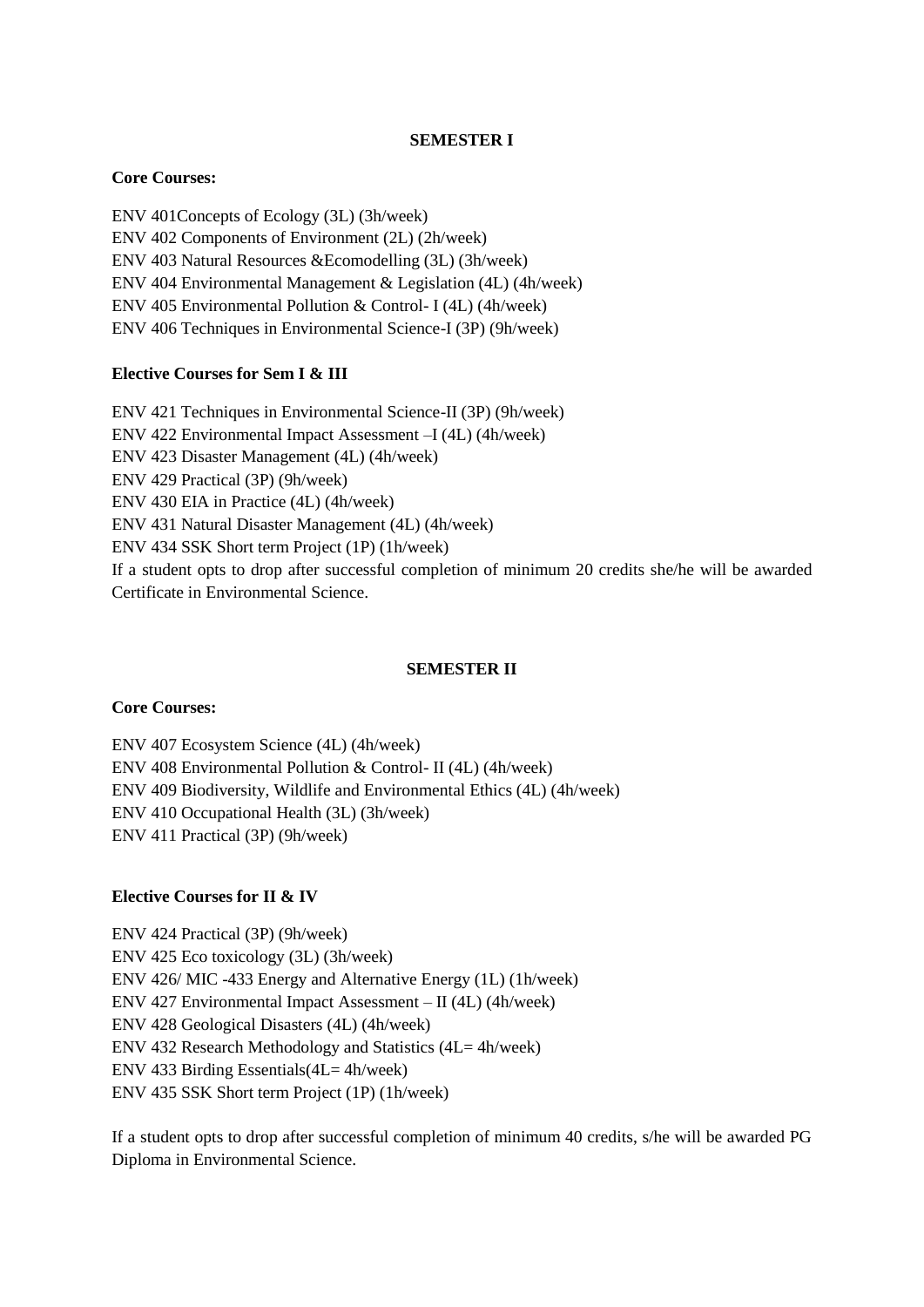### **SEMESTER III**

#### **Core Courses**

ENV 412 Environmental Biotechnology (3L) (3h/week) ENV 413 Environmental Geo Science (4L) (4h/week) ENV 414Ecotourism(3L) (3h/week) ENV 415 Environmental Geochemistry (4L) (4h/week) ENV 416 Practical (3P) (9h/week)

## **Elective Courses for Sem I & III**

ENV 421 Techniques in Environmental Science-II (3P) (9h/week) ENV 422 Environmental Impact Assessment –I (4L) (4h/week) ENV 423 Disaster Management (4L) (4h/week) ENV 429 Practical (3P) (9h/week) ENV 430 EIA in Practice (4L) (4h/week) ENV 431 Natural Disaster Management (4L) (4h/week) ENV 436 SSK Short term Project (1P) (1h/week)

If a student opts to drop after successful completion of minimum 60 credits s/he will be awarded Advanced PG Diploma in Environmental Science.

#### **SEMESTER IV**

**Core Course:** ENV 500L Long Term Project /Dissertation (10 P= 30h per week)

## **Elective Courses for II & IV**

ENV 424 Practical (3P) (9h/week) ENV 425 Eco toxicology (3L) (3h/week) ENV 426/ MIC -433 Energy and Alternative Energy (1L) (1h/week) ENV 427 Environmental Impact Assessment – II (4L) (4h/week) ENV 428 Geological Disasters (4L) (4h/week) ENV 432 Research Methodology and Statistics (4L= 4h/week) ENV433 Birding Essentials (4L= 4h/week)

A student has to opt courses of minimum 20 credits in this semester. Successful completion of minimum 80 credits on completion of semester IV will earn a student degree of Mater of Science in Environmental Science.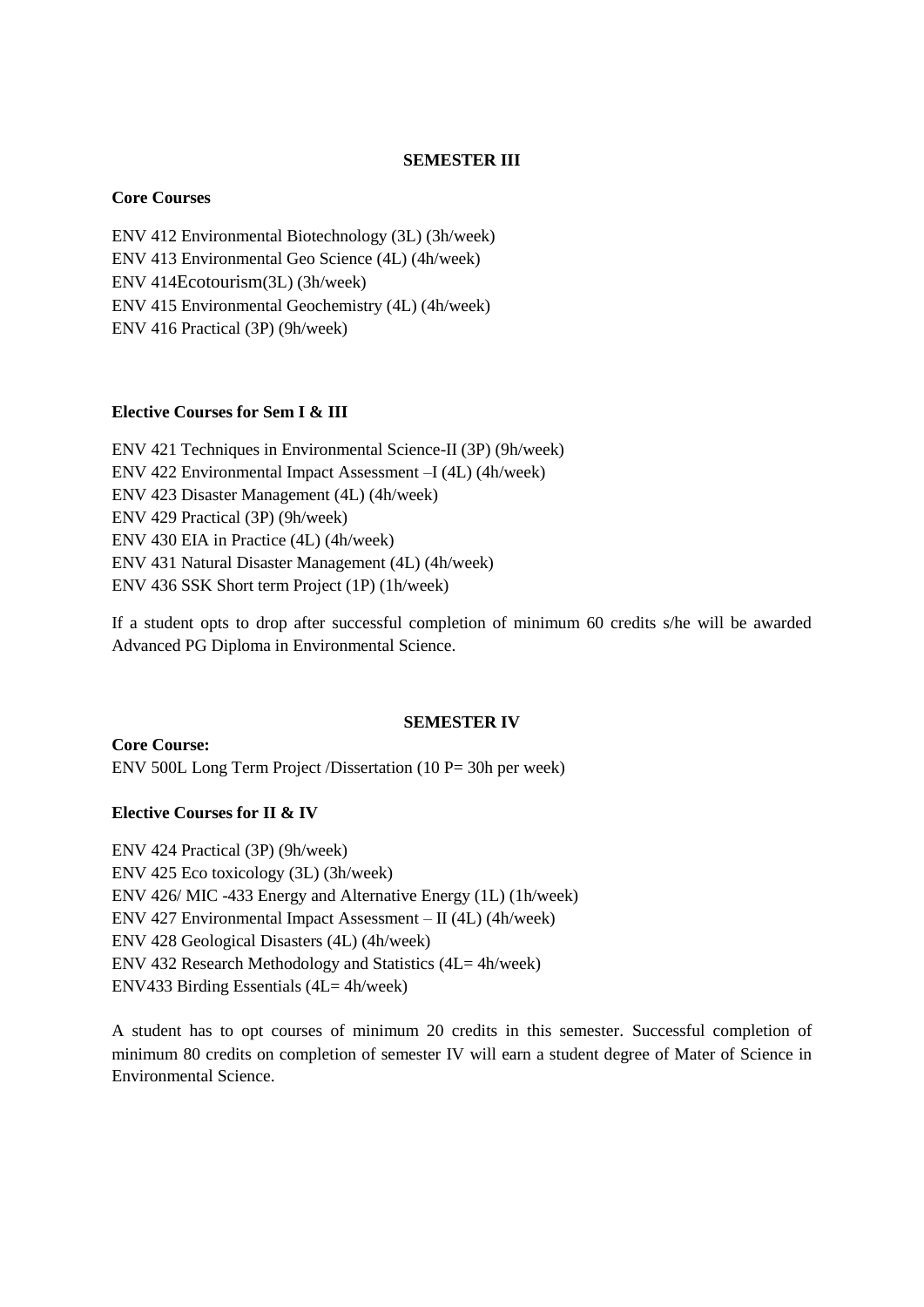#### **FOUNDATION COURSES**

### **CORE COURSE (FOC 401) 2L**

#### **Basic English Grammar**

Teaching scheme Examination scheme Examination scheme

Theory: 2hrs per wk. University: 60 marks

Duration of Univ. Exam. 3 hrs Internal: 40 marks

Objectives:

The course focuses on equipping students with structural and functional abilities. At the end of the semester students will acquire language skills that will enhance their overall language proficiency.

Course Content

#### **Unit I**

Common errors, modality- some important uses, Reported speech, Active- Passive Voice, Conjunctions and sentence linkers, use of Adverbials, Articles, Determiners and Quantifiers.

Word formation- prefix/ suffix, Collective nouns, Synonyms- antonyms, One word substitution, Word used to describe- Colour, shape, size, length, height, distance, texture, sounds etc., Phrasal Verbs and Idioms.

## **Unit II**

Comprehension & non- fiction unseen passages drawn from varied fields- Travelogue, history, scientific writing, environmental studies, geography etc.

Structural and functional ability to express regret, make requests, express opinion, show preference, give advice, make suggestions, frame questions, (Yes/ No and information Questions), describe processes and procedures, describe objects.

## **Unit III**

Writing and composition- Job application, Resume writing, writing notices, Reports, writing project proposals.

## Books Recommended

- 1. Krishnaswamy, N. and Sriraman, T. Creative English for communication, Macmillan.
- 2. Corder, S Pit. An intermediate Practice Book.
- 3. Smith-Pearse, T.L.H. The English errors of Indian students. OUP.
- 4. Murphy, Raymond. Intermediate English grammar.
- 5. Hewings, martin. Advanced English grammar. CUP
- 6. Murphy, Raymond. English grammar in use (With answers and CD Rom)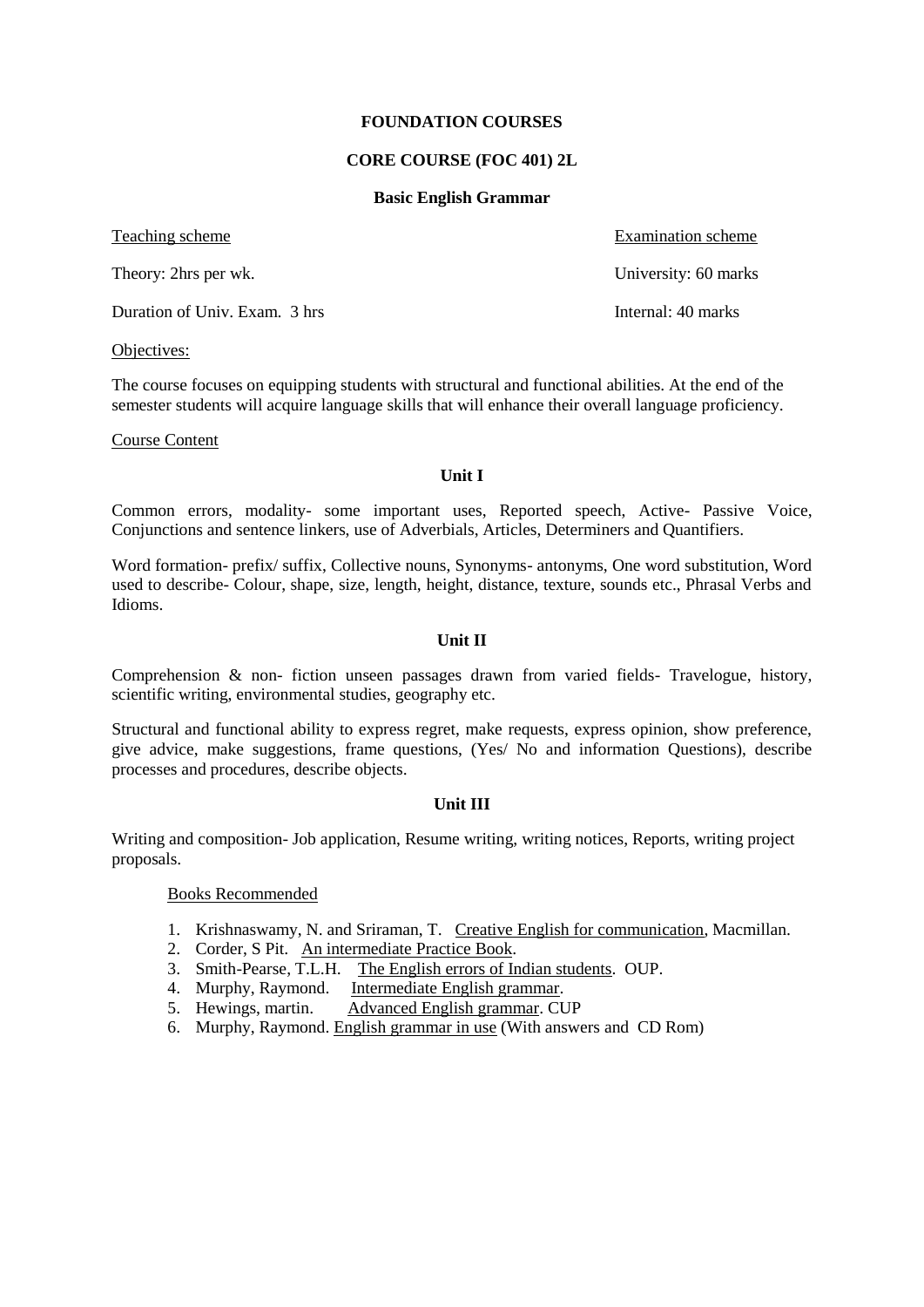## **Foundation Course**

# **(ELECTIVE COURSES)**

## **FOO 405 Environmental Consciousness (1L) (1h/week)**

Duration of Univ. Exam. 3hrs Internal: 40 marks

Teaching scheme Examination scheme Examination scheme Theory: 1 hrs per wk. University: 60 marks

**Unit-I**

1. Biodiversity and its importance. Types of Biodiversity, Treats to Biodiversity, conservation of Biodiversity.

**Activity:** Field visit for bird watching and/or Visit for Wild life study and/or Field visit for identification of keystone species of different ecosystem

2. Depleting resources: Water, Saving water. WATER BORNE DISEASES. **Activity:** Rain Water Harvesting

## **Unit II**

3. Depleting resources: Energy. Alternative sources of energy **Activity**: Maintenance of solar lights/lamps

4. Soil erosion and conservation. Deforestation **Activity**: Visit to study soil conservation techniques 5

5. Pollution and restoration of lakes Activity: Study of a Eutrophied Lake

# **Unit III**

6. Carbon dioxide and global warming. EMISSION OFCO<sub>2</sub>in Developed and Developing Countries Including India. Carbon foot print and carbon credit **Activity**: Reducing carbon foot print by plantation

7. Why manures and biofertilizers?

**Activity:** Composting/leaf manure preparation/vermiculture

8.Waste remediation: Solid waste (Degradable and non-degradable) management

**Activity:** Collection, Segregation and disposal of solid wastes. Composting/Vermiculture/Leaf Manure preparation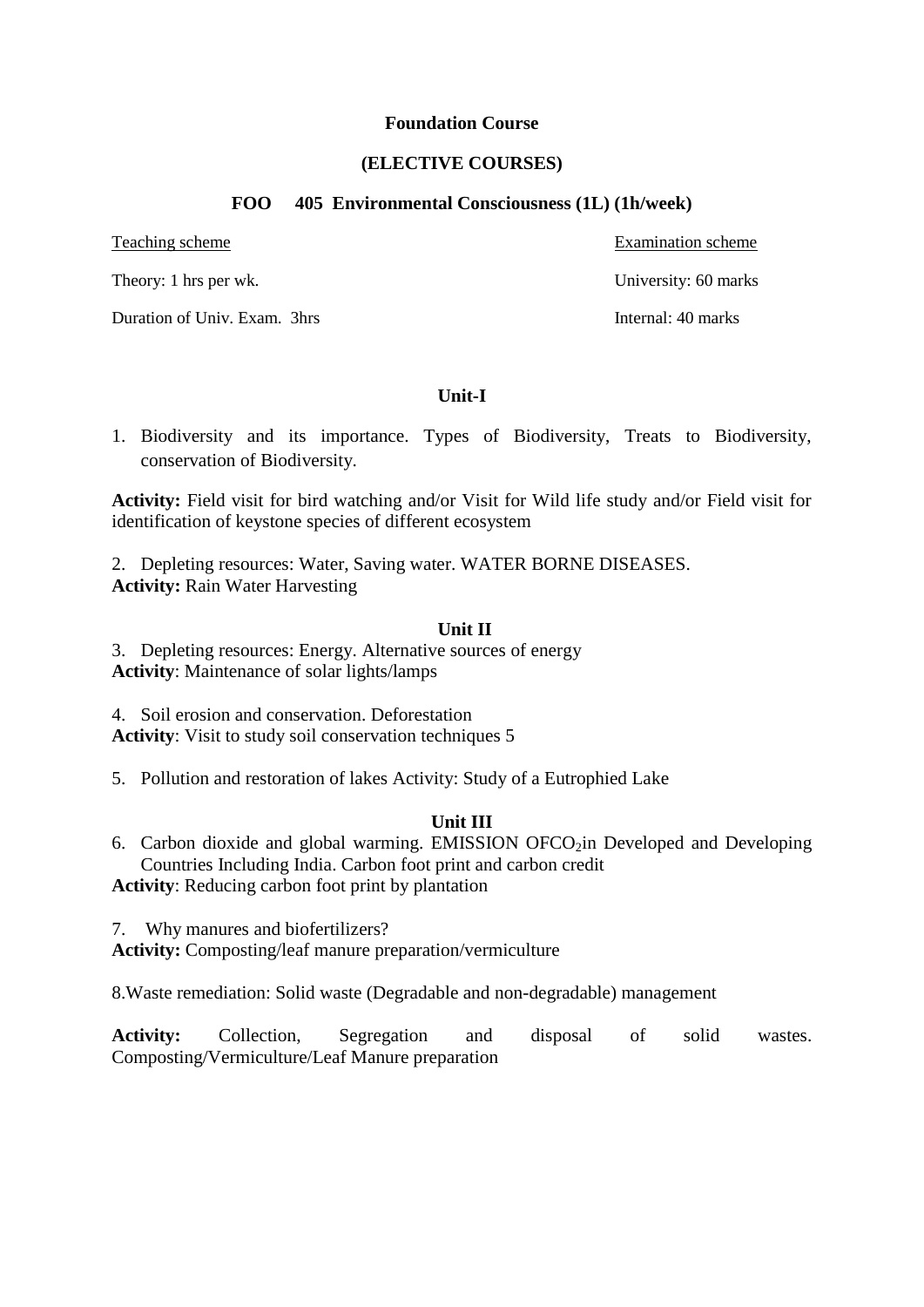# **FOO - 406Social Forestry and Public Participation (1L) (1h/week)**

Teaching scheme Examination scheme Examination scheme Theory: 1 hrs per wk. University: 60 marks Duration of Univ. Exam. 3hrs Internal: 40 marks

## **UNIT I**

## **SOCIAL FORESTRY**

Forest Situation in India.Background of Social Forestry.Objectives of Social Forestry.Characteristics of Social Forestry.Scope of Social Forestry.Types of Social Forestry- Farm Forestry.Community Forestry.

# **Activity:** Plantation

# **UNIT II**

## **ENVIRONMENT AND DEVELOPMENT**

Concept of Development.Quality of Life.Link of Environment and Development.Concept of Sustainable development.Earth Summit.Agenda 21.Convention on Biological Diversity.Montreal Protocol, Kyoto Protocol, Stockholm Conference, 1972, Copenhagen Summit, 2009.

**Activity:** Water harvesting and/or bird watching

# **UNIT III**

# **ENVIRONMENTAL EDUCATION AND PUBLIC PARTICIPATION**

Background of Environment Education.Goals.Objectives.Strategies for EE Development.Environmental Awareness.Role of NGOs.Environmental Values and Ethics.Women and Child Welfare.Waste management – swachhabharatabhiyan.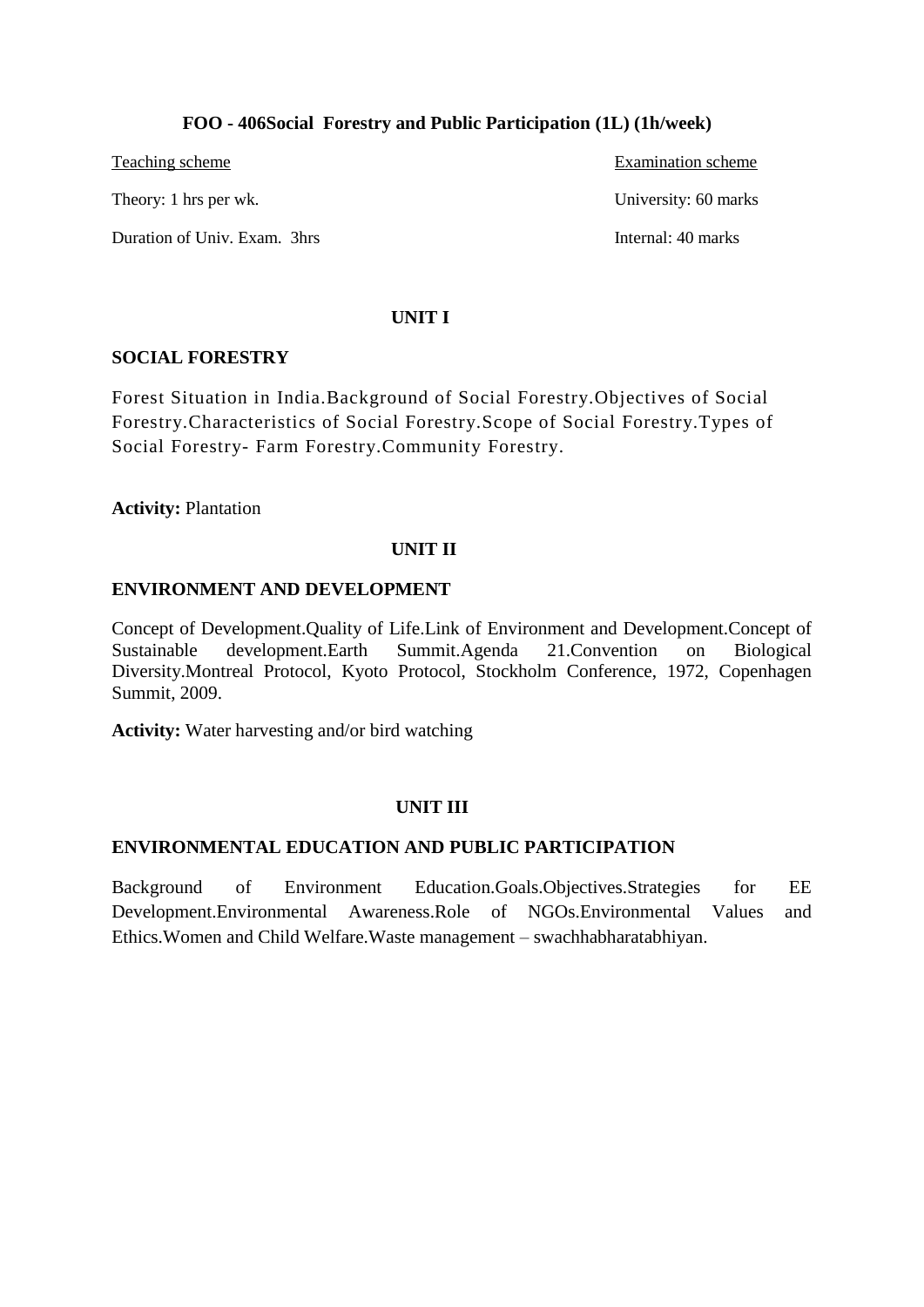# **FOO 407 –Environmental Issues (1L) (1h/week)**

Teaching scheme Examination scheme

Theory: 1 hrs per wk. University: 60 marks

Duration of Univ. Exam. 3hrs Internal: 40 marks

## **UNIT I**

## **CURRENT ENVIRONMENTAL ISSUES**

Global Warming and Green House Effect.Ozone depletion.Acid Rain. Land Degradation. Concept of Soil Erosion. Soil Conservation techniques. Role of Environmental Impact Assessment (EIA) in maintaining the quality of Environment.

Activity: Plan and execute Awareness campaigns through community participation on current environmental issues.

# **UNIT II**

## **ENVIRONMENTAL LAWS**

Environmental Legislation in India. The Water (Prevention and Control Pollution Act, 1974), The Air(Prevention and Control Pollution Act, 1981), The Environment (Protection Act), 1986, The Biological Diversity Act, 2002.

Activity: Dissemination of Information on Environmental Laws to the local people.

# **UNIT III**

## **EVIRONMENTAL MOVEMENTS IN INDIA**

The Chipko Movement.Silent Valley Movement.Appiko Movement.Narmada BachaoAndolan.Environmental Awareness.

Activity: Dissemination of Information on importance of natural resources.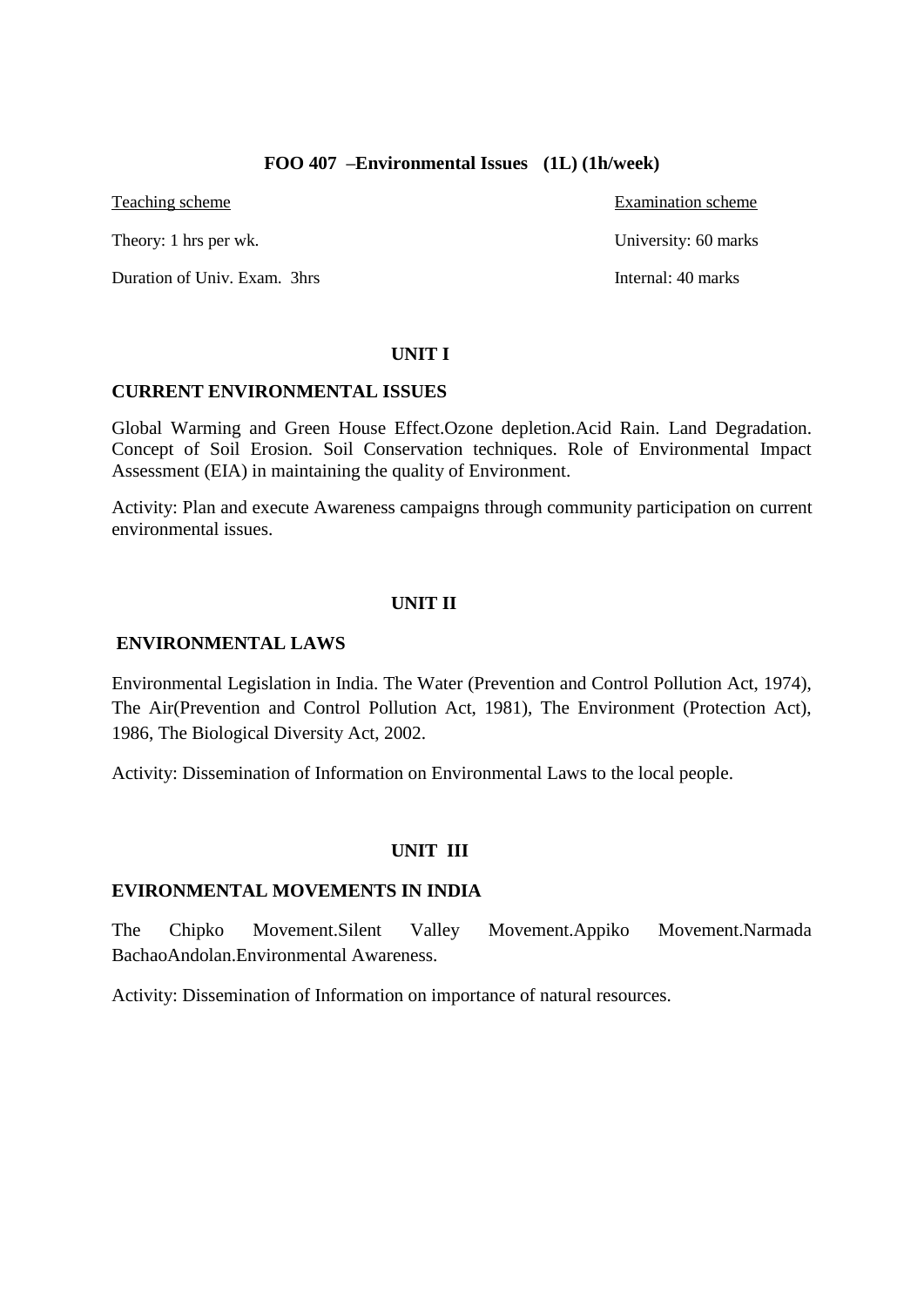# **SEMESTER I CORE COURSES**

# **PAPER: ENV 401 CONCEPTS OF ECOLOGY (3L) (3h/week)**

# **Note: The question paper will be divided into three parts- ABC**

**Part A-** This part is of 9 Marks. Nine questions are to be set, at least 2 from each unit. All questions are compulsory. The answer for each question should not exceed twenty words. All question carry equal marks, each question is of one mark.

**Part B-** This part is of 15 Marks. Five questions are to be set, at least one from each unit. All questions are compulsory. The answer for each question should not exceed fifty words. All questions carry equal marks, each question is of three marks.

Part C- This part is of 36 Marks. Six questions are to be set, that is two from each Unit. The candidates have to answer any three questions choosing at least one question from each Unit. The answer for each question should not exceed four hundred words. All questions carry equal marks, each question is of 12 Marks

# **Unit: I**

Definition, principles and scope of Ecology, Origin of life and speciation. Human ecology and settlements. Ecosystem-Concepts, structure and function, Abiotic and Biotic components, Ecosystem Services ,Ecosystem as a dissipative structure, Food chain: grazing and detritus food chains and food webs, Ecological pyramids-number, biomass, energy. Interrelationships between organisms: Positive, Negative and Neutral.Allolopathy.

# **Unit: II**

Population characteristics - density, natality, age distribution, biotic potential, growth rate.Concept of Carrying Capacity, Population Growth And Regulation, Population Fluctuation, Meta-population, Ecads, Ecotypes: Types of ecotypes. Ecological Adaptations – Ecological groups of plants and ecological adaptations (i) Hydrophytes (ii) Mesophytes (iii) Xerophytes (iv) Halophytes. Ecological adaptations in animals. Keystone Species.

# **Unit: III**

Genetic model for range extensions: Population change - k and r selections. Concept of community, methods of study of plant communities.Characters of communities - Analytical (quantitative and qualitative) and synthetic characters.Raunkiaer's life forms and biological spectrum diversity indices.

# **PAPER ENV 402 COMPONENTS OF ENVIRONMENT (2L) (2h/Week)**

# **Note: The question paper will be divided into three parts- ABC**

Part A- This part is of 9 Marks. Nine questions are to be set, at least 2 from each unit. All questions are compulsory. The answer for each question should not exceed twenty words. All question carry equal marks, each question is of one mark.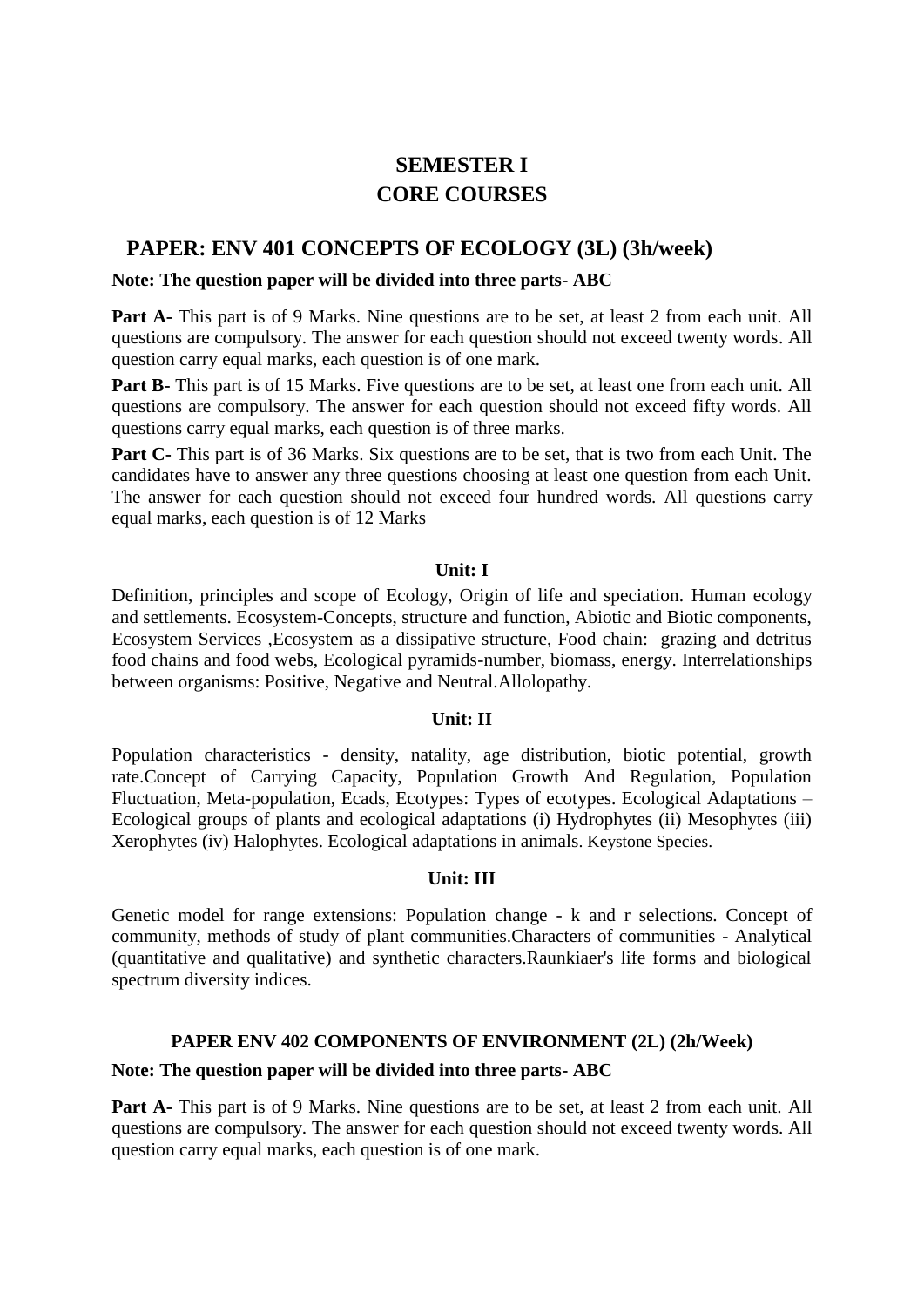**Part B-** This part is of 15 Marks. Five questions are to be set, at least one from each unit. All questions are compulsory. The answer for each question should not exceed fifty words. All questions carry equal marks, each question is of three marks.

**Part C-** This part is of 36 Marks. Six questions are to be set, that is two from each Unit. The candidates have to answer any three questions choosing at least one question from each Unit. The answer for each question should not exceed four hundred words. All questions carry equal marks, each question is of 12 Marks

## **Unit-I**

Definition, principle and scope of environment.Interrelationship between environment and its components – atmosphere hydrosphere, lithosphere and biosphere.

Atmosphere – Composition and Structure heat balance, chemical composition of air (classification of elements, chemical speciation, particles, ions and radicals in atmosphere), chemical processes for formation of inorganic and organic particulate matter, thermo chemical reaction, oxygen and ozone chemistry.

# **Unit-II**

Lithosphere- formation of the earth, zonal structure of the earth and its composition, composition of the earth as a whole, differentiation of elements.Concept Of Minerals And Rocks, Formation Of Igneous And Metamorphic Rocks, Control And Formation Of Landforms-Plate Tectonics And Climate, Soil and agricultural, nature and composition of soil, acid-base and ion-exchange reaction in soil, macronutrients in soil, micronutrients in soil.

# **Unit-III**

Hydrosphere- Ground Water Quality, Effect Of Excessive Use Of Ground Water, Pollution Of Ground Water Resources, characteristic, characteristic and structure of the ocean, snow and ice, fresh water system. Properties of water and their significance, characteristic of water bodies, alkalinity, acidity, calcium and other metals in water, sedimentation, coagulation, organic pollutants in sewage, soaps, oil and detergents, pesticides in water, their classification, radio-nuclide in water.

# **PAPER: ENV 403 NATURAL RESOURCES & ECOMODELLING (3L) (3h/Week)**

# **Note: the question paper will be divided into three parts- ABC**

**Part A-** This part is of 9 Marks. Nine questions are to be set, at least 2 from each unit. All questions are compulsory. The answer for each question should not exceed twenty words. All question carry equal marks, each question is of one mark.

Part B- This part is of 15 Marks. Five questions are to be set, at least one from each unit. All questions are compulsory. The answer for each question should not exceed fifty words. All questions carry equal marks, each question is of three marks.

**Part C-** This part is of 36 Marks. Six questions are to be set, that is two from each Unit. The candidates have to answer any three questions choosing at least one question from each Unit.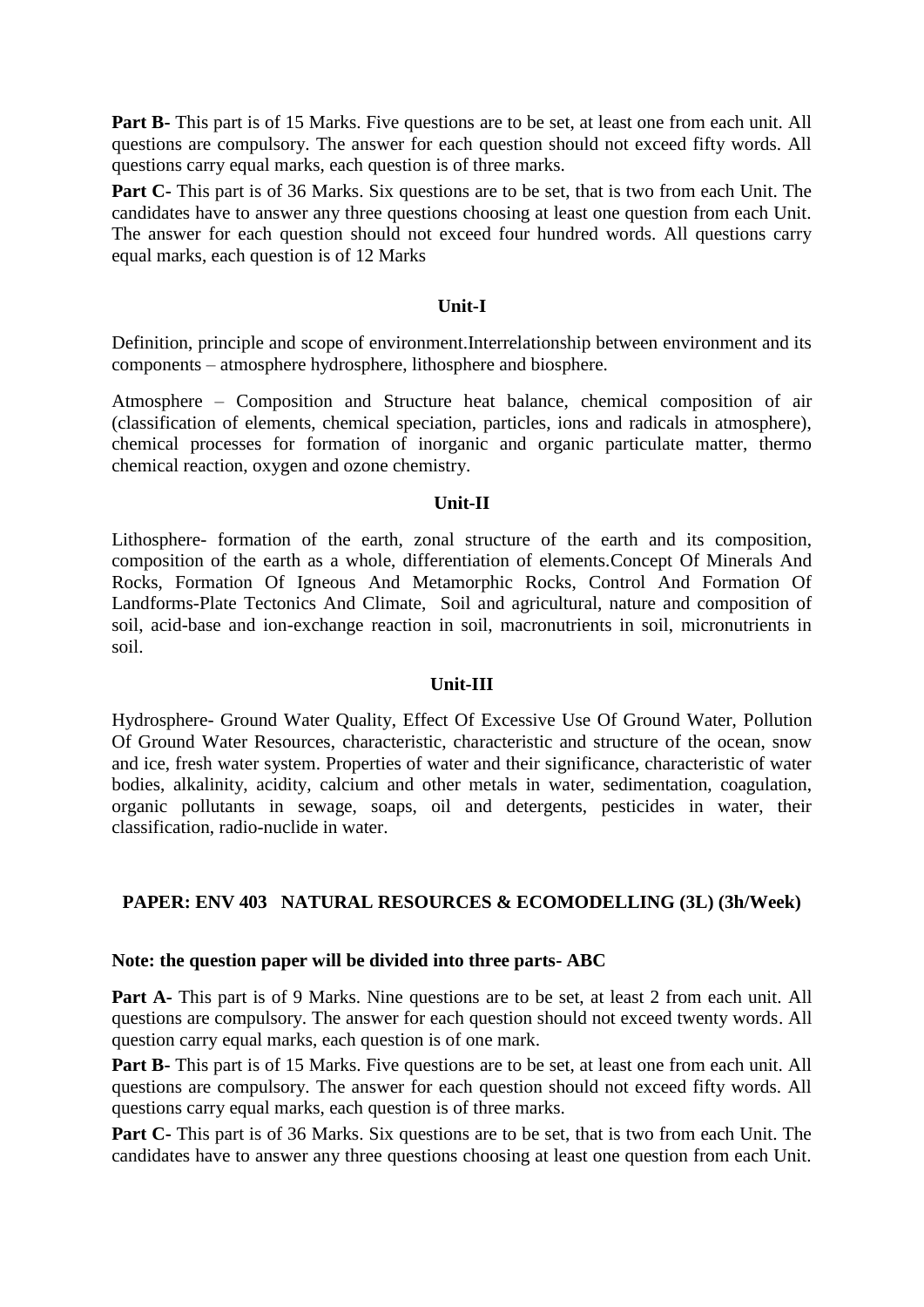The answer for each question should not exceed four hundred words. All questions carry equal marks, each question is of 12 Marks

#### **Unit: I**

Natural resources, exploration and exploitation and related environmental concerns, renewable and non-renewable energy sources. Energy use pattern in India and world, sun as a source of energy , solar radiation and spectral characteristics, Fossil fuels-classification, composition, physico-chemical characteristics and energy content of coal, crude oil, natural gas, principle and generation of hydroelectric power, tidal energy, wind power, nuclear energy and its classification, nuclear fuel, nuclear reactor- principle and types. Bioenergymethods to produce energy from biomass.Forest resources of India, Causes of forest degradation, Forest conservation measures-social forestry (farm forestry, agroforestry), Ethnobotanical aspects of forest flora with special reference to Rajasthan.

# **Unit: II**

Land classification and use, causes of soil degradation, soil erosion, soil conservation methods, formation and reclamation of Usar and Saline soil. Impact of canal irrigation on characteristics of land and soil, soil fertility problems, salinity problems with special reference to Rajasthan.Wasteland and their reclamation.Rain water harvesting and ground water recharge. National river conservation plan-Namamiganga and Yamuna action plan.

#### **Unit: III**

Complexity of systems. Objectives of system ecology, analysis of system processes and conditions, Model for steady state conditions, Lotkavoltara, leslics matrix model, box model, microcosm model, Gaussian plume model, models for population growth and interactions, Point source Stream Pollution Model

# **PAPER: ENV 404 ENVIRONMENTAL MANAGEMENT AND LEGISLATION (4L) (4h/Week)**

# **Note: The question paper will be divided into three parts- ABC**

**Part A-** This part is of 9 Marks. Nine questions are to be set, at least 2 from each unit. All questions are compulsory. The answer for each question should not exceed twenty words. All question carry equal marks, each question is of one mark.

**Part B-** This part is of 15 Marks. Five questions are to be set, at least one from each unit. All questions are compulsory. The answer for each question should not exceed fifty words. All questions carry equal marks, each question is of three marks.

**Part C-** This part is of 36 Marks. Six questions are to be set, that is two from each Unit. The candidates have to answer any three questions choosing at least one question from each Unit. The answer for each question should not exceed four hundred words. All questions carry equal marks, each question is of 12 Marks

#### **Unit: I**

Overview of the ISO 14000 family: Key aspects of the International Standard ISO 14001. Environmental Management Systems: Benefits, Principles and elements of successful environmental Management. Auditing of EMS. Occupational Health and Safety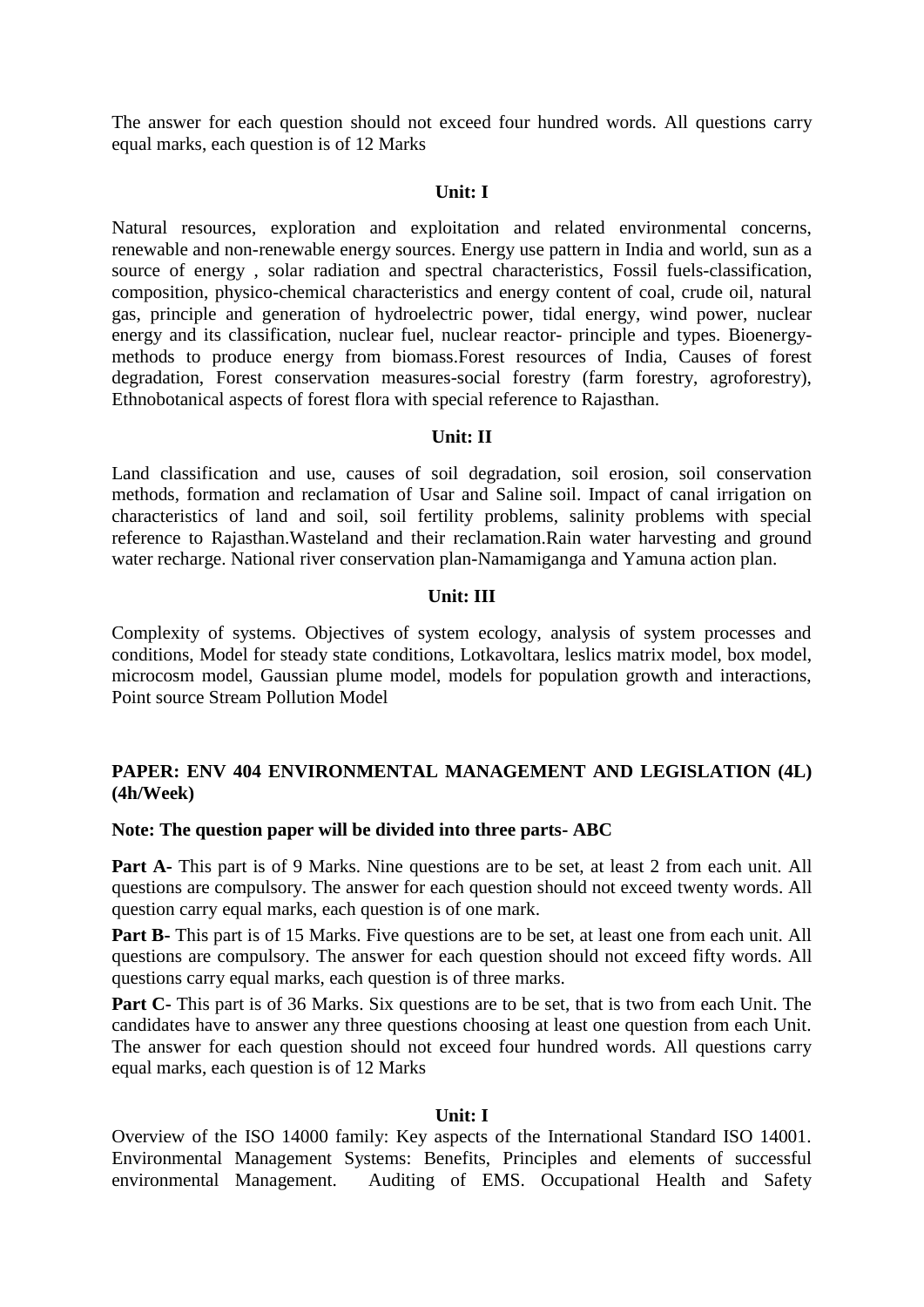Management System (OHSMS), OHSAS 18001, Environmental Labelling, Life Cycle Assessment, Ecological Foot-printing, Ecotourism- its components and principles, Environmental education. Clean Development Mechanism- Process, Validation & Case Studies.

## **Unit: II**

Environmental Impact Assessment (EIA): Definition, benefits & general structure of the EIA, Procedure of EIA. Overview of the variety of impact identification methodologies and their strengths and weaknesses as tools for identifying different impacts and their sources/causes.Definition, functions, benefits and costs of Environmental Auditing.Basic principles of Environmental auditing. Comprehensive Environmental Pollution Index (CEPI), Cost -benefit Analysis, Concept and strategies of sustainable development.

## **Unit: III**

Water (Prevention and Control of Pollution) Act – 1974, AMENDED 1988, Air (Prevention and Control of Pollution) Act – 1981, Amended 1987, Forest (Conservation Act), 1980, Forest (Conservation Act , Revised 1982. Indian Wildlife Protection Act 1972.Wildlife Protection Act Amendament-1991, Environmental (Protection) Act - 1986,BiodiversityAct, 2002, Bio- Medical Waste Management Rules, 2016.Plastic Waste Management Rules, 2016. Hazardous waste management and handling rules-1989, 2016. E Waste Management Rules, 2016, The batteries management and handling rules 2010 with amendments. Noise pollution and control rules 2000, Provision in the Constitution of India regarding Environment (Article 48A and 51G). Motor Vehicle Act 1988, Public liability Insurance Act 1991 and Rules 1991.

# **PAPER: ENV405 ENVIRONMENTAL POLLUTION& CONTROL- I (4L) (4h/Week)**

# **Note: The question paper will be divided into three parts- ABC**

Part A- This part is of 9 Marks. Nine questions are to be set, at least 2 from each unit. All questions are compulsory. The answer for each question should not exceed twenty words. All question carry equal marks, each question is of one mark.

Part B- This part is of 15 Marks. Five questions are to be set, at least one from each unit. All questions are compulsory. The answer for each question should not exceed fifty words. All questions carry equal marks, each question is of three marks.

Part C- This part is of 36 Marks. Six questions are to be set, that is two from each Unit. The candidates have to answer any three questions choosing at least one question from each Unit. The answer for each question should not exceed four hundred words. All questions carry equal marks, each question is of 12 Marks

## **Unit: I**

Air Pollution: Sources of pollution, Nature, Effects and Classification of air pollutants, Gas laws governing the behavior of pollutants in the atmosphere. Meteorological measurements, plume behavior and wind rose. Fly ash utilization, Vehicular air pollutionAnd Urban Air Quality.Photochemical reactions in the atmosphere.Smog (Case Study) Measurement and Control (SOx, NOx, SPM) of air pollution.History and episodes of air pollution. Indoor Air Pollution: Sources and effects on human health. Allerogens.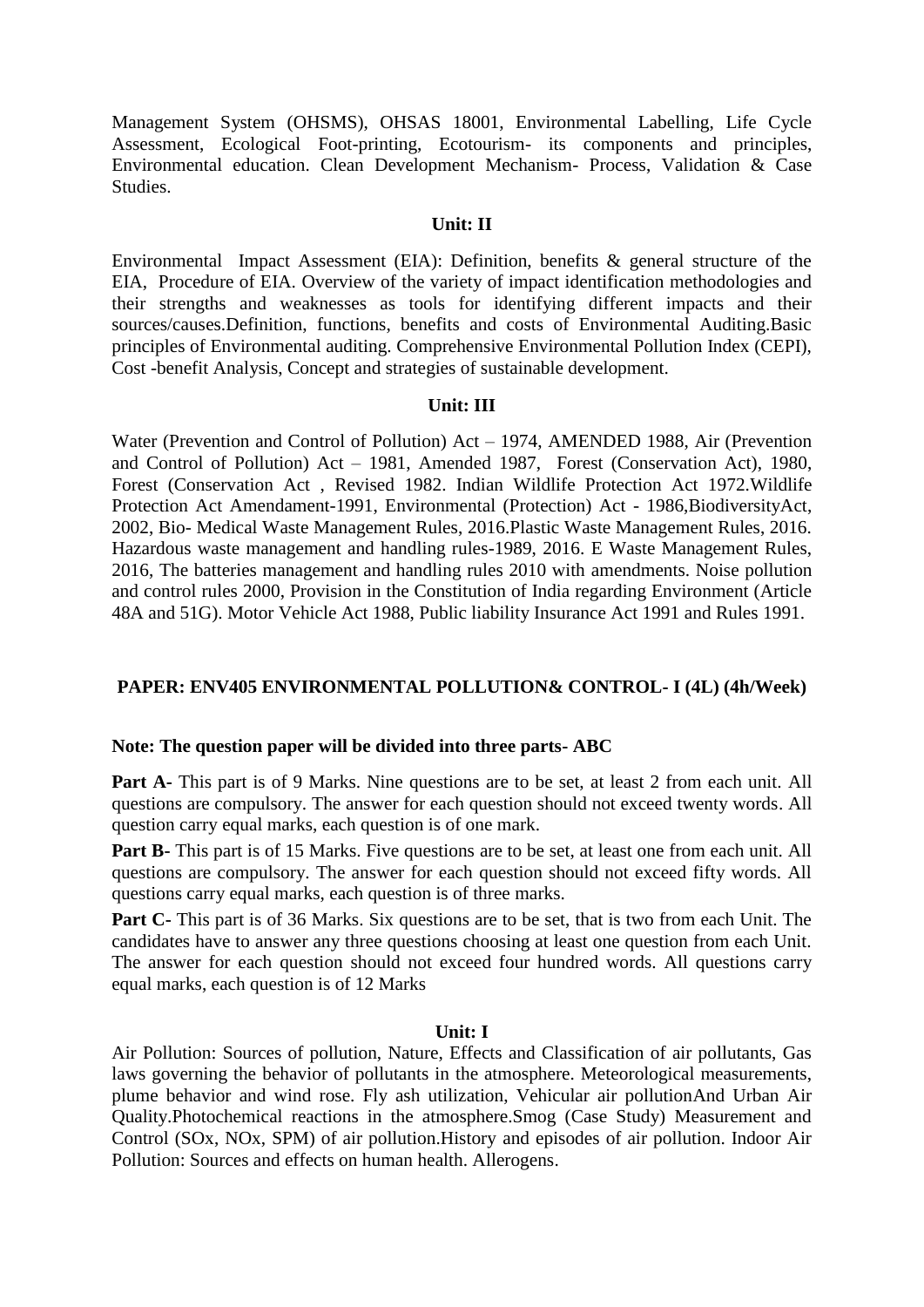## **Unit: II**

Chemistry of Air, Global consequences of air pollution (acid rain, global warming and ozone depletion), Air quality Index, Air quality standards.Air sampling techniques. Biochemical Aspects of Arsenic, Cadmium, Lead, Mercury, Carbon Monoxide, O3 and PAN Pesticides, Insecticide, MIC, Carcinogens in the air.

## **Unit: III**

Chemistry of Water, Redox Potential, Water Pollution: Types, sources and consequence, types of water pollutants, physico-chemical and bacteriological sampling and analysis of water quality. Sewage and Effluent Treatment : STP and ETP and recycling, Drinking water purification, indices of pollution, water quality standards. Marine Pollution.Methods Of Abatement Of Marine Pollution.Eutrophication.

# **PAPER: ENV 406TECHNIQUES IN ENVIRONMENTAL SCIENCE** – **I(3P) (9h/Week)**

## **Climate**

1. Wind Monitor- Temperature, Relative Humidity, Wind Direction and Wind Speed.

## **Water Analysis**

- 1. Dissolved Oxygen by Azide modification and by Oximeter.
- 2. pH
- 3. Chloride by titration.
- 4. Total residual Chlorine
- 5. TDS using Conductivity meter
- 6. Conductivity using Conductivity meter.

## **Soil Analysis**

- 1. pH of Soil using pH Meter
- 2. Soil Texture.
- 3. Soil moisture, WHC
- 4. Percentage Organic Carbon of Soil

## **Ecology**

- 1. Floristic survey of area and ecological adaptations
- 2. Least size of quadrate for community study.
- 3. Determine frequency, density and abundance of various plant species in a community.

## **Principles of Advanced Instrumental Analysis**

- 1. Flame Photometry
- 2. Ozone generator
- 3. Trtrimetry,
- 4. Gravimetry
- 5 Colourimetry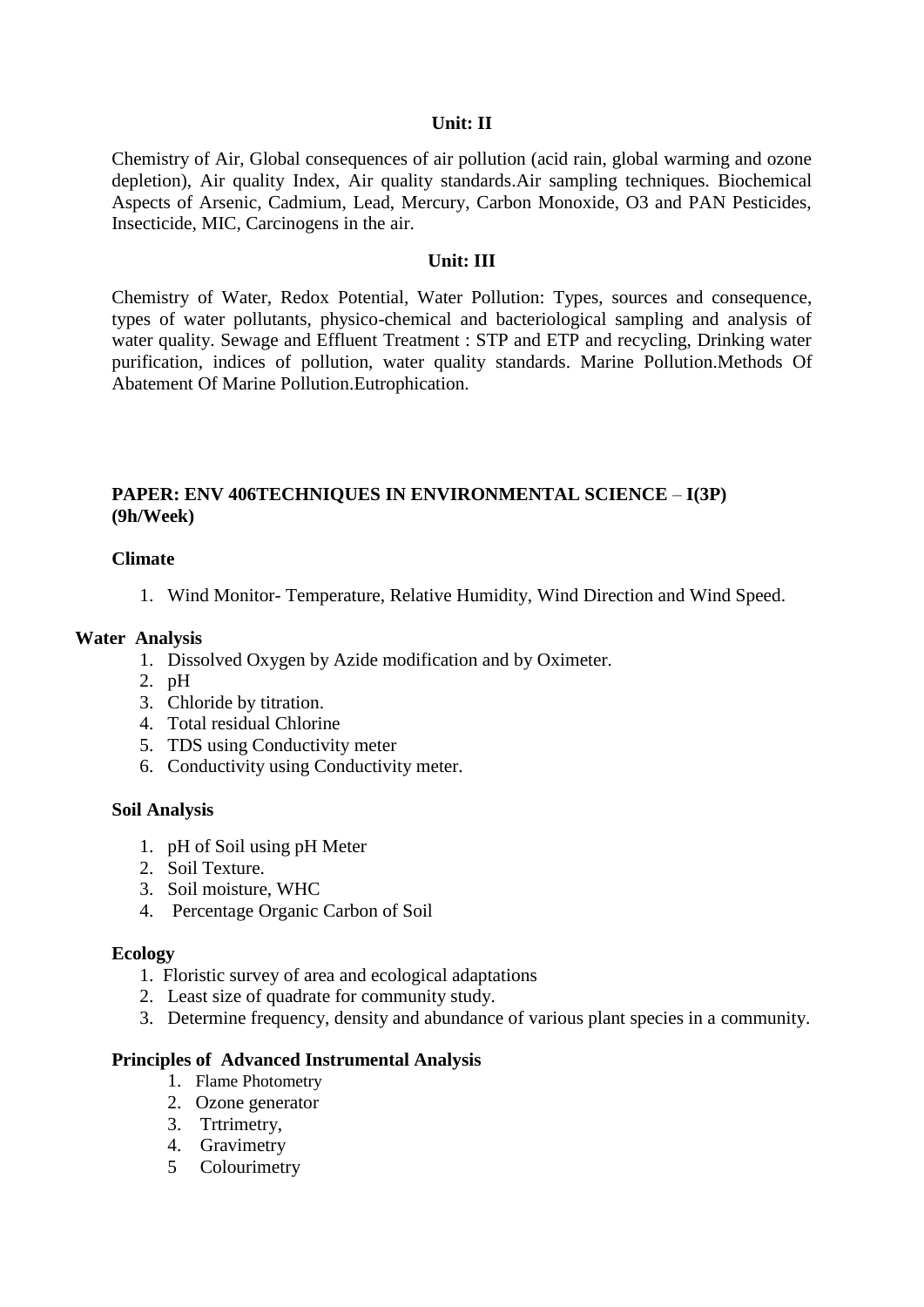- 6. Spectrophotometry
- 7. Chromatography

# **SEMESTER –II**

# **CORE COURSES**

# **PAPER: ENV 407 ECOSYSTEM SCIENCE (4L) (4H/Week)**

# **Note: The question paper will be divided into three parts- ABC**

Part A- This part is of 9 Marks. Nine questions are to be set, at least 2 from each unit. All questions are compulsory. The answer for each question should not exceed twenty words. All question carry equal marks, each question is of one mark.

**Part B-** This part is of 15 Marks. Five questions are to be set, at least one from each unit. All questions are compulsory. The answer for each question should not exceed fifty words. All questions carry equal marks, each question is of three marks.

**Part C-** This part is of 36 Marks. Six questions are to be set, that is two from each Unit. The candidates have to answer any three questions choosing at least one question from each Unit. The answer for each question should not exceed four hundred words. All questions carry equal marks, each question is of 12 Marks

# **Unit: I**

Holistic concept, Liebig's Law of Minimum, Shelford's Law of Tolerances, Ecological Amplitude, Limiting and Inhibiting effects. Ecological Energetics and cybernetics : principles of thermodynamics. Energy flow: Lindemann's and Odum's energy flow models. Concept of productivity: estimates of primary production, relation between GPP and NPP, Energy budget, efficiency of energy. Ecological Niche and Types.

# **Unit: II**

Biogeochemical cycles, pools and flexes, basic types of cycles, hydrological, carbon, oxygen, nitrogen, phosphorus and sulphur, Nutrient cycling in forests ecosystem and in nutrient-poor soils. Integrated principles of ecosystem structure and function. Homeostasis self organization :Biodemographic regulation, Mcarthur's hypothesis, stability index; Biogeochemical regulation. Ecosystem and development.

Succession and Models of ecosystem development: microcosm and Tubular (Macro versus Microevolution). Concept of Exotics and invasives; natural spread versus man induced invasion.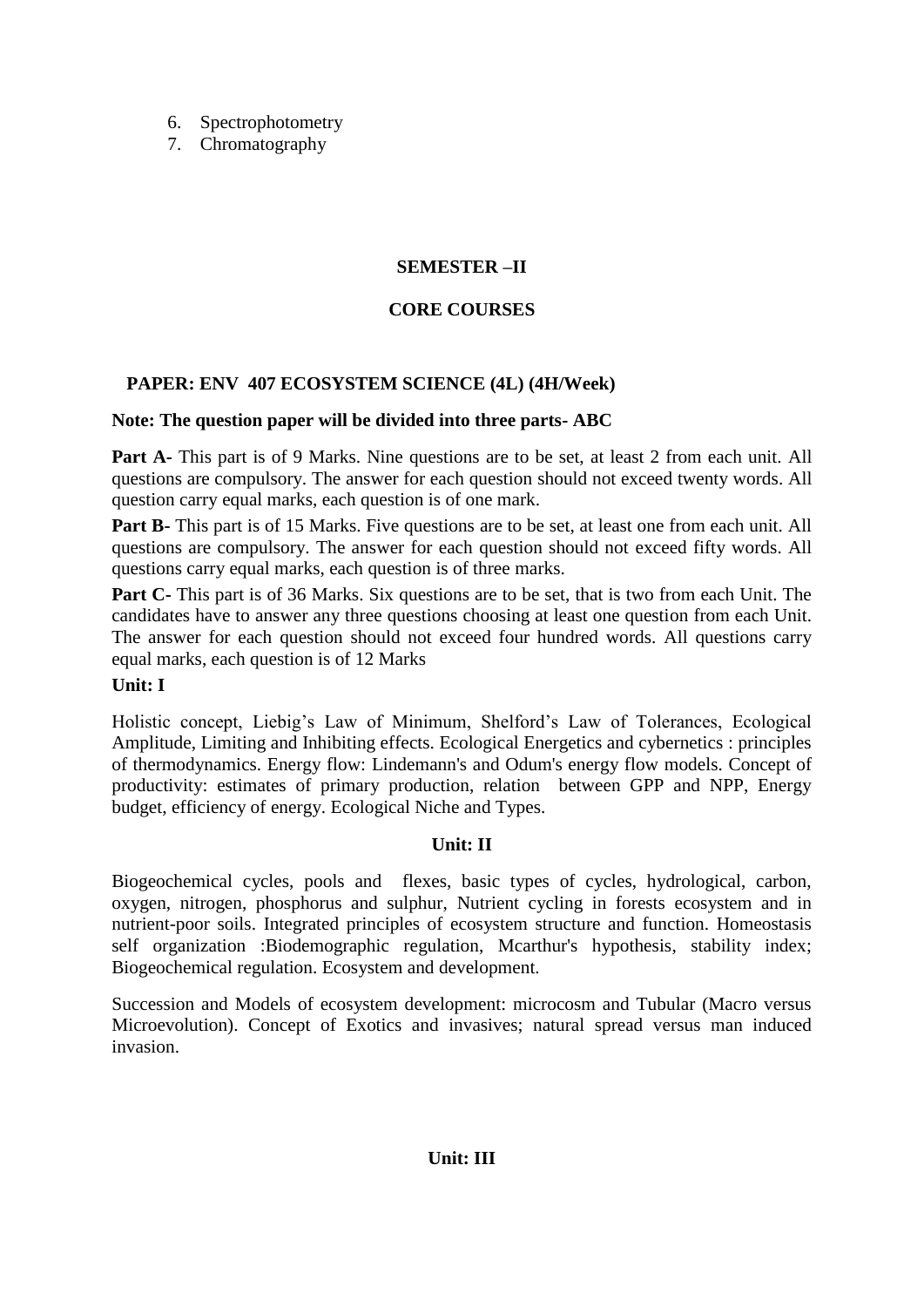Ecosystem type - Aquatic (fresh water, marine) and terrestrial (grassland, forest) ecosystem.Desert ecosystem with reference to flora and fauna of Rajasthan desert.Modified ecosystem with reference to the Impact of canal irrigation.Aravalli ecosystem characteristicscommunity and biological spectrum of aravallis.Water bodies and their management strategies.Ecotone and its Types.

# **PAPER: ENV 408 ENVIRONMENTAL POLLUTION & CONTROL- II (4L) (4h/Week)**

## **Note: the question paper will be divided into three parts- ABC**

Part A- This part is of 9 Marks. Nine questions are to be set, at least 2 from each unit. All questions are compulsory. The answer for each question should not exceed twenty words. All question carry equal marks, each question is of one mark.

**Part B-** This part is of 15 Marks. Five questions are to be set, at least one from each unit. All questions are compulsory. The answer for each question should not exceed fifty words. All questions carry equal marks, each question is of three marks.

**Part C-** This part is of 36 Marks. Six questions are to be set, that is two from each Unit. The candidates have to answer any three questions choosing at least one question from each Unit. The answer for each question should not exceed four hundred words. All questions carry equal marks, each question is of 12 Marks

## **Unit: I**

Chemical nature and composition of soil and rocks, Soil Pollution- sources, chemical and metallic soil pollutants, control. Physico-chemical and bacteriological sampling and analysis of soil quality.Degradation of different insecticides, fungicide, and weedicides in soil.Different kinds of synthetic fertilizers (N, P and K) and their interaction with different components of soil. Solid waste-types and sources, characteristics, generation rate, solid waste components and analysis of solid waste. Solid waste collection and transportation. E waste-classification, methods of handling and disposal.

# **Unit: II**

Basic concept and definition, sources of noise pollution, RMS sound pressure, intensity level, power levels and sound pressure levels, decibels, measurements of noise-sound level meters, noise exposure levels and standards. Impacts of noise on human health, Noise Control Abatement Measures- Active And Passive Measures.

# **Unit: III**

Radioactive pollution - sources, types, effects of radiation, major episodes of radioactive pollution, management and disposal of radioactive wastes. Thermal pollution- Sources, types, effects of thermal pollution, measurement of radioactive pollution and control of radioactive pollution.

# **PAPER: ENV409 BIODIVERSITY AND WILDLIFE AND ENVIRONMENTAL ETHICS (4L) (4h/week)**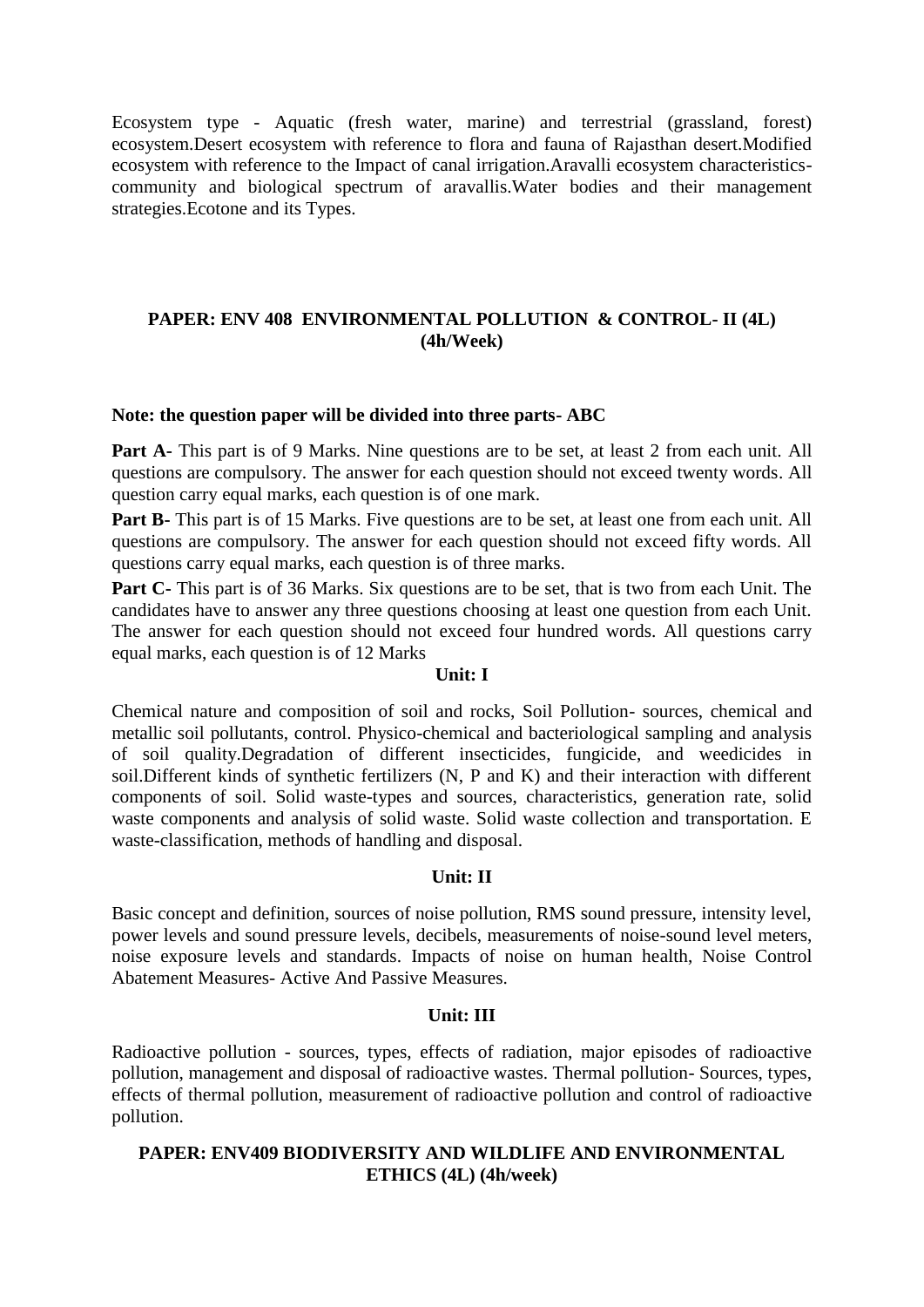## **Note: The question paper will be divided into three parts- ABC**

**Part A-** This part is of 9 Marks. Nine questions are to be set, at least 2 from each unit. All questions are compulsory. The answer for each question should not exceed twenty words. All question carry equal marks, each question is of one mark.

**Part B-** This part is of 15 Marks. Five questions are to be set, at least one from each unit. All questions are compulsory. The answer for each question should not exceed fifty words. All questions carry equal marks, each question is of three marks.

**Part C-** This part is of 36 Marks. Six questions are to be set, that is two from each Unit. The candidates have to answer any three questions choosing at least one question from each Unit. The answer for each question should not exceed four hundred words. All questions carry equal marks, each question is of 12 Marks

## **Unit: I**

Definition and importance of Biodiversity conservation, Measures Of Biodiversity, and Agenda 21, Causes of biodiversity reduction and strategies for biodiversity conservation. Hotspots of Biodiversity.Identification of Hotspots, Hotspots in India, Endangered, Endemic and Extinct Species of India: Threatened species categories of IUCN, threatened species of plants and animals in India. Red data books. Biomes and Habitat Diversity: Classification of biomes-Chappral, Savana, Tropical Rainforest. major biotic elements of each biome and their characteristics.

## **Unit: II**

Critical issues related to biodiversity conservation, Endemic species, Wildlife-causes of depletion, Biosphere reserve, National parks and Sanctuaries in India. Gene pool.Sacred Grooves in India, Bio-piracy and Bio-prospecting, UN role in Biodiversity conservation: conventions and policies. Human and Conflicts.Biodiversity conservation: Global agreements and national concerns. RAMSAR sites (Wetland Conservation), CBD, Quarantine Regulations, National Forest Policy, Biodiversity Act 2002, Wildlife Protection Act 1972.

# **Unit: III**

Definition and scope of Environmental Ethics.Environmental Values, Value education.Deep Ecology, Environmental Thinkers.Contribution from Religious books and authors.Role and need of Environmental Ethics in present scenario. Movements related to Environment. Conservation efforts by communities.Restoration Ecology

# **PAPER: ENV410 OCCUPATIONAL HEALTH (3L) (3h/Week)**

## **Note: The question paper will be divided into three parts- ABC**

Part A- This part is of 9 Marks. Nine questions are to be set, at least 2 from each unit. All questions are compulsory. The answer for each question should not exceed twenty words. All question carry equal marks, each question is of one mark.

**Part B-** This part is of 15 Marks. Five questions are to be set, at least one from each unit. All questions are compulsory. The answer for each question should not exceed fifty words. All questions carry equal marks, each question is of three marks.

**Part C-** This part is of 36 Marks. Six questions are to be set, that is two from each Unit. The candidates have to answer any three questions choosing at least one question from each Unit.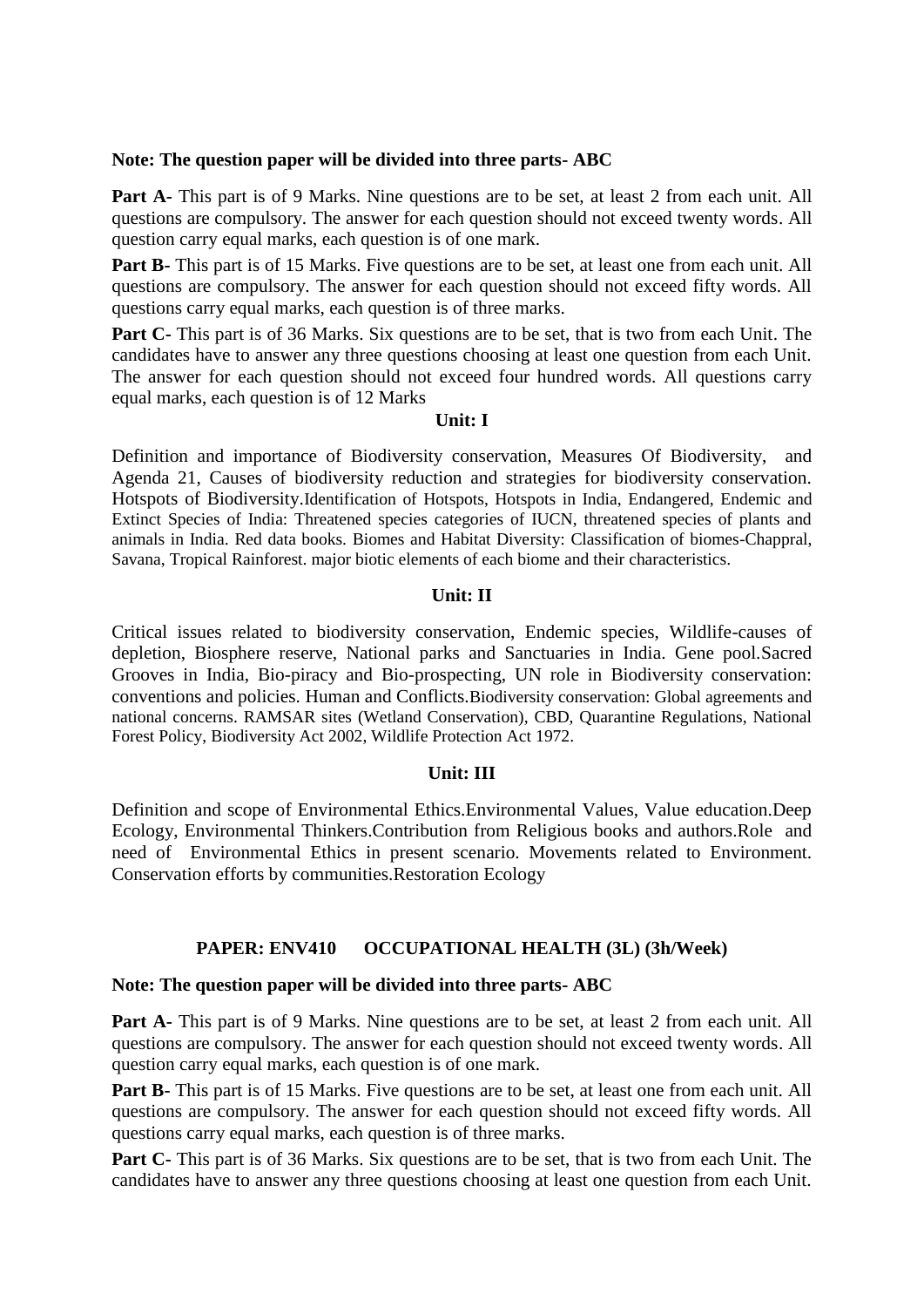The answer for each question should not exceed four hundred words. All questions carry equal marks, each question is of 12 Marks

# **Unit: I**

Definition of Occupational Health, Health of a worker and interactions in a working environment, Occupational Hazards, Occupational diseases, Pneumoconiosis: Silicosis, Anthracosis, Byssinosis, Bagassosis, Asbestosis, Farmers's Lung. Lead poisoning, Occupational Cancer, Occupational Dermatitis, Radiation Hazards.

# **Unit: II**

Levels of prevention, History of occupational health, Essentials of occupational health service, personal protective equipments (respiratory and non-respiratory) Occupational Hazards of agriculture workers, Accidents in Industry, Health problems due to Industrialization, Measures for Health protection of workers, Prevention of Occupational diseases.

# **Unit: III**

Role of World Health Organisation (WHO) in Occupational Health., WHO Declaration on occupational health for all (1994), Stresa Declaration on Workers Health (2006) , Global Occupational Health Network (GOHNET), Occupational Health in India.

# **PAPER: ENV 411Techniques in Environmental Science** –**III (3P) (9h/week) Water Analysis**

- 1. Chemical Oxygen Demand (COD)
- 2. Biochemical Oxygen Demand (BOD)
- 3. Total Hardness
- 4. Flame photometry
- 5. Carbonate and Bicarbonate Alkalinity by Titrimetry

# **Soil Analysis**

- 1. Sodium, potassium by flame photometer
- 2. Calcium, Magnesium by titrimetric method

# **Air Quality**

- 1. Respirable dust using High Volume Sampler, Fine Particulate Sampler APM 550
- 2. Working knowledge of Cyclone collectors, fabric or bag filters, Electrostatic precipitators, Scrubbers.
- 3. Determination of noise levels using noise level meter and comparing with ambient standards

# **Ecology**

- 1. Study of diversity indices of plant/organisms
- 2. Determination of IVI of various plant species.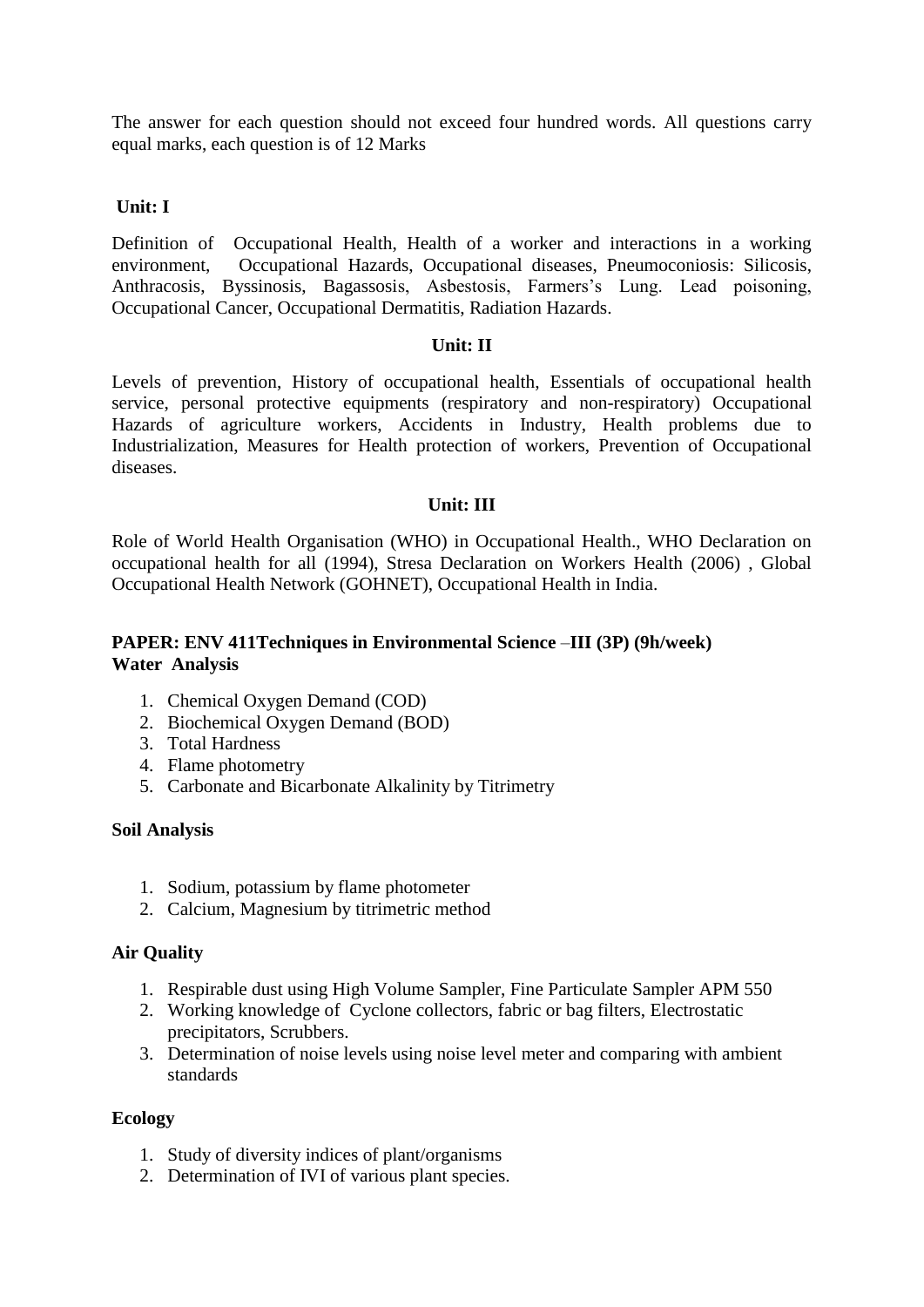3. Frequency classes in a community compared with Raunkiers normal values

## **Principles of Advanced Instrumental Analysis**

1.Atomic Absorption Spectrophotometry 2.HPLC 3.Electrophoresis 4.X-ray fluorescence 5. X- ray Diffraction 6. Gas Chromatography

# **SEMESTER -III**

# **CORE COURSES**

# **PAPER: ENV 412 ENVIRONMENTAL BIOTECHNOLOGY (3L) (3h/Week)**

## **Note: The question paper will be divided into three parts- ABC**

**Part A-** This part is of 9 Marks. Nine questions are to be set, at least 2 from each unit. All questions are compulsory. The answer for each question should not exceed twenty words. All question carry equal marks, each question is of one mark.

**Part B-** This part is of 15 Marks. Five questions are to be set, at least one from each unit. All questions are compulsory. The answer for each question should not exceed fifty words. All questions carry equal marks, each question is of three marks.

Part C- This part is of 36 Marks. Six questions are to be set, that is two from each Unit. The candidates have to answer any three questions choosing at least one question from each Unit. The answer for each question should not exceed four hundred words. All questions carry equal marks, each question is of 12 Marks

# **Unit: I**

A brief idea of genetic engineering - Restriction endonucleases, properties of restriction engineering, plasmids, isolation of plasmid.Cloning of DNA fragments, Shuttle Vectors and their environmental applications, Recombinant DNA Technology and Development of Genetically Engineered Microorganisms (GEMs), Polymerse Chain Reaction (PCR) and development of Gene Probes for environmental remediation,

# **Unit II**

Bioindicators, Emerging technologies for environmental bioremediation Microelectromechanical systems (MEMs) Genosensor technology, Gene Probes - nah operon. Integrated Treatment System with special reference to biodegradation of Polychlorinated biphenyls (PCBs), PCB treatment process and Design. Enzymes contributing to sustainable industrial development - Starch processing, detergents. Textile, leather, pulp and paper manufacturing, baking. Biochemical measures of stress and Mixed Function Oxidise enzyme (MFOs), protein induction and SFG. Fermentation technology.Biofertilizers and biofuels.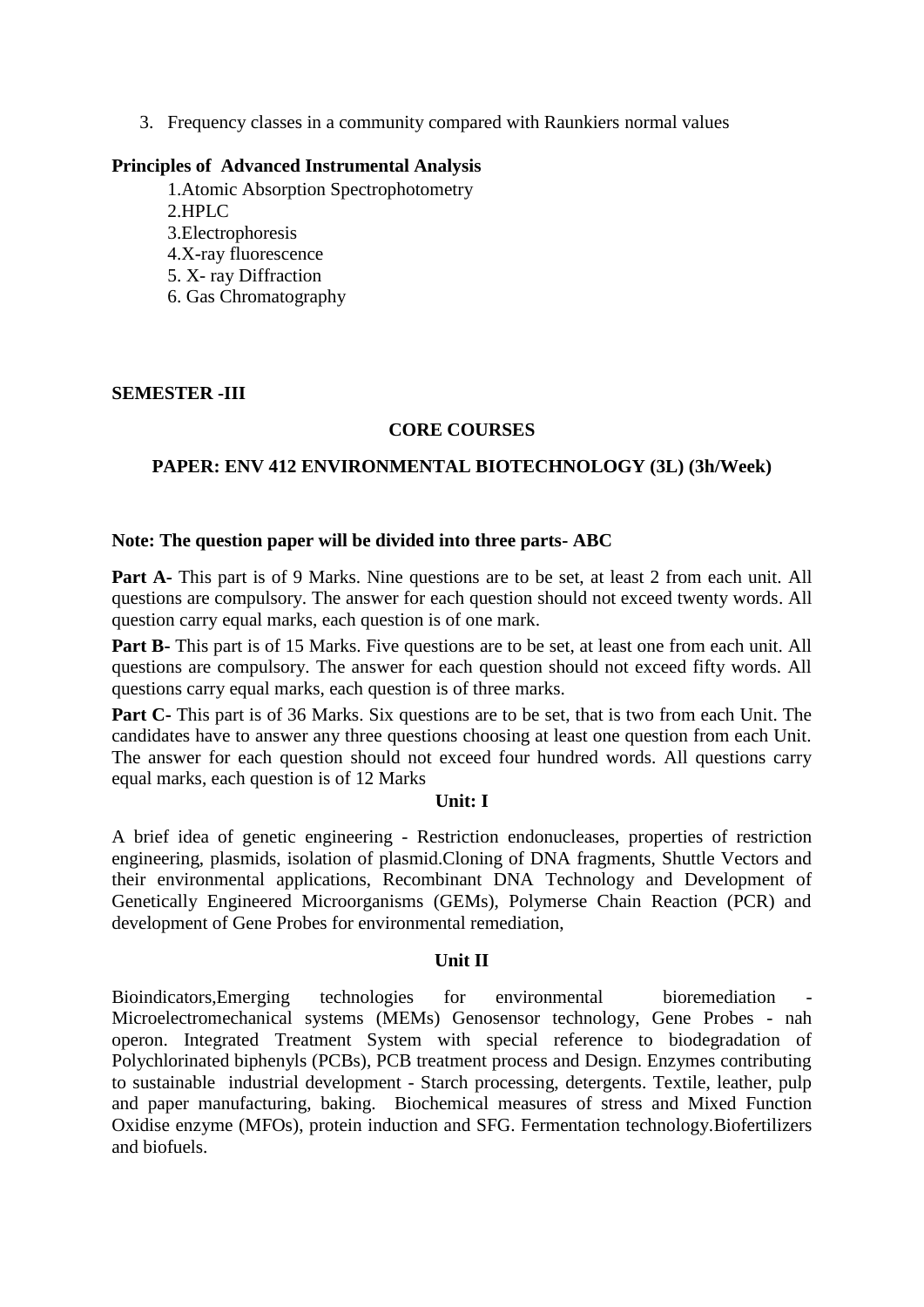#### **Unit III**

Bioremediation Definition, Types And Role Of Plants And Microbes For In-Situ And Ex-Situ Remediation, Bioremediation of metal contaminated soils, spilled oil and grease deposits and synthetic pesticides. Biosensors to detect environmental pollutants.Microorganisms and organic pollutants; Extremophiles.Fermentation technology (Bioreactors).Biotechnology strategies in forestry and wasteland management. Biotechnology in biodiversity conservation: gene banks, Germplasm conservation and DNA Banks. Genetically modified organisms and Biosafety- a general account.

## **PAPER: ENV 413 ENVIRONMENTAL GEO SCIENCE (4L) (4h/week)**

#### **Note: The question paper will be divided into three parts- ABC**

Part A- This part is of 9 Marks. Nine questions are to be set, at least 2 from each unit. All questions are compulsory. The answer for each question should not exceed twenty words. All question carry equal marks, each question is of one mark.

**Part B-** This part is of 15 Marks. Five questions are to be set, at least one from each unit. All questions are compulsory. The answer for each question should not exceed fifty words. All questions carry equal marks, each question is of three marks.

**Part C-** This part is of 36 Marks. Six questions are to be set, that is two from each Unit. The candidates have to answer any three questions choosing at least one question from each Unit. The answer for each question should not exceed four hundred words. All questions carry equal marks, each question is of 12 Marks

### **Unit 1**

Environmental Geoscience; fundamental concept.The earth system and biosphere conversion of matter in various geospheres-lithosphere, hydrosphere, atmosphere and biosphere. Earth processes: cycle in the earth system, Concept of residence, time and rates of Natural cycles.

#### **Unit II**

Water as a natural source, Types of water.Hydrological cycle. Water balance, porosity, permeability, runoff processes. Global water balance.Ground water pollution.Ice sheets and fluctuations in sea levels.Geochemical cycles.Biogechemicalfactors in environmental health. Human use, trace elements and health.Possible effect of imbalance of some trace elements. Diseases induced by human use of land. Land use planning.Soil survey in relation to landuse planning.

#### **Unit III**

Mineral resources-distribution major steps of extraction of common metals and their recycling. Concept of major, trace and Rare Earth Elements (REE). Environmental impact of exploitation of minerals and mining activities with reference to Rajasthan.Minerals and population.Ocean as new areas for exploitation of mineral resources.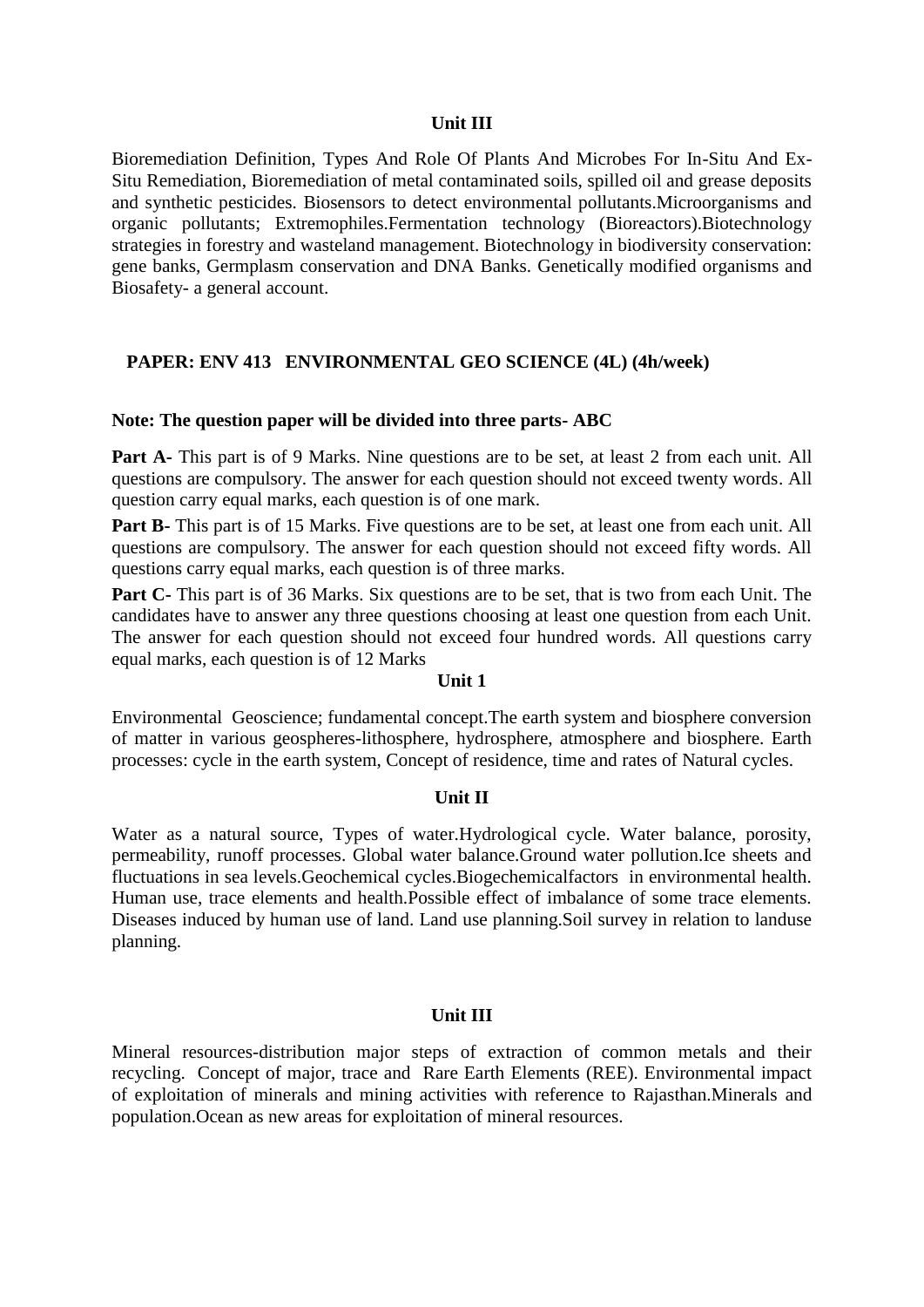# **PAPER : ENV414 ECOTOURISM (3L) (3h/week)**

## **Note: The question paper will be divided into three parts- ABC**

**Part A-** This part is of 9 Marks. Nine questions are to be set, at least 2 from each unit. All questions are compulsory. The answer for each question should not exceed twenty words. All question carry equal marks, each question is of one mark.

**Part B-** This part is of 15 Marks. Five questions are to be set, at least one from each unit. All questions are compulsory. The answer for each question should not exceed fifty words. All questions carry equal marks, each question is of three marks.

**Part C-** This part is of 36 Marks. Six questions are to be set, that is two from each Unit. The candidates have to answer any three questions choosing at least one question from each Unit. The answer for each question should not exceed four hundred words. All questions carry equal marks, each question is of 12 Marks

## **Unit I**

## **Introduction**

Need and importance of ecotourism;Principles of Ecotourism, social and ecological impacts of tourism; definition of ecotourism. Concept of ecotourism- Ecotourism and related sub‐sectors of the tourism industry; Ecotourism criteria; Quebec declaration on ecotourism

## **Ecotourism practices**

Types of Ecotourism- Adventure Tourism, Heritage Tourism, Geo-Tourism, Agri-Tourism,Transportation; Facilities (reduce, replace, reuse, recycle); Services (types, activities, and code of ethics); The eco-tourists (types, and code of ethics). Ecotourism Practices- Eco-labelling and green-washing. Evolution of Eco Tourism In India, History Of Ecotourism In India

# **Unit: II**

# **Resources and products**

Ecotourism Resources: Identifying, listing, and understanding ecotourism resource categories (natural, built, and events); Protected areas- definition, categories and roles.Identifying and describing ecotourism products; Components of ecotourism- Ecotourism and the environment; Ecotourism and conservation; Ecotourism and protected areas; Ecotourism and economic benefits; Ecotourism and social benefits; Ecotourism and local community; Ecotourism and education.Impact- economic impacts, environmental impacts, socio-cultural impacts. A regional survey by continent –Asia. Regional survey by biome-rainforest environment, mountain environment, polar environment, island and coastal environment, desert and grasslands environment, marine environment, Community-based tourism-Community‐based tourism management; Monitoring success and impacts of community‐based tourism

# **Unit: III**

# **Ecotourism in the national/global context**

Convention on Biological Diversity; Millennium Development Goals; Approaches in sustainable tourism: Global initiative under Quebec City and Oslo conventions- Responsible Tourism; Concept and Global responses. Ecotourism‐based/related employment- Scope and areas of employment.Tourism related laws and policies in India, national and state level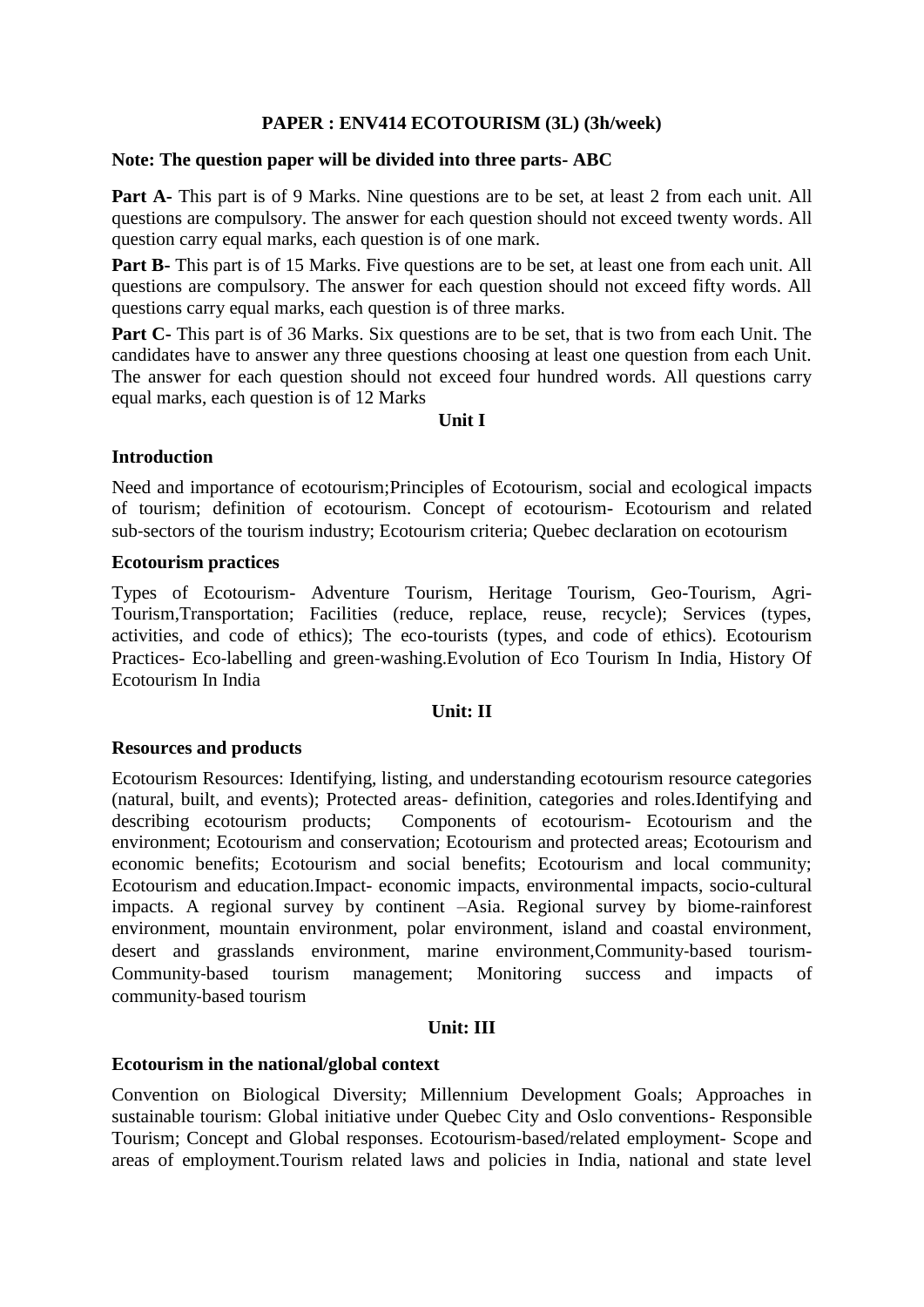policies promote tourism, role of govt. And non govt. Agencies in promoting tourism in India.

## **Developing an ecotourism product**

Identifying products, developing partnerships, tapping local knowledge, incorporating research, zoning, developing policies and guidelines, educating & marketing; Knowledge, skills, attitude and commitment of ecotourism service providers; Ecotourism products in Rajasthan.

# **PAPER: ENV -415 ENVIRONMENTAL GEOCHEMISTRY (4L) (4h/Week)**

## **Note: The question paper will be divided into three parts- ABC**

Part A- This part is of 9 Marks. Nine questions are to be set, at least 2 from each unit. All questions are compulsory. The answer for each question should not exceed twenty words. All question carry equal marks, each question is of one mark.

**Part B-** This part is of 15 Marks. Five questions are to be set, at least one from each unit. All questions are compulsory. The answer for each question should not exceed fifty words. All questions carry equal marks, each question is of three marks.

**Part C-** This part is of 36 Marks. Six questions are to be set, that is two from each Unit. The candidates have to answer any three questions choosing at least one question from each Unit. The answer for each question should not exceed four hundred words. All questions carry equal marks, each question is of 12 Marks

## **Unit: I**

Biogeographical classification of India, General relationship between landscape, biomes and climate.Energy budget of the earth.Climate of India.Indian Monsoon.El-Nino.Drought, Tropical cyclones and Western disturbances, Cloud Bursts.

# **Unit: II**

Catastrophic geological hazards : Study of floods, landslides, earthquakes, volcanoes and avalanche. Prediction and perception of the hazards and adjustment to hazardous activities.Origin and composition of sea water.Resources of oceans.Ocean pollution by toxic wastes.Water crisis as current environmental issue, conservation of water. OTEC (Ocean Thermal Energy Conversion) and GTEC ( Geo-thermal Energy Conversion).

## **Unit: III**

Method of site-selection and evaluation.Application of GIS and remote sensing in Environmental Sciences.Environmental impact of exploitation of minerals and mining activities with reference to Rajasthan.Aravallis mining lands types of mine reclamation practices. Revegetation of mine spoils through plants fertilization and related practice.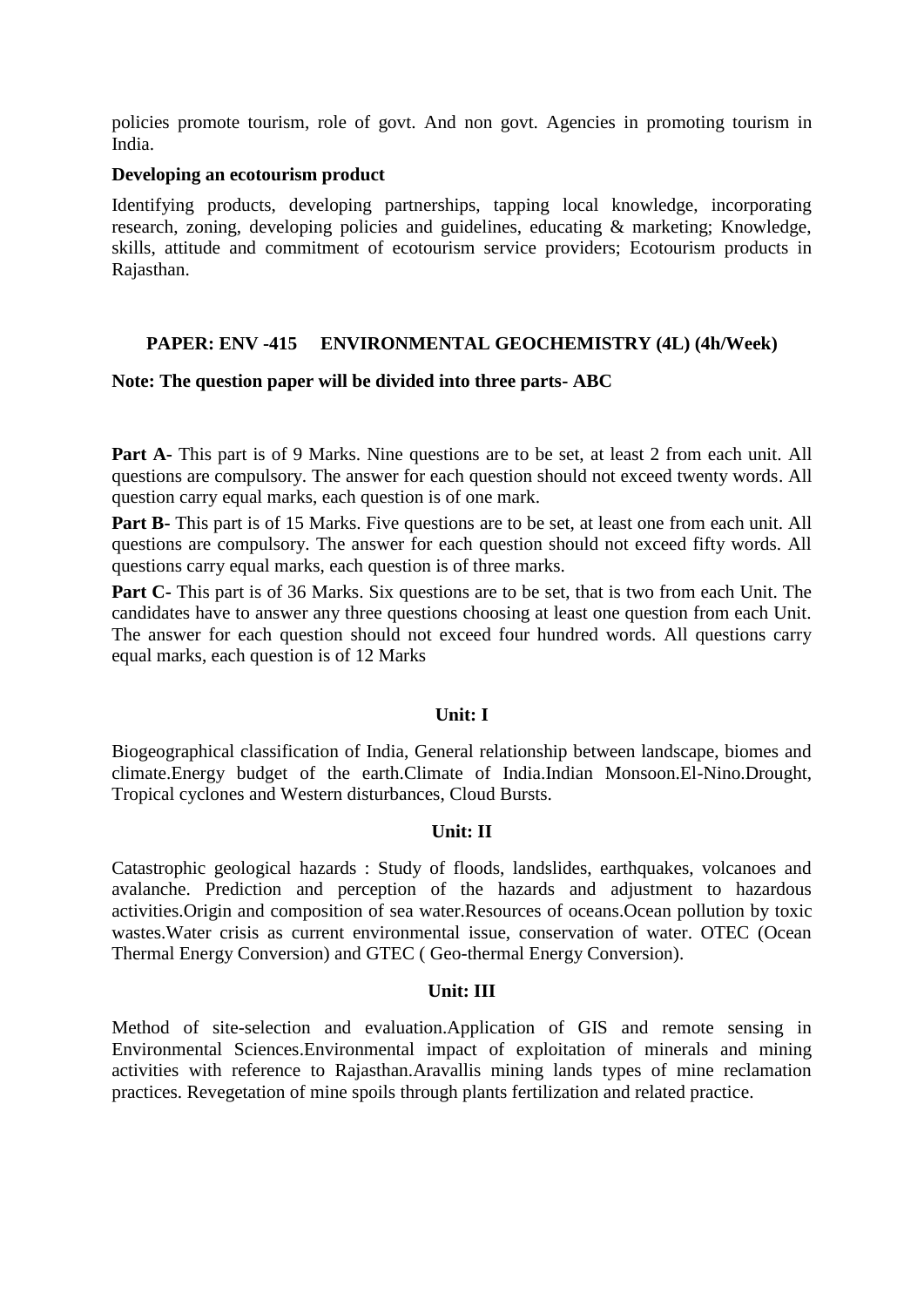# **PAPER: ENV 416 Practical (3P) (9h/week)**

# **Air Quality Monitoring Techniques for defined Parameters** :

- 1. Sulphur dioxide by Colorimetric method.
- 2. Nitrogen Dioxide by Colorimetric method.
- 2. Respirable Suspended Particulate Matter (RSPM) by Respirable suspended
- particulate matter sampler (RDS APM 460).
- 4. Dust retaining capacity of plants.

# **Water Quality Monitoring : Advanced Instrumental Analysis**

- 1. Working Knowledge of UV-Visible Spectrophotometer.
- 2. Working Knowledge of Atomic Absorption Spectroscopy for heavy metal analysis.

# **Solid Waste Analysis**

- 1. Physical composition (by weight)
- 2. Calorific value by calculation
- 3. Moisture content
- 4. pH and Conductivity

# **Soil Analysis**

1. Nitrogen, Phosphorus and Potassium (NPK) in soil

# **Data handling and Management**

1. Knowledge of Statistical software which processes numerical data and performs statistical tests and analysis

- 2. Different modes of graphical representation of data
- 3. Working knowledge of Internet
- 4. Model for steady-state conditions of hypothetical system.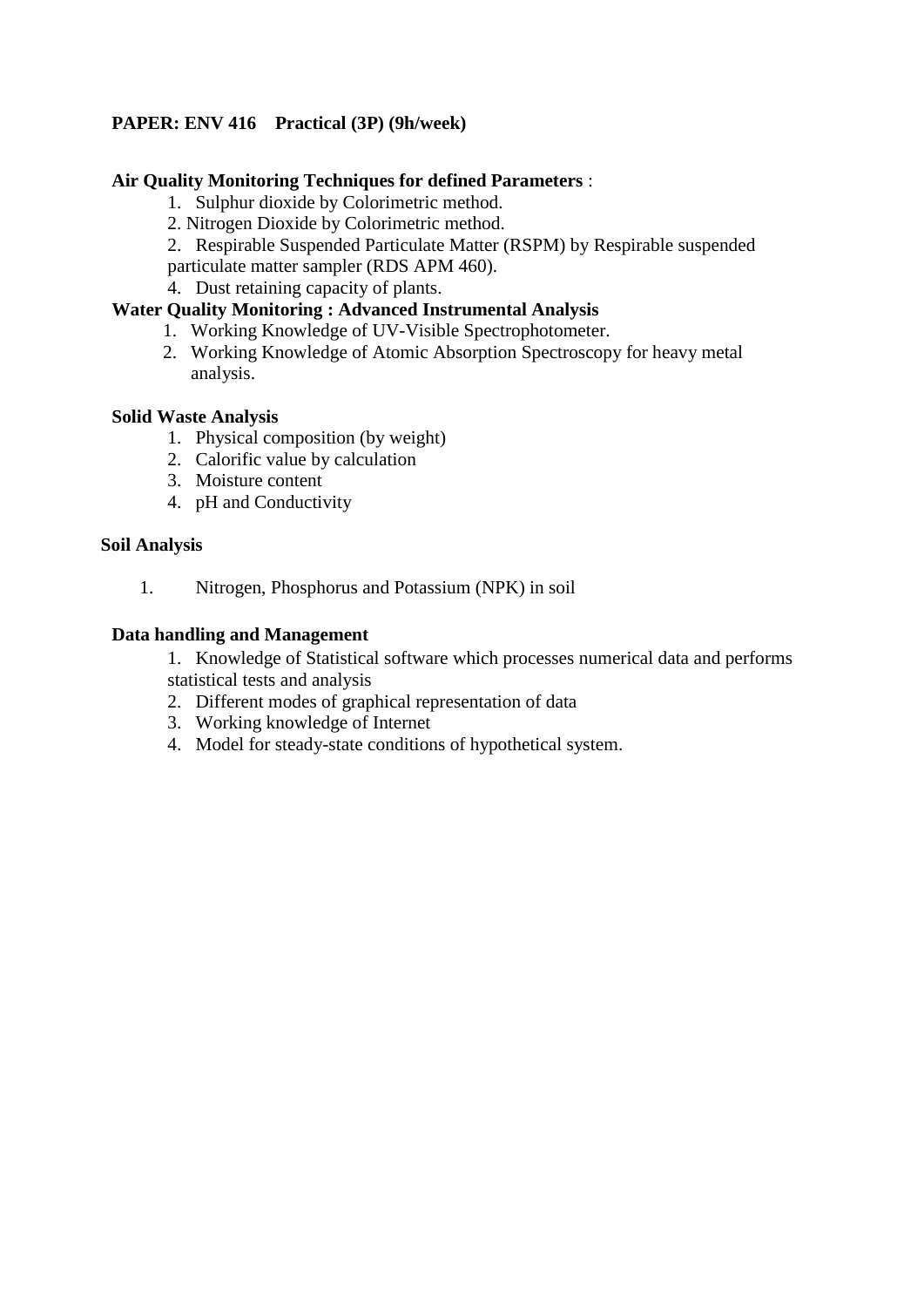# **CORE COURSE:**

# **ENV 500 Long Term Project /Dissertation (10 P)**

Ten credits (30 hour/week each) of workload such as independent individual/group work; obligatory /optional work placement; field work; project work/ dissertation, which will be equivalent to 10 L credits (10h/week) workload for the advisor teacher. Details are as below:

| S. No.         | Course                                       | Credits (batch limit 10) | Student<br>workload |
|----------------|----------------------------------------------|--------------------------|---------------------|
|                |                                              | students)                | (h/week)            |
|                | Ground work (Review of literature)           |                          | 1.5                 |
| $\overline{2}$ | Plan of work                                 |                          | 1.5                 |
| $\mathfrak{Z}$ | <b>Conduction of Experiments</b>             |                          | 14                  |
| $\overline{4}$ | Presentation of data                         |                          | 1.5                 |
| 5              | Analysis of data                             |                          | 2                   |
| 6              | Presenting weekly reports (20 min)           |                          | 1                   |
|                | seminars+5min discussion)                    |                          |                     |
|                | <b>Report Writing</b>                        |                          | 1.5                 |
| 8              | Presentation as Seminar (8 min+2)            |                          | 1                   |
|                | min discussion) and Presentation as          |                          |                     |
|                | Poster Paper                                 |                          |                     |
| 9              | Popular writing on social/scientific         | 2                        |                     |
|                | issues/awareness/presenting<br><sub>on</sub> |                          |                     |
|                | public platform                              |                          |                     |
|                | Total $(1-9)$                                | 10                       | 25                  |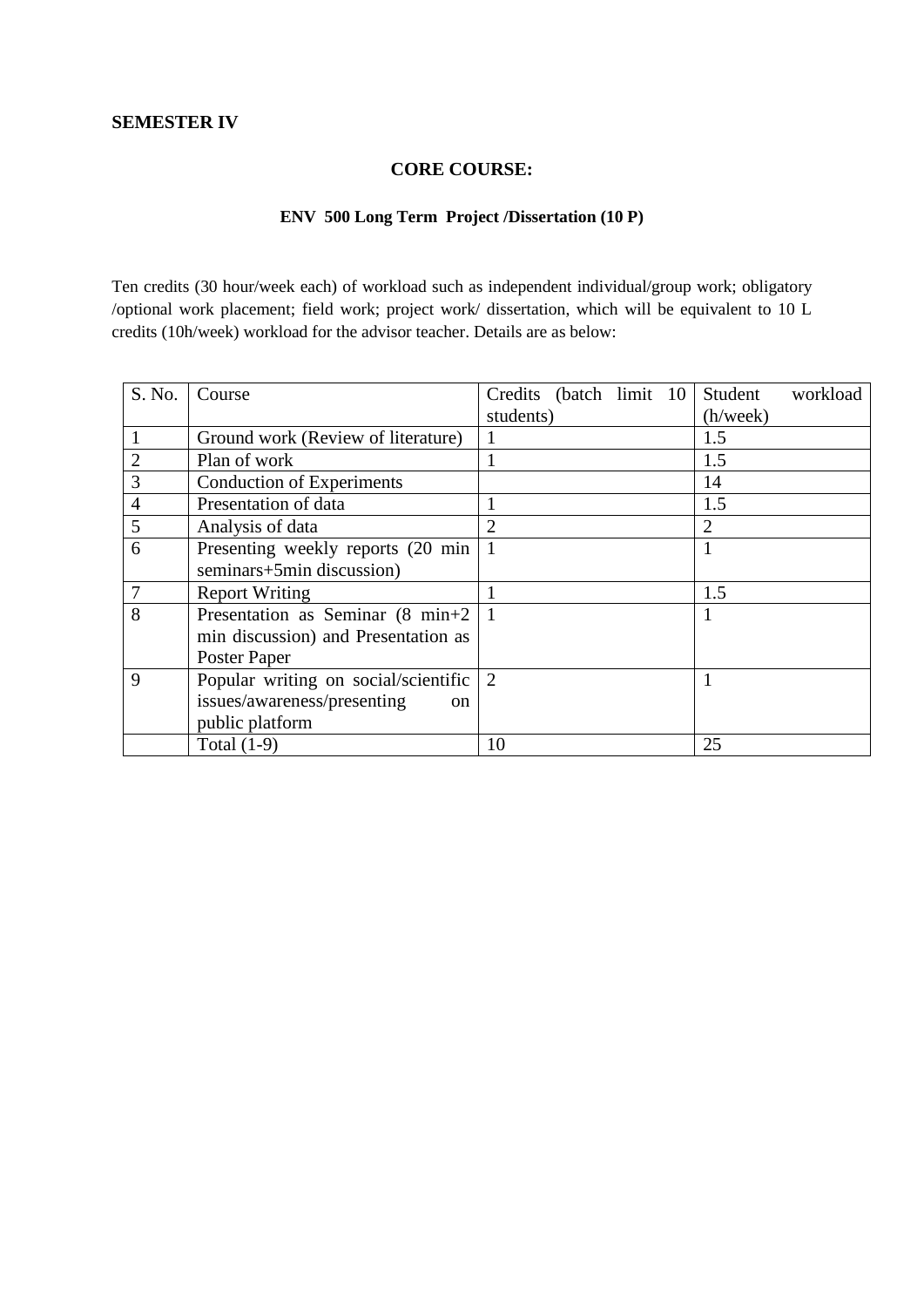# **ELECTIVE COURSES FOR I& III**

# **ENV 421 Techniques in Environnemental Science-II**

## **Climate**

1. Peterson week indices for climatic Study.

# **Soil Analysis**

- 1. Wilting coefficient, hygroscopic coefficient, colloidal matter of soil samples.
- 2. Na and K-Flame photometry

# **Eco-physiological**

1. Determination of water relation indices of plant- moisture content, water saturation deficit and relative water content.

# **PAPER: ENV 422 ENVIRONMENTAL IMPACT ASSESSMENT –I (4L) (4h/Week)**

# **Note: The question paper will be divided into three parts- ABC**

**Part A-** This part is of 9 Marks. Nine questions are to be set, at least 2 from each unit. All questions are compulsory. The answer for each question should not exceed twenty words. All question carry equal marks, each question is of one mark.

**Part B-** This part is of 15 Marks. Five questions are to be set, at least one from each unit. All questions are compulsory. The answer for each question should not exceed fifty words. All questions carry equal marks, each question is of three marks.

**Part C-** This part is of 36 Marks. Six questions are to be set, that is two from each Unit. The candidates have to answer any three questions choosing at least one question from each Unit. The answer for each question should not exceed four hundred words. All questions carry equal marks, each question is of 12 Marks

# **Unit- I**

Introduction & Overview of EIA: - The concept of EIA, History & evolution of EIA, Purpose Principle and Process of EIA, Generalized EIA Process Flowchart. Cost and Benefits of Using EIA Process. Law policy and Institutional Arrangements for EIA system.

Public Involvement:- Objectives and purpose of public involvements, levels & forms of public involvement, Role and contribution of public involvement in EIA, Principles, Public involvement in Keys stages of EIA process. Factors affecting the effectiveness of Public Involvement. Benefits of Effective Participation.

# **Unit- II**

Screening:- Purpose, Screening Method, Scoping:- Role and Purpose of Scoping in EIA, Guiding principle and objectives of scoping, steps involved in scoping, outline of Terms of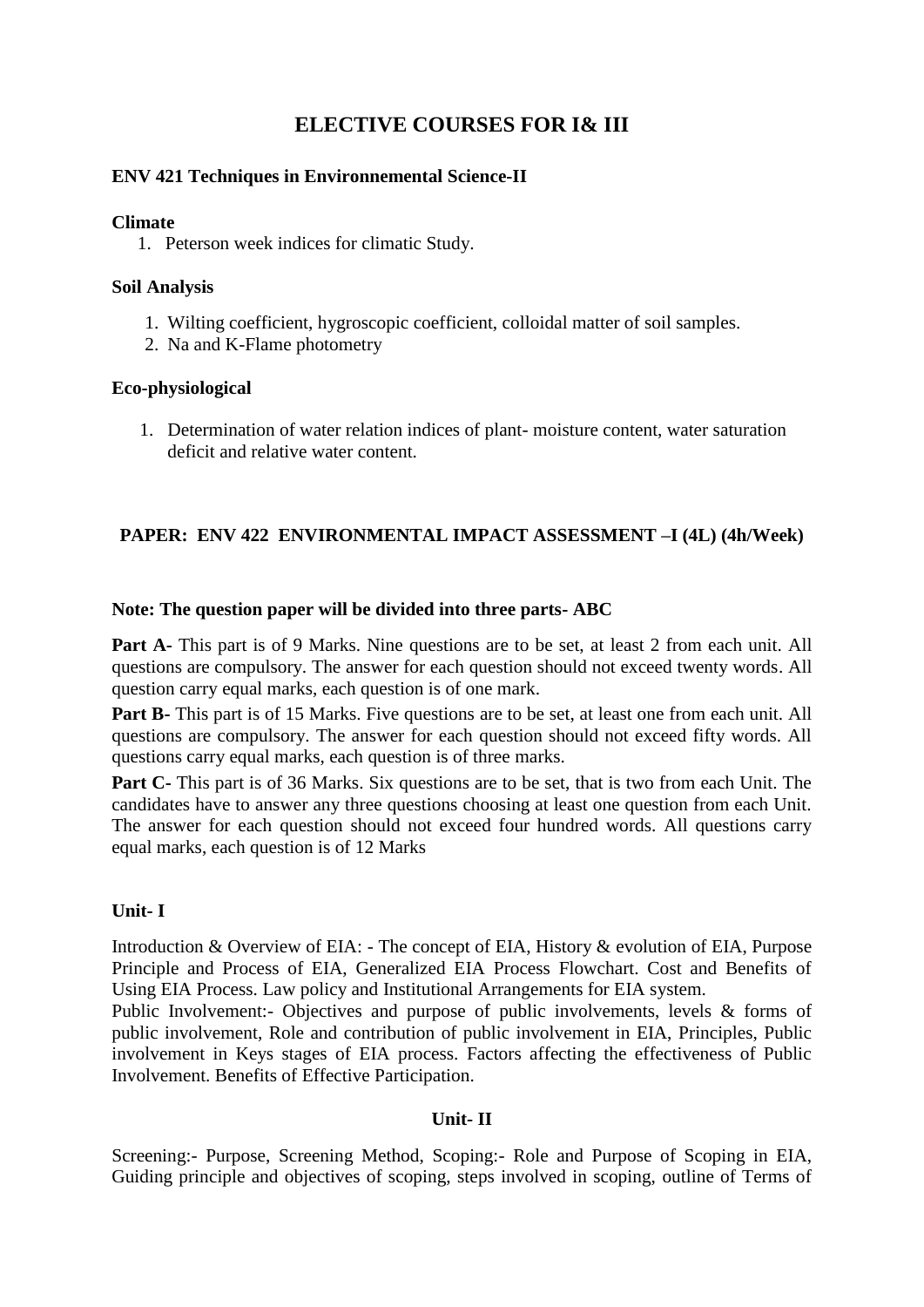References, Identification and consideration of alternatives. Impact Identification Methods: - Checklists, Matrices, Networks, Overlays and Geographic information system (GIS), Professional Experience etc. Main Advantages and Disadvantages of Impact Identification Methods.

## **Unit- III**

Impact Analysis & Prediction: - Importance of impacts in prediction and decision making, Methods of Impact Prediction, types of Uncertainty in Impact Prediction. Evaluation of Impact Significance: - Importance of determining impact significance, Principles, Impact Significance criteria. Mitigation: - objectives & principles, elements of mitigation, proponents responsibility for implementing mitigation. A framework for Impact Management, Objectives of Impact Management & components of EMP.

# **PAPER: ENV 423 DISASTER MANAGEMENT (4L) (4h/week)**

# **Note: The question paper will be divided into three parts- ABC**

Part A- This part is of 9 Marks. Nine questions are to be set, at least 2 from each unit. All questions are compulsory. The answer for each question should not exceed twenty words. All question carry equal marks, each question is of one mark.

**Part B-** This part is of 15 Marks. Five questions are to be set, at least one from each unit. All questions are compulsory. The answer for each question should not exceed fifty words. All questions carry equal marks, each question is of three marks.

**Part C-** This part is of 36 Marks. Six questions are to be set, that is two from each Unit. The candidates have to answer any three questions choosing at least one question from each Unit. The answer for each question should not exceed four hundred words. All questions carry equal marks, each question is of 12 Marks

# **UNIT I**

Fundamentals of Disasters, Causal Factors of Disasters, and Phases of Disaster: Rapid Onset Disasters, Slow Onset Disasters Nature of Responses to Geo- hazards, Trends in Climatology, Meteorology and Hydrology, Trends in Seismic Activity, Problems Related to Insurance, UN Draft Resolution on Strengthening of Coordination of Humanitarian Emergency Assistance.

## **UNIT II**

Flood Management Model, Integrated Flood Management Information System (IPMIS). Flood Control in India. Structure of Tropical Cyclone, Nature of Tropical Cyclones, Water Related Hazards, Tsunamis: Physical Characteristics, Causes, Mitigation of Risk and Hazards.

## **UNIT III**

Changes in the Coastal Zone, Coastal Erosion and Beach Protection, Wave Erosion, Erosion due to near shore Currents, Coastal Erosion Caused by Natural Features, and Coastal Erosion Caused by Man-Made Structures.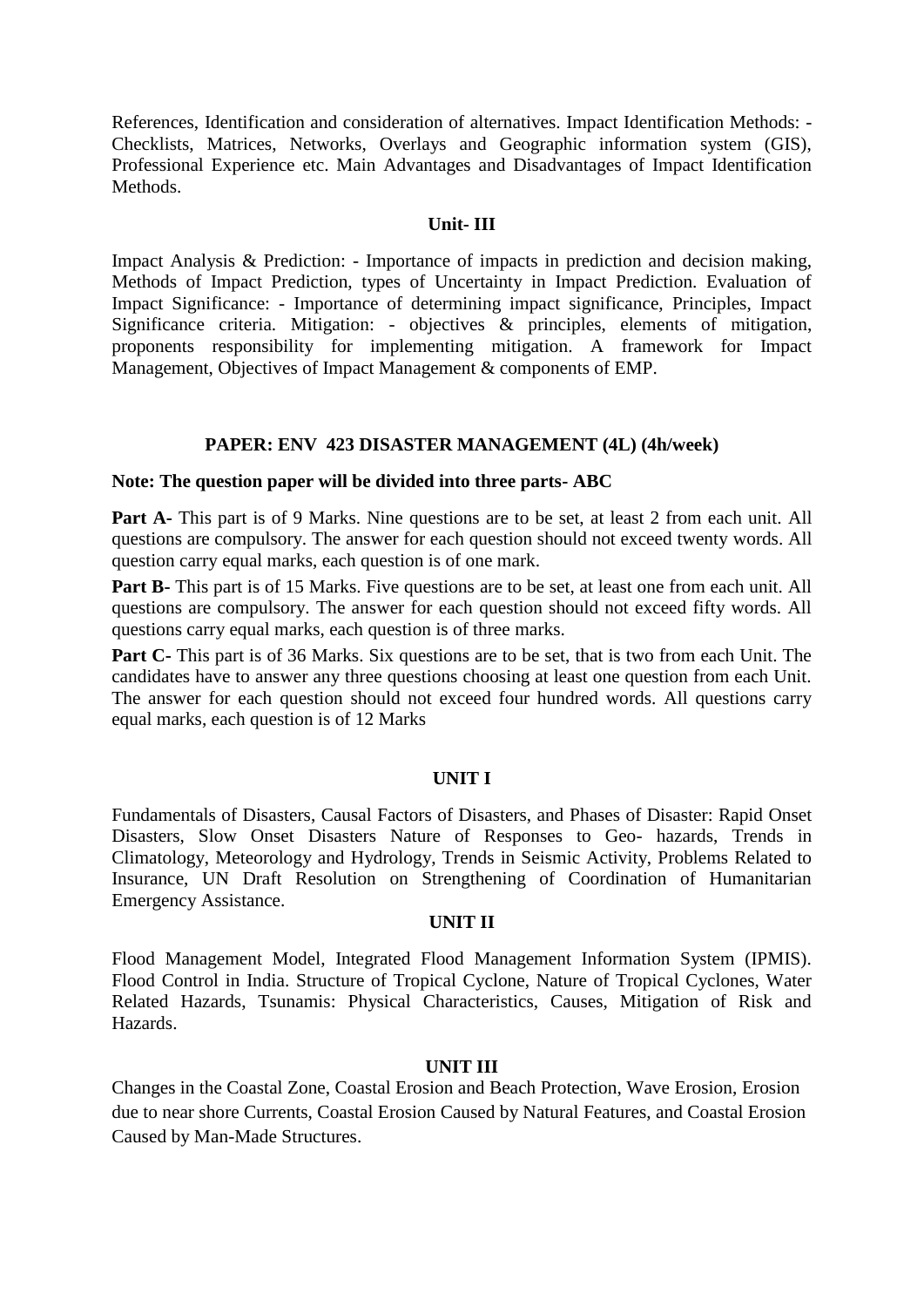# **ELECTIVE COURSES FOR I& III**

# **ENV 429 Practical (3P) (9h/week)**

# **Air Quality Monitoring Techniques for defined Parameters** :

1.Formaldehyde (HCHO) by Colorimetric method.

# **Water Quality Monitoring : Advanced Instrumental Analysis**

- 1. NPK in water sample
- 2. Total, organic and inorganic carbon.

# **Biological Monitoring**

- 1. Fish
- 2. Macrophytes.
- 3. Phytoplankton, Zooplankton.
- 4. Benthic Macro-invertebrates
- 5.Periphyton
- 6. Diversity indices Shannon Index
- 7. Measurement of Pigments

# **Ecomodeling**

- 1. Compartment/Box model of forest ecosystem.
- 2. Determine steady state conditions(ecosystem analysis).
- 3. Determine transfer rates between various trophic level.

# **Microbiological Analysis**

- **1.** IMViC tests
- 2. Heterotrophic plate Count

3. Multiple fermentation tube technique - MPN index for polluted and unpolluted waters.

# **Data handling and Management**

- **1.** Knowledge of EIA related software
- 2. Computer aided assessment for Environmental Impact study**.**

# **Case Study:**

- 1. Study of a given Case and to determine the key facts and issues. List the impacts for each of the three phases of the project: construction, operations and expansion. Then prepare an Activity/Impact Matrix.
- 2. Study of Data collection methods including, plot sampling ( using quadrats), Plotless sampling ( using transects)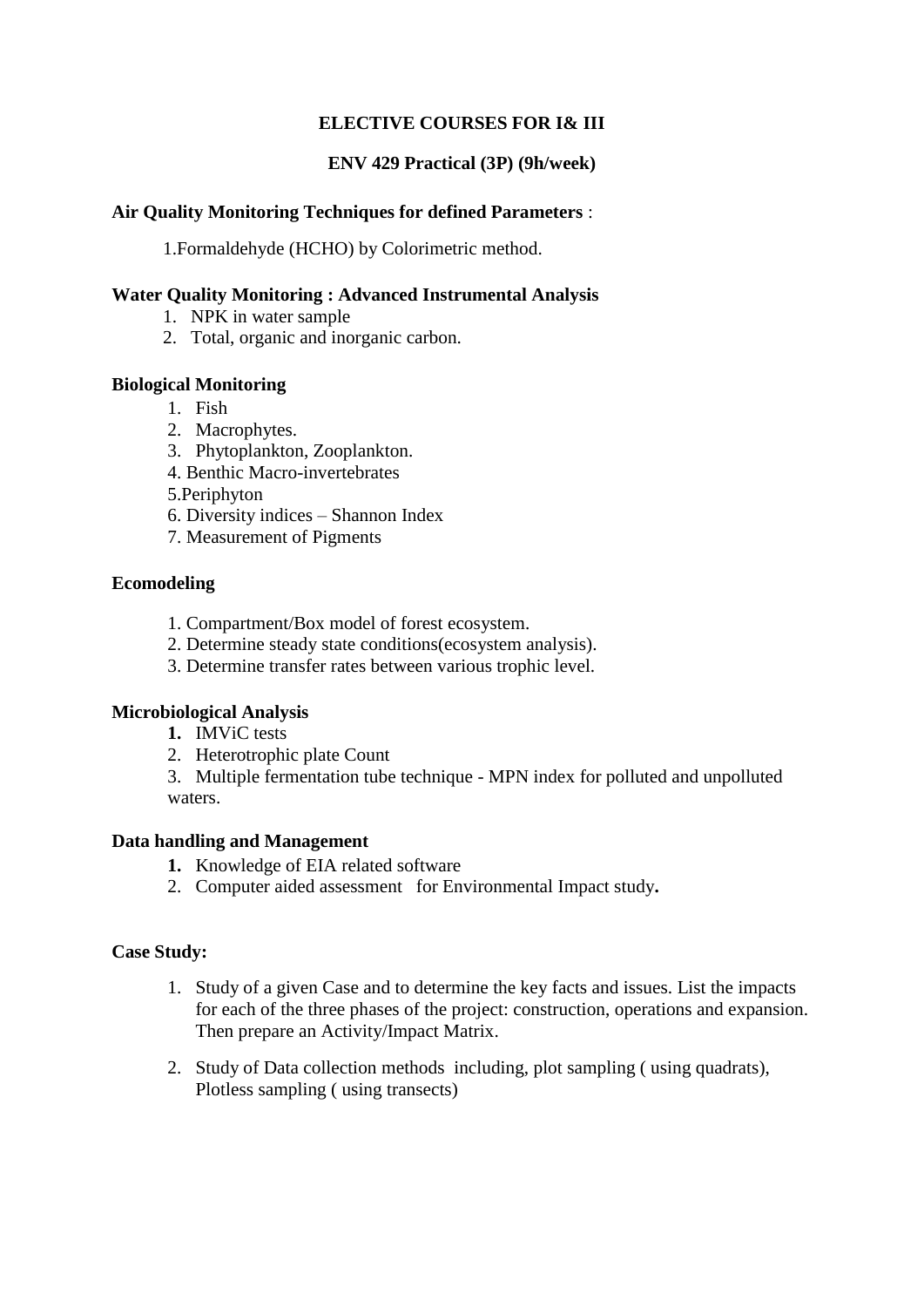## **PAPER ENV 430 EIA IN PRACTICE (4L) (4h/week)**

#### **Note: the question paper will be divided into three parts- ABC**

Part A- This part is of 9 Marks. Nine questions are to be set, at least 2 from each unit. All questions are compulsory. The answer for each question should not exceed twenty words. All question carry equal marks, each question is of one mark.

Part B- This part is of 15 Marks. Five questions are to be set, at least one from each unit. All questions are compulsory. The answer for each question should not exceed fifty words. All questions carry equal marks, each question is of three marks.

**Part C-** This part is of 36 Marks. Six questions are to be set, that is two from each Unit. The candidates have to answer any three questions choosing at least one question from each Unit. The answer for each question should not exceed four hundred words. All questions carry equal marks, each question is of 12 Marks

#### **Unit: I**

Capacity Building, Quality and Quality Control in EIA, The Convention of Environmental Impact Assessment in a Trans-boundary Context.Status of EIA in India, Prediction and Assessment of Impact on the Air Environment, Surface-Water Environment, Soil and Groundwater Environments, Noise Environment, Biological Environment. Cultural (Architectural, Historical, and Archaeological) Environment, Prediction and Assessment of Visual Impacts. Prediction and Assessment of Impacts on the Socio-economic Environment, Health Impact assessment.

## **Unit II**

Strategic Environmental Assessment:- Concept of SEA, Comparison between EIA & SEA, Aims & Objectives of SEA, Institutional benefits from the use of SEA, Guiding principles, Scope of application of SEA to different level of decision making. Generic forms of SEA.Origin, definition, function. National Accreditation Board for Education and Training (NABET) Criteria for Registration of EIA Consultant Organizations including Need, Eligibility, Skills and Knowledge of Experts. EIA Coordinators, Functional Experts, Work Experience of Functional Area Experts and procedure of Registration.

#### **Unit III**

EIA for Mining Projects, EIA for Building Construction and townships, EIA for Highways, EIA for Nuclear Power, EIA for Thermal power. EIA for Water Projects, EIA of Cement Plant. EIA for Pulp and Paper, EIA for Oil refineries, EIA for man madefibre. EIA for common hazardous waste disposal, storage and treatment facilities. Knowledge of EIA related organizations including International Association of Impact Assessment (IAIA), Established EIA Centers of India and abroad. Important Consultants and NGOs working in the field of EIA. Case Studies: Tehri Hydro-Electric Project, Almetti Dam, Narmada Dam and Indira Gandhi Canal Project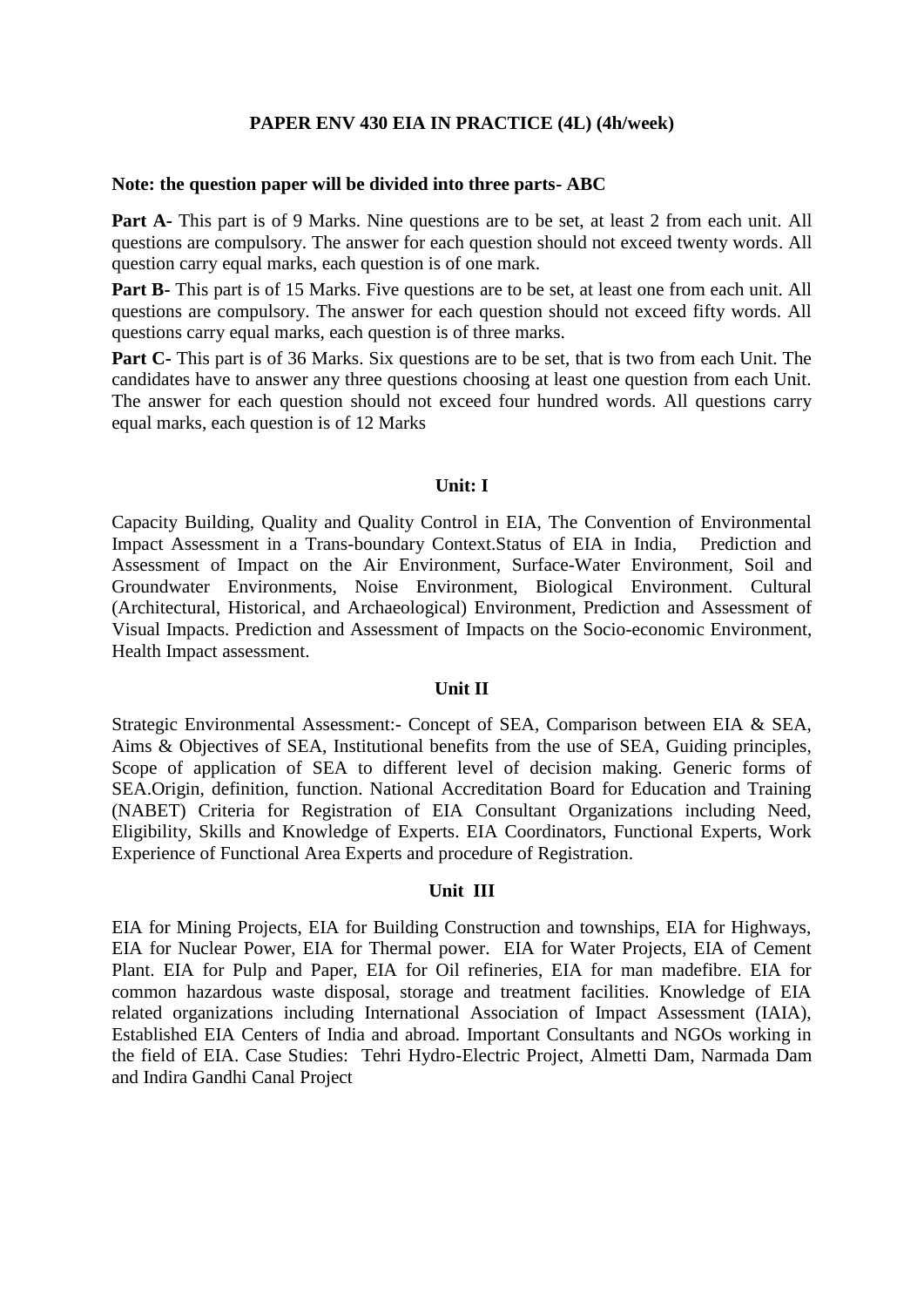# **ENV 431 NATURAL DISASTER MANAGEMENT (4L) (4h/week)**

# **Note: The question paper will be divided into three parts- ABC**

Part A- This part is of 9 Marks. Nine questions are to be set, at least 2 from each unit. All questions are compulsory. The answer for each question should not exceed twenty words. All question carry equal marks, each question is of one mark.

Part B- This part is of 15 Marks. Five questions are to be set, at least one from each unit. All questions are compulsory. The answer for each question should not exceed fifty words. All questions carry equal marks, each question is of three marks.

**Part C-** This part is of 36 Marks. Six questions are to be set, that is two from each Unit. The candidates have to answer any three questions choosing at least one question from each Unit. The answer for each question should not exceed four hundred words. All questions carry equal marks, each question is of 12 Marks

## **Unit I**

Characteristics of Particular Hazards and Disasters: Earthquakes, Tsunamis, Tropical cyclones, Floods. The UN International Decade for Natural Disaster Reduction (IDNDR) , Policy for the Reduction of Disaster Consequences, Problems of Financing and Insurance, Role of the civil defence during disasters, Training of emergency Management Personnel,

## **Unit II**

Causes of Floods, River systems, River Flooding, Hazard associated with Flooding, Flood Forecasting, Methods of Flood Forecasting, Disaster Management and Mitigation Measures, Cyclonic Storms in Bay of Bengal, Tropical Cyclone Warning Strategy in India.

## **Unit III**

Oil Spills: Sources and Nature of Oil, Behaviour of Oils Spills, Countermeasures, Effects, Measures to Prevent Accidental Spills, Accidental Discharges.

# **ELECTIVE COURSES FOR II & IV**

## **ENV 424 Practical (3P) (9h/week)**

## **Climate**

- 1. Calculation of water balance indices: heat index potential, evapotranspiration, ecoclimate formula
- 2. Relative humidity, precipitation, temperature (ombrothermic representative)

## **Water Analysis:**

2. Phosphate by Spectrophotometer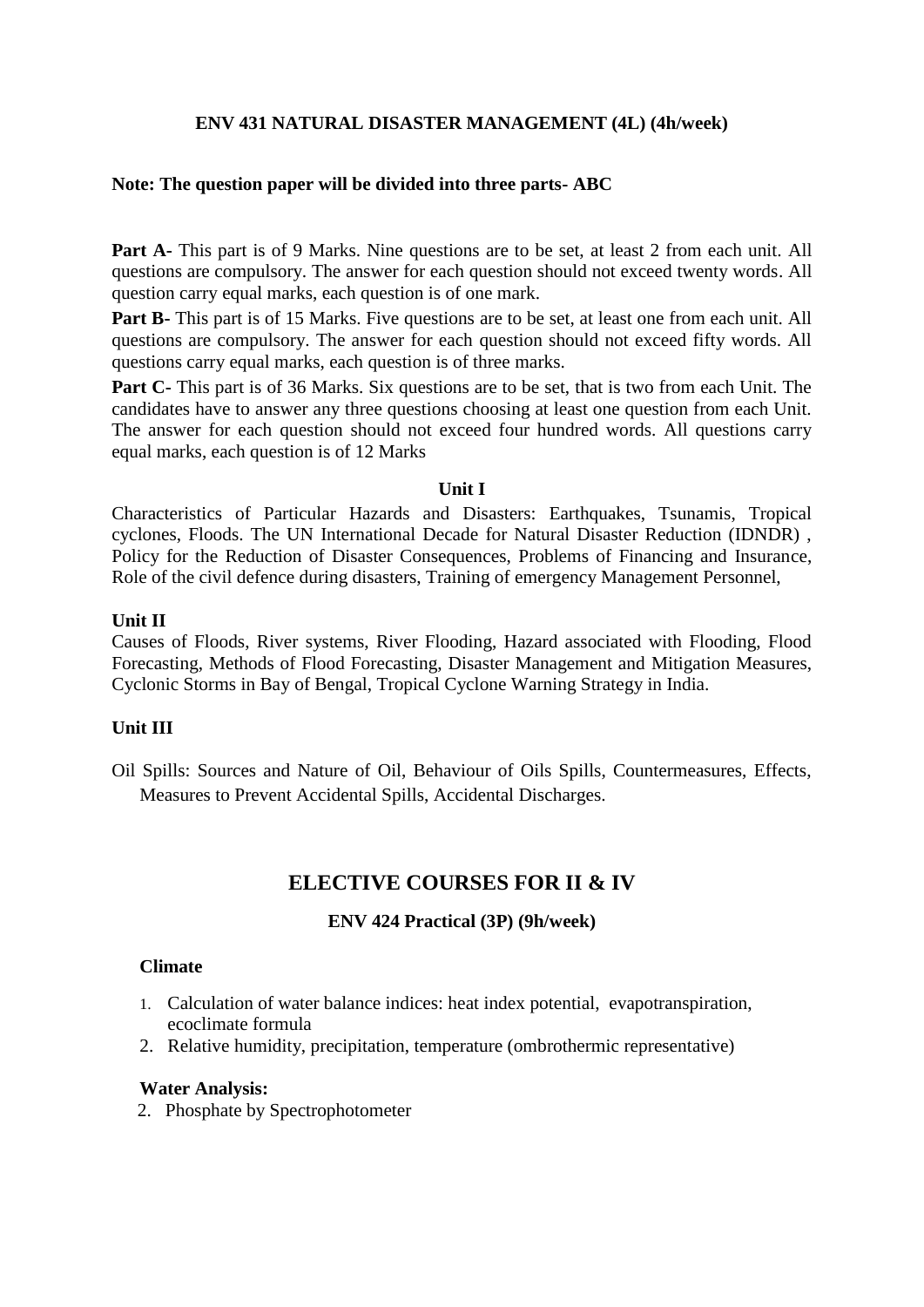# **Soil Analysis**

1. Salinity of Soil using WTW instrument

# **Ecophysiological**

- 1. Productivity by harvest and chlorophyll method of terrestrial community
- 2. Energy content of given biomass by Bombs calorimeter

## **Statistics**

- 1. Calculation of standard deviation, correlation, regression
- 2. T-test, Chi-test, ANOVA,
- 3. Basic elements & tools of statistical analysis: Probability, sampling, measurement and distribution of attributes; Distribution- Normal, t and x2, Arithemetic, Geometric and Harmonic means; tests of hypothesis and significance.

 4. Study of different Ecological sampling methods: - Data collection methods, Species abundance measures, sampling pattern (in space and time) and sample size.

# **PAPER ENV 425 ECO TOXICOLOGY (3L) (3h/Week)**

Part A- This part is of 9 Marks. Nine questions are to be set, at least 2 from each unit. All questions are compulsory. The answer for each question should not exceed twenty words. All question carry equal marks, each question is of one mark.

Part B- This part is of 15 Marks. Five questions are to be set, at least one from each unit. All questions are compulsory. The answer for each question should not exceed fifty words. All questions carry equal marks, each question is of three marks.

Part C- This part is of 36 Marks. Six questions are to be set, that is two from each Unit. The candidates have to answer any three questions choosing at least one question from each Unit. The answer for each question should not exceed four hundred words. All questions carry equal marks, each question is of 12 Marks

## **Unit - I**

History and scope of toxicology.Principles of ecotoxicology.Role of Environmental Chemistry in Ecotoxicology.Concept Of Industrial Toxicology, Spectrum of Toxic dose, Absorption, Distribution And Excretion Of Toxic Agents, Approximate acute LD50 of some representative chemical agents. The use of biomarkers in assessing the impact of environmental contaminants. Aquatic toxicology: Requirements for eco-toxicological measures in the aquatic Environment. Terrestrial Toxicology: Acute and Chronic. Toxicity testing, field testing, Enclosure studies. Trophic level transfer of contaminants.Role of modelling and GIS in ecotoxicology.Ecological risk assessment.Concept of bioassay.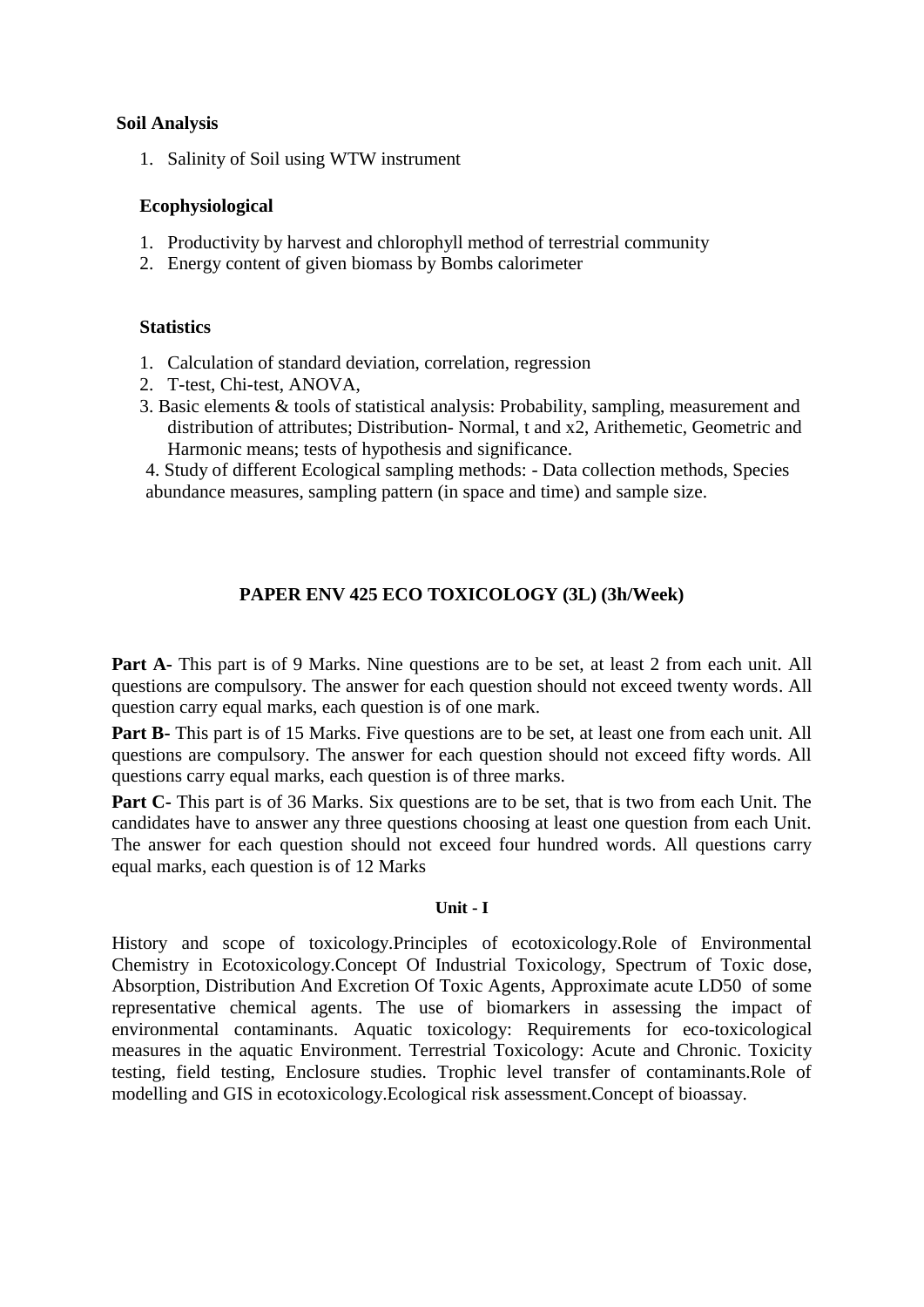#### **Unit- II**

Toxic chemicals in the environment - air, water & their effects, Pesticides in water, Biochemicals aspects of arsenic, cadmium, lead mercury, carbon monoxide, ozone and PAN pesticide. Insecticides, MIC effects. Concept of major, trace and Rare Earth Element (REE) possible effects of imbalance of some trace elements

### **Unit- III**

Mode of entry of toxic substance, biotransformation of xenobiotics detoxification, Carcinogens in air, chemical carcinogenicity, mechanism of carcinogenicity, Environmental carcinogenicity testing.Biogeochemical factors in environmental health. Epidemiological issues goiter, fluorosis, arsenic poisoning

## **ENV 426/ MIC -433 ENERGY AND ALTERNATIVE ENERGY (1L) (1H/WEEK)**

**Part A-** This part is of 9 Marks. Nine questions are to be set, at least 2 from each unit. All questions are compulsory. The answer for each question should not exceed twenty words. All question carry equal marks, each question is of one mark.

Part B- This part is of 15 Marks. Five questions are to be set, at least one from each unit. All questions are compulsory. The answer for each question should not exceed fifty words. All questions carry equal marks, each question is of three marks.

**Part C-** This part is of 36 Marks. Six questions are to be set, that is two from each Unit. The candidates have to answer any three questions choosing at least one question from each Unit. The answer for each question should not exceed four hundred words. All questions carry equal marks, each question is of 12 Marks

#### **Unit- I**

Energy and Fuel.Sources of energy. Current Energy scenario: Demand, supply and prospects. Transport energy and fuels. Pros and cons of each fuel/energy source.Problems arising with current sources of energy and fuels.Alternative sources of energy (Nuclear, solar, wind, tidal and others).

#### **Unit-II**

Solid fuel.Clean Energy. Clean coal. Magnetic hydrodynamic Power, Improving energy efficiency.Co-generation and other strategies.

Fossil fuels: Coal, Natural Gas and Petroleum. Petroleum refineries and petro bye products.Pollution and Global warming.

### **Unit-III**

Bioenergy and Biofuels: Biomass for steam and power. Biofuel crops in the world. Oil crops, Starch crops, Sugar crops. Extraction of oil, starch and sugar.Wastelands available in India and candidate biofuel crops for these regions.Life cycle analysis of biofuels.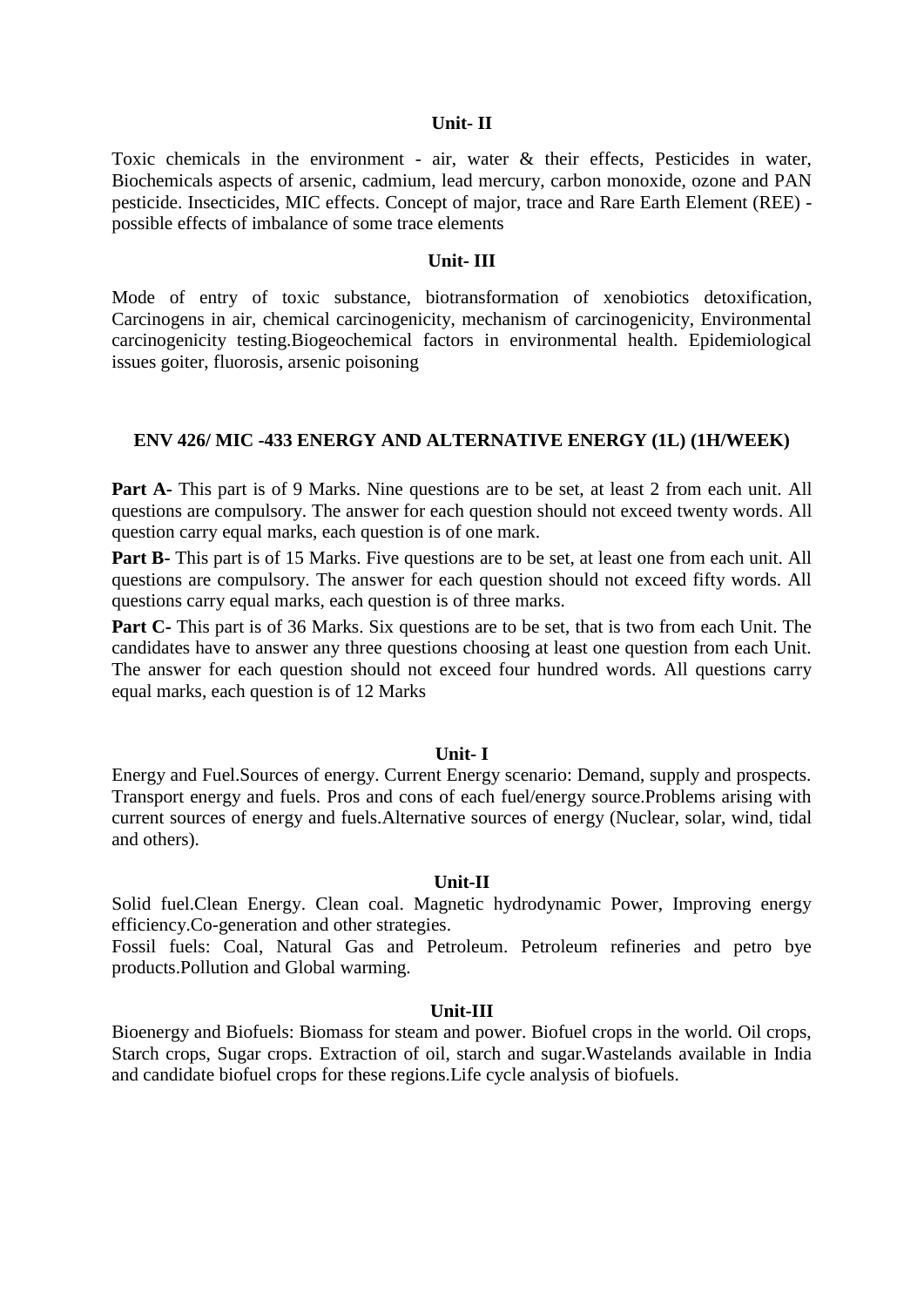# **ENV 427 ENVIRONMENTAL IMPACT ASSESSMENT – II (4L) (4h/Week)**

## **Note: The question paper will be divided into three parts- ABC**

**Part A-** This part is of 9 Marks. Nine questions are to be set, at least 2 from each unit. All questions are compulsory. The answer for each question should not exceed twenty words. All question carry equal marks, each question is of one mark.

**Part B-** This part is of 15 Marks. Five questions are to be set, at least one from each unit. All questions are compulsory. The answer for each question should not exceed fifty words. All questions carry equal marks, each question is of three marks.

**Part C-** This part is of 36 Marks. Six questions are to be set, that is two from each Unit. The candidates have to answer any three questions choosing at least one question from each Unit. The answer for each question should not exceed four hundred words. All questions carry equal marks, each question is of 12 Marks

## **Unit I**

Reporting: - Features & purpose of EIA Reports, Main elements of EIA Report, Shortcoming encountered in preparing EIA reports. Review of EIA Quality:- Role & purpose of the Review process, Aspects for consideration, EIA Review- Types of Procedures, Steps involved in EIA Review, EIA review criteria, EIA review methods, Four steps approaches for EIA review. Environmental Management plan Or Impact management Plan.

## **Unit II**

Decision Making: - concepts and its importance, responsibilities f decision makers in EIA process, Decision Making Process. Implementation  $\&$  Follow up:- Need  $\&$  purpose, Its components, Guiding Principles and elements, Aspects and Issues needs to be considered in EIA implementation & follow up.

## **Unit III**

EIA Project Management: - its concepts, Role of Project Manager, Characteristics & Attributes of an interdisciplinary of EIA team, Project Managers Responsibilities. Social Impact Assessment:- concept, role & purpose of SIA, Benefits of SIA, Steps & principles of SIA, Methods used for predicting Social Impacts.

# **Paper ENV 428 GEOLOGICAL DISASTERS (4L) (4h/week)**

# **Note: the question paper will be divided into three parts- ABC**

Part A- This part is of 9 Marks. Nine questions are to be set, at least 2 from each unit. All questions are compulsory. The answer for each question should not exceed twenty words. All question carry equal marks, each question is of one mark.

**Part B-** This part is of 15 Marks. Five questions are to be set, at least one from each unit. All questions are compulsory. The answer for each question should not exceed fifty words. All questions carry equal marks, each question is of three marks.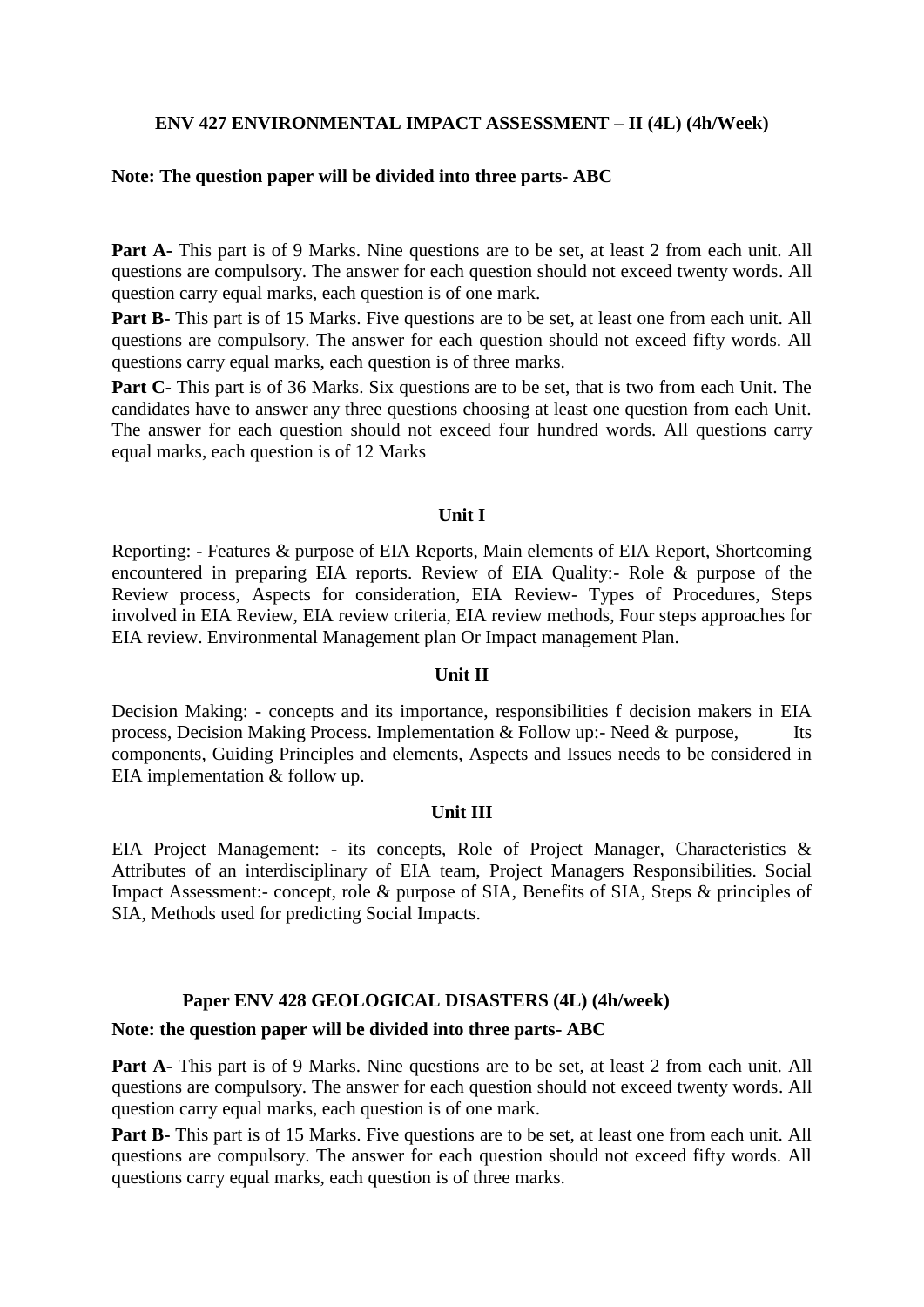**Part C-** This part is of 36 Marks. Six questions are to be set, that is two from each Unit. The candidates have to answer any three questions choosing at least one question from each Unit. The answer for each question should not exceed four hundred words. All questions carry equal marks, each question is of 12 Marks

## **UNIT I**

Causes, Characterization of Ground-Motion, Earthquakes Scales: Magnitude and Intensity, Earthquake Hazards and Risks, Perception and Prediction of Earthquake, Earthquake Disaster Mitigation Programme Components, and Disaster Mitigation Programme in India.Monitoring and Warning, Volcano Monitoring using Satellite Images, Detection and Monitoring of Eruption Plumes, Description of Phenomenon,Volcanic Landforms, Eruption Early Warning from Satellites, Volcanic Hazards, Reducing Structural Vulnerability, Risk Mitigation and Training.

#### **UNIT II**

Types of Mass wasting process, Factors influencing the Slope Stability, Landslides, Rock falls, Avalanches, Mudflows and Glaciers, Landslide Information, Snow Avalanches, Event Modification Surface subsidence and Collapse, Removal of Solids and Mine-Related Collapse, Subsidence Caused by Fluid Withdrawal, Other Causes of Subsidence vulnerability Modification. Types of Glacier Hazard.Landslide Hazard Potential Map (LHPM), Landslide Hazard Grading (LHG). Carbonate Dissolution, Karst Topography, Predicting and Mitigating Subsidence Hazards.

#### **UNIT III**

Mining and Environment, Environmental Impacts of Mining in India, Disasters Due to Mine Subsidence Open-Cast Mining: Environmental Impacts, Land Degradation, Hydrology and Water Pollution, Air Pollution, Noise Pollution. Land Degradation and Reclamation, , Calamities of Fire and Explosion in Coal Mines, Hazards of Fire in Mines, Disasters of Mine Fire and Its Diagnostics, Case Study of some Major Open Cast Mining Activity in Rajasthan.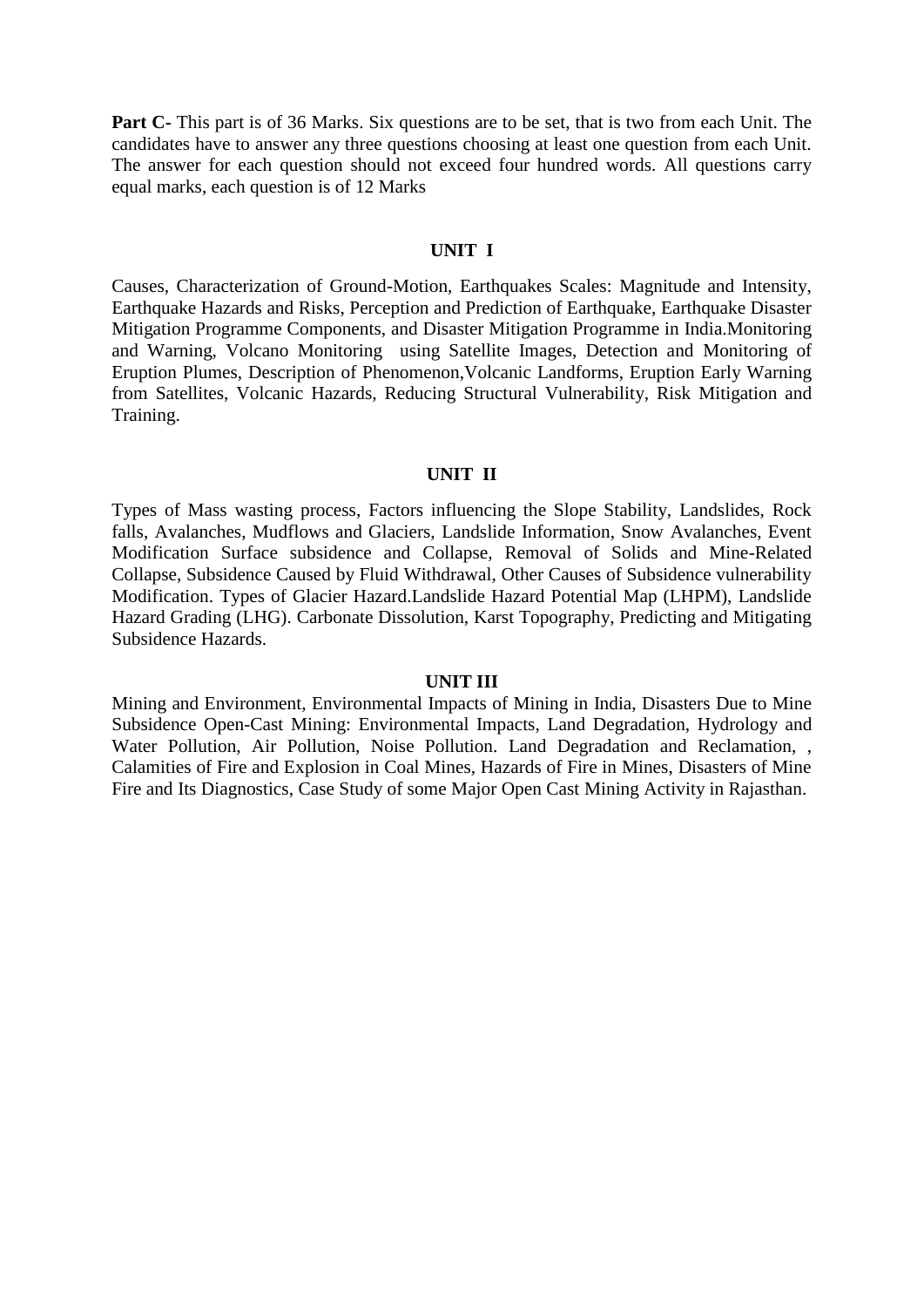## **ELECTIVE COURSES FOR II & IV**

## **ENV 432 Research Methodology and Statistics (4L=4h/week)**

Part A- This part is of 9 Marks. Nine questions are to be set, at least 2 from each unit. All questions are compulsory. The answer for each question should not exceed twenty words. All question carry equal marks, each question is of one mark.

**Part B-** This part is of 15 Marks. Five questions are to be set, at least one from each unit. All questions are compulsory. The answer for each question should not exceed fifty words. All questions carry equal marks, each question is of three marks.

Part C- This part is of 36 Marks. Six questions are to be set, that is two from each Unit. The candidates have to answer any three questions choosing at least one question from each Unit. The answer for each question should not exceed four hundred words. All questions carry equal marks, each question is of 12 Marks

# **Unit-I**

Concept of research; purpose, types, significance, objectives. Selection of research problem, Authenticity of Research topic.

## **Unit-II**

Research Design; Exploratory, descriptive, experimental. Sampling techniques; sampling theory, types of sampling, sampling error, selection of sample, sample size. Probability.

#### **Unit-III**

Data collection; types of data, primary & secondary data, process of data collection. Measurement of research, data collection measurement & analysis. Arithmetic, Geometric and Harmonic Mean, Median and mode, Distribution- Normal, t and x2, poisson and binomial, Concept of central tendency, standard deviation, standard error, test of significance, correlation, Regression, Non-parametric & Parametric techniques, T-test, Chi- Test, ANOVA, preparation of synopsis & Research Report Writing.

## **Paper ENV 433 Birding Essentials (4L=4h/week)**

Part A- This part is of 9 Marks. Nine questions are to be set, at least 2 from each unit. All questions are compulsory. The answer for each question should not exceed twenty words. All question carry equal marks, each question is of one mark.

Part B- This part is of 15 Marks. Five questions are to be set, at least one from each unit. All questions are compulsory. The answer for each question should not exceed fifty words. All questions carry equal marks, each question is of three marks.

Part C- This part is of 36 Marks. Six questions are to be set, that is two from each Unit. The candidates have to answer any three questions choosing at least one question from each Unit. The answer for each question should not exceed four hundred words. All questions carry equal marks, each question is of 12 Marks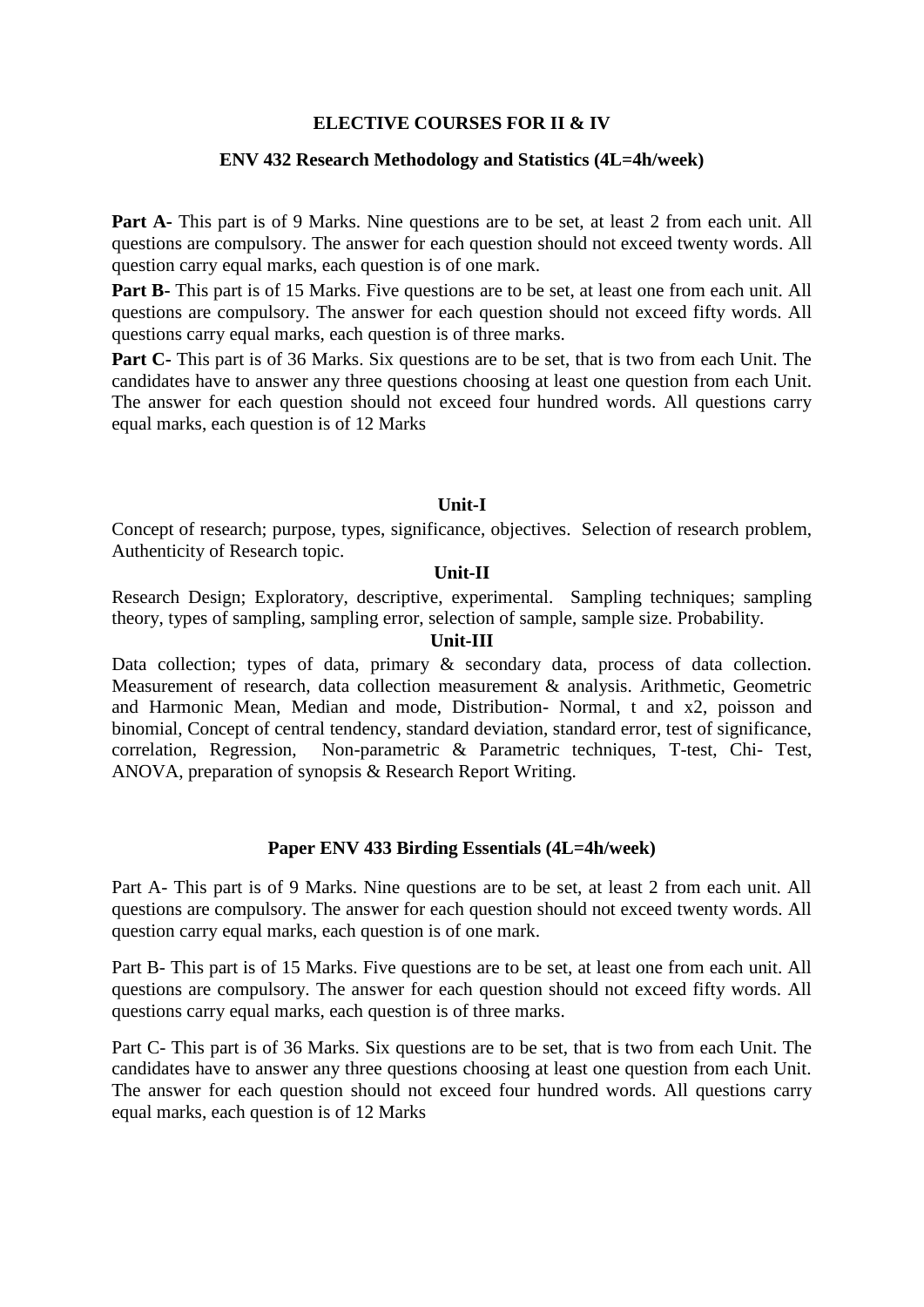## **Unit-I**

Importance of birds, Bird Classification and identification basics, Economic Importance of Birds

## **Bird Features**

- i) External Features like Head, Neck, Wings, Feathers, Feet and Claws, etc.
- ii) Internal Features like Skeletal System, Muscular System, Circulatory System, Respiratory System, Digestive System, Urinogenital System, Nervous System, Vision, Hearing, etc

**Bird Watching**: Tool, Techniques and ethics of bird watching

# **Unit-II**

Identification of Birds, Calls and songs of birds

**Breeding Biology**: Territoriality, Nesting, Eggs, Incubation and care for the young, Brood parasitism

**Birds Routine Activities**: Flying, Walking, Eating, Perching on trees or wires, Drinking water, Singing, Nesting, Preening, Moulting, Bathing, Dust bath, Flocking, Roosting etc

# **Unit-III**

**Migration in Birds**: Modes of flight in Migration, Problems of way finding, Causes of Migration, Origin of Migration, Significance of Migration, Disadvantages of Migration.

Life of Salim Ali –The great ornithologist of India, Societies concerned with birds

NGOs and Societies involved in birding and bird conservation

Conservation status and threats to birds, IUCN categories

# **Paper ENV SSk Short term Project (1P)**

Students will be given basic experimental work to achieve specific goal so as to acquaint him/her with the handling of instruments or field work.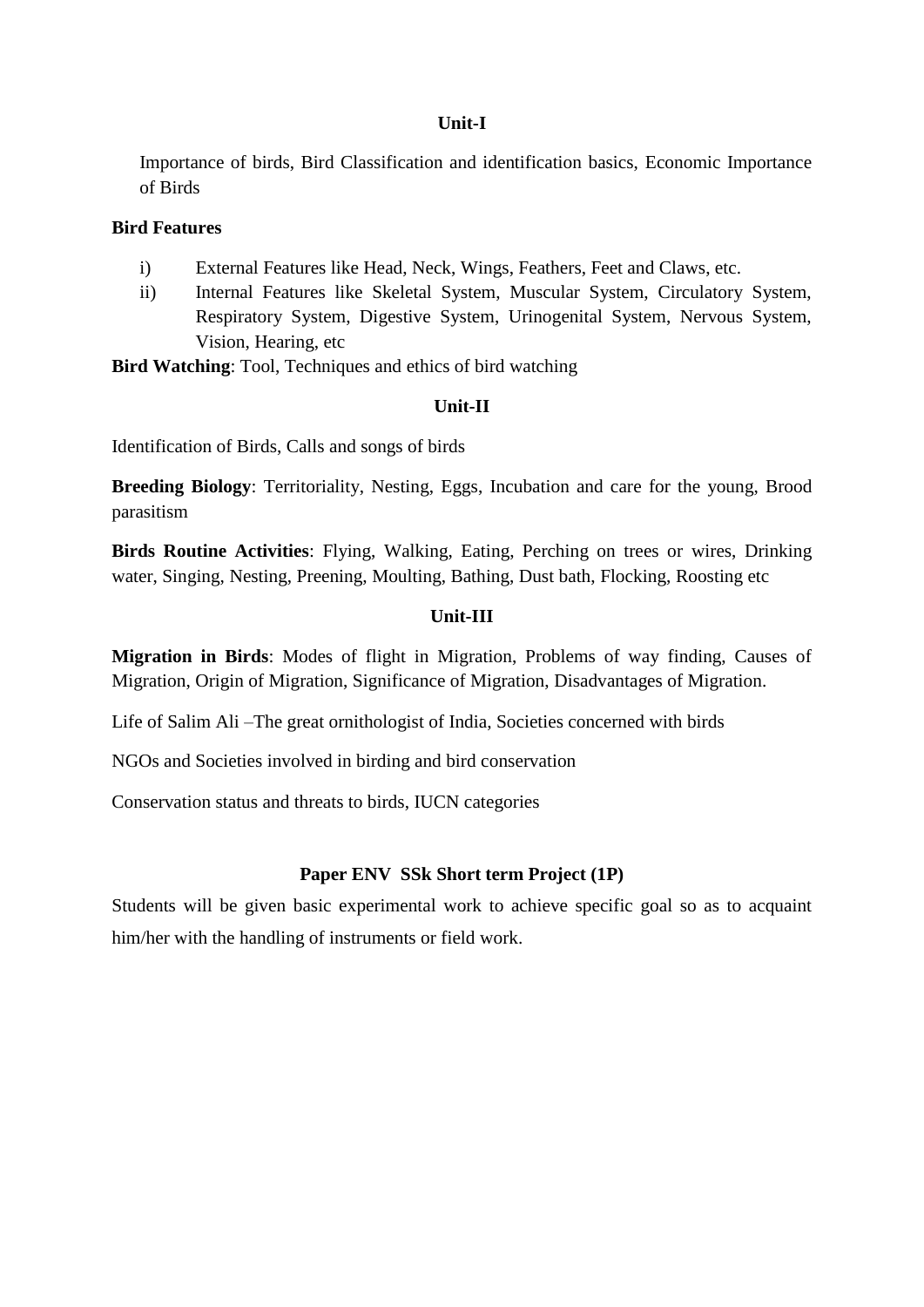## **Books recommended for M.Sc. Previous:**

## **Practicals**

- APHA , Standard Methods for the Examination of Water and Wastewater, 18th edition, American Public Health Association (APHA). 1992
- Water Quality Monitoring/edited by Jamie Bartram and Richard Balance a book published by E & FN SPON Press London on behalf of UNEP and WHO. 1996
- Guidelines for drinking- water Quality Vol1-3. WHO 1985
- Essential Environmental Science- Methods and Techniques/ edited by Simon Watts and LyndsayHalliwell ,Routledge Press, London.1996
- Environmental Management Training/edited by R.G.A.Boland Sterling Publishers (P) Ltd., New Delhi.1993
- Practical Methods in Ecology and Environment R.K. Trivedi and P.K.Goel, EnviroMedia publications, Karad.
- Handbook of Methods in Environmental Studies Vol I Water and Waste Water Analysis S.K. Maiti A.B.D. Publications Jaipur.

## **Books recommended for M.Sc. Final**

- Methods of Environmental Impact Assessment /edited by Peter Morris and RikiTherivel 2nd edition Spon Press, London. 2001.
- APHA , Standard Methods for the Examination of Water and Wastewater, 18th edition, American Public Health Association (APHA). 1992
- Water Quality Monitoring/edited by Jamie Bartram and Richard Balance a book published by E & FN SPON Press London on behalf of UNEP and WHO. 1996
- Guidelines for drinking- water Quality Vol.3. WHO 1985
- Essential Environmental Science- Methods and Techniques/ edited by Simon Watts and LyndsayHalliwell ,Routledge Press, London.1996
- Environmental Management Training/edited by R.G.A.Boland Sterling Publishers (P) Ltd., New Delhi.1993
- Bureau of Indian Standards IS: 9235-1979 Method for Physical analysis and determination of moisture in solid wastes (excluding industrial solid wastes)
- Bureau of Indian Standards IS: 9234-1979. Method for preparation of solid waste sample for chemical and microbiological analysis
- Bureau of Indian Standards IS:10158-1982 Methods of analysis of solid wastes (excluding industrial solid wastes)
- $\bullet$  Bureau of Indian Standards IS:1350 (Part II) 1970. Calorific value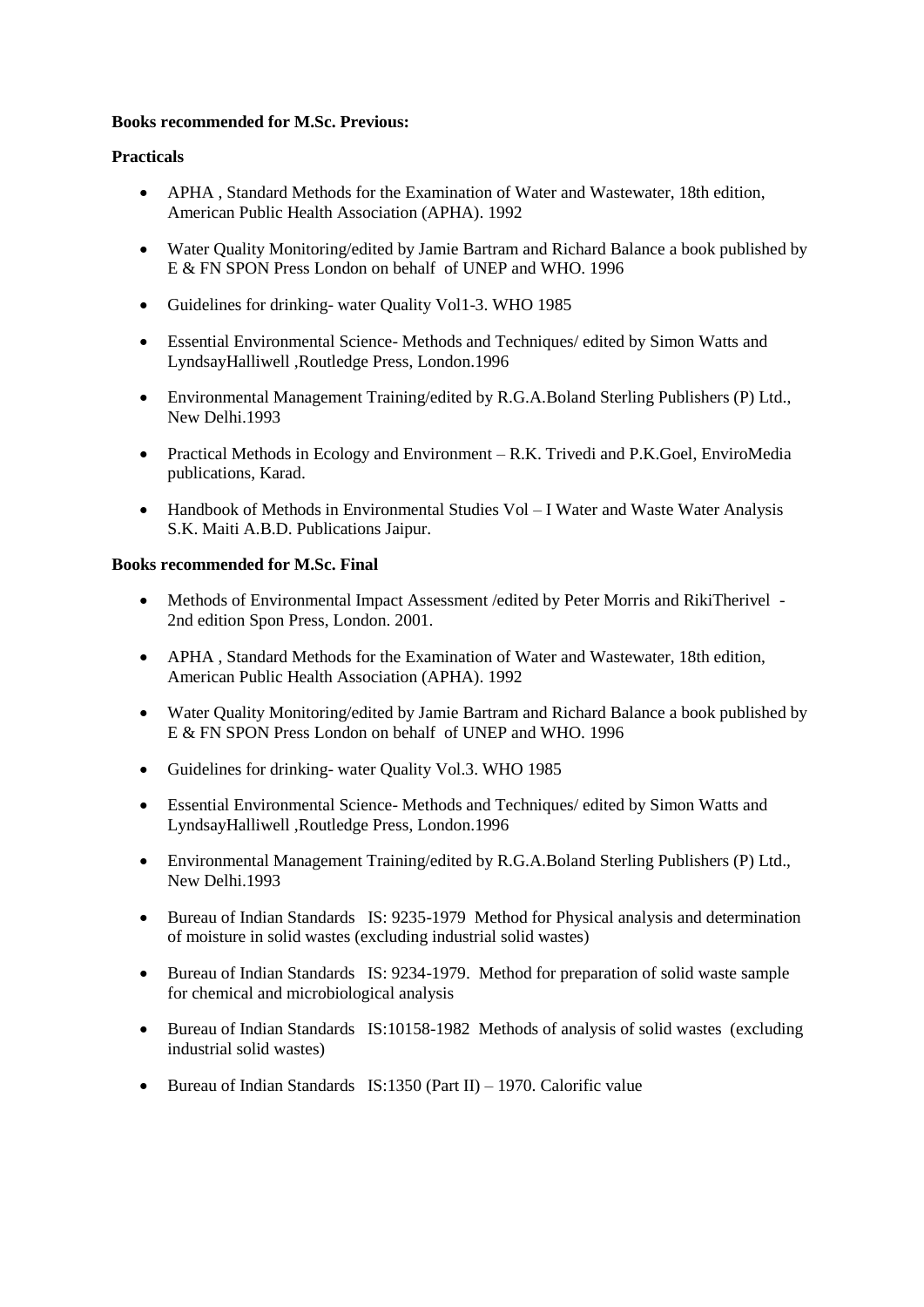## **9. Assessment and Evaluation**

## **9.1 Breakup of Internal/External End Semester Examinations**

- 9.1.1 All subjects in a PG programme shall carry an Internal Assessment component to the extent of 40% marks and End Semester for 60% marks. For UG programs it should be 30% marks internal and 70% marks for external.
- 9.1.2 In case of Laboratory/Field/Project work based subjects, appropriate distribution of marks for Practical Record/Project Report, Practical end-Semester exam, Viva, etc., if any shall be made by the respective Committee of Courses/Board of Studies.
- 9.1.3 A student shall not be permitted to repeat any course only for the purpose of improving the grade.

#### **9.2 Breakup of Internal/ Continuous Assessment Marks**

9.2.1 Each teacher shall organize a continuous assessment of each of the courses assigned to him/her. The internal assessment shall be as per the following breakup:

| S. No. | Item                                                                               | Max Marks |
|--------|------------------------------------------------------------------------------------|-----------|
|        | Internal Assessment Tests/Term Papers/Ouizzes (two) $1 \times 30$ or $2 \times 15$ | 30        |
|        | Seminars/Assignments/Case Demos/Presentations/Write ups/Viva, etc.                 | 10        |
|        | Total                                                                              | 40        |

9.2.2 It is mandatory for all students to participate in all the Internal Assessment tests and in various course-work related activities for award of the above marks. Therefore a schedule of Internal Assessment tests shall be prepared by the Course Leader and informed to the students at the very beginning of the semester.

9.2.3 Internal Assessment marks shall be displayed within a week from the date of conduct of examination and all corrected answer papers shall be given back to students with comments, if any.

#### **9.3 End-semester examinations**

9.3.1 An End Semester examination shall be conducted for all courses offered in the department. The duration of the end semester examination shall be for 3 hours.

9.3.2 All Papers except for those of the Foundation courses will be set and evaluated externally for a maximum of 60 marks. The papers for Foundation Course will be set and evaluated by the Course leader or an examiner appointed by the Head of the Department concerned. In case of a Foundation course that is not being run by any department, the Dean of the faculty may appoint the examiner. A minimum of 22 marks will be required to pass in the paper.

9.3.2.1 Question paper for each Core and Elective theory paper will have three sections: Part A, B and C.

b. Part A (Maximum 9 marks) will have 9 questions of 1 mark each, all of which must be attempted by the candidate. This part will have at least three questions set from each unit of the course contents of the paper. Word limit for the answers is 20 only.

c. Part B (Maximum 15 marks) of the question paper will have 5 compulsory questions. A minimum of 1 question will be asked from each unit of the course content of the paper. Each question will carry 3 marks. Word limit for the answer is 50 only.

d. Part C (Maximum 36 marks) will have total 3 questions, one from each unit of the course content of the paper. Each question will carry 12 marks and will have one choice from the same unit. Word limit for the answer to each question is 400 only.

9.3.3 A schedule of End Semester examinations be prepared by the Examination Section and displayed at the departments at least one-month ahead of the conduct of the examination.

9.3.4 No student who has less than 75% attendance in any course shall be permitted to attend the endsemester examination and s/he shall be given grade of FA-failure due to lack of attendance. S/He shall be asked to repeat that course the next time it is offered.

#### **9.4 Conduct of End-Semester Exams and Evaluation**

9.4.1 End-Semester Examination shall be conducted by the University by inviting Question Papers from the External Examiners.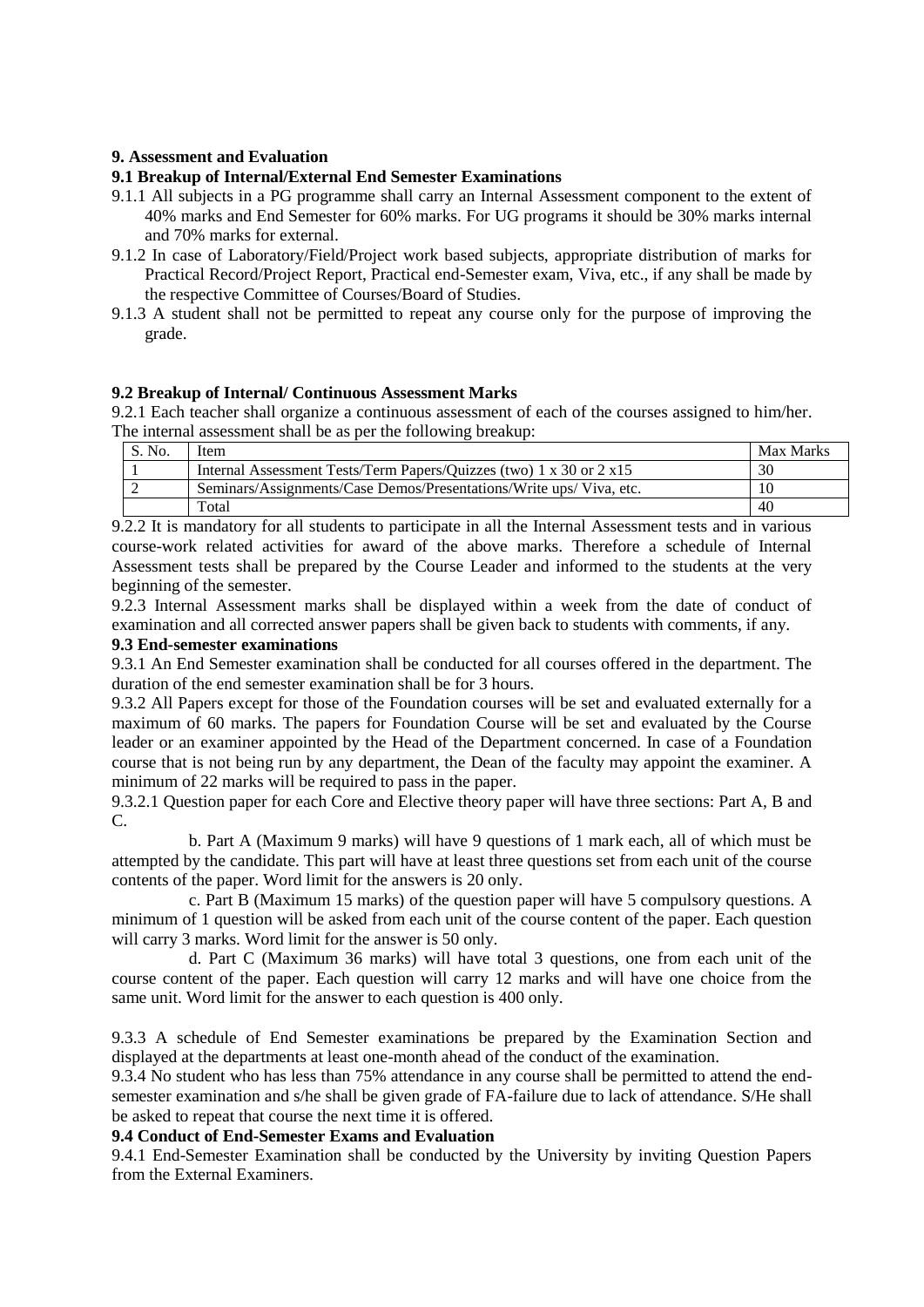9.4.2 An alternative Question paper should also be made available for any contingency.

9.4.3 The scheme of the paper must be as has been stated at 9.3.1 and 9.3.2

9.4.4 The answers papers of end-semester examination (theory) should be evaluated by the External Examiner.

9.4.5 For practical examinations, there will be a panel of examiners consisting of one external and one internal examiner.

Following shall be the distribution of marks in practical courses or the Board of Studies/Committee of Courses may modify it as per their requirements:

| S. No. | Item                                          | Maximum marks |
|--------|-----------------------------------------------|---------------|
|        | Experimental work assigned during examination | 60            |
|        | Record                                        | 20            |
|        | Viva voce                                     | 20            |

9.4.6 A panel of examiners consisting of one external (a faculty from the Departments of MDS University, other than department of Environmental Science/faculty from local institutions/institutions from other cities) and one internal examiner (faculty from the department of Environment) must evaluate short/medium term projects, Following shall be the distribution of marks for the short term projects or the Board of Studies/Committee of Courses may modify it as per their requirements:

| No.<br>$\mathbf{D} \cdot \mathbf{I}$ | Item              | Maximum marks |
|--------------------------------------|-------------------|---------------|
|                                      | Project report    | $\pi$<br>'U   |
| ↗                                    | $-1$<br>Viva voce | nη<br>ЭU      |

9.4.7 Evaluation of long term projects/dissertation/research work shall also be done by the panel of examiners consisting of one external and one internal expert. Distribution of Marks for the evaluation of Long term projects may be as below or the Board of Studies/Committee of Courses may modify it as per their requirements:

| <b>S. No.</b>  | <b>Item</b>                                                                                    | <b>Max Marks</b> |
|----------------|------------------------------------------------------------------------------------------------|------------------|
|                | Ground work/Review of literature                                                               | 5                |
| $\overline{2}$ | Plan of work                                                                                   | 5                |
| 3              | <b>Conduction of Experiments</b>                                                               | 5                |
| 4              | Presentation of data                                                                           | 5                |
| 5              | Analysis of data                                                                               | 10               |
| 6              | Presenting weekly reports (20 min seminars+5min discussion)                                    | 20               |
|                | <b>Report Writing</b>                                                                          | 5                |
| 8              | Presentation as Seminar (8 min+2 min discussion) and Presentation                              | 10               |
|                | as Poster Paper                                                                                |                  |
| 9              | Popular writing on social/scientific issues/awareness/presenting on<br>public platform         | 5                |
| 10             | Presentation of seminar (10 min) in front of examination panel (One<br>external, one internal) | 10               |
| 11             | Viva Voce                                                                                      | 20               |
|                | Total $(1-9)$                                                                                  | 100              |

## **10Consolidation of Marks**

10.1 The Head of the Department must send the award list of the internal assessment to the examination section. The examination section shall consolidate the Internal Assessment marks and End-Semester marks (average of both Internal and External Evaluation) and prepare a consolidated Statement of Marks.

10.2 In order to declare the pass, a Student should get a minimum of 40% marks in aggregate of Internal Assessment and End-Semester marks.

## **11 Supplementary Examination**

11.1 A failed student who meets the attendance requirement and has a minimum of 40% in internal assessment marks may be permitted to register for the next end-semester examination in the semester in which the course is offered next.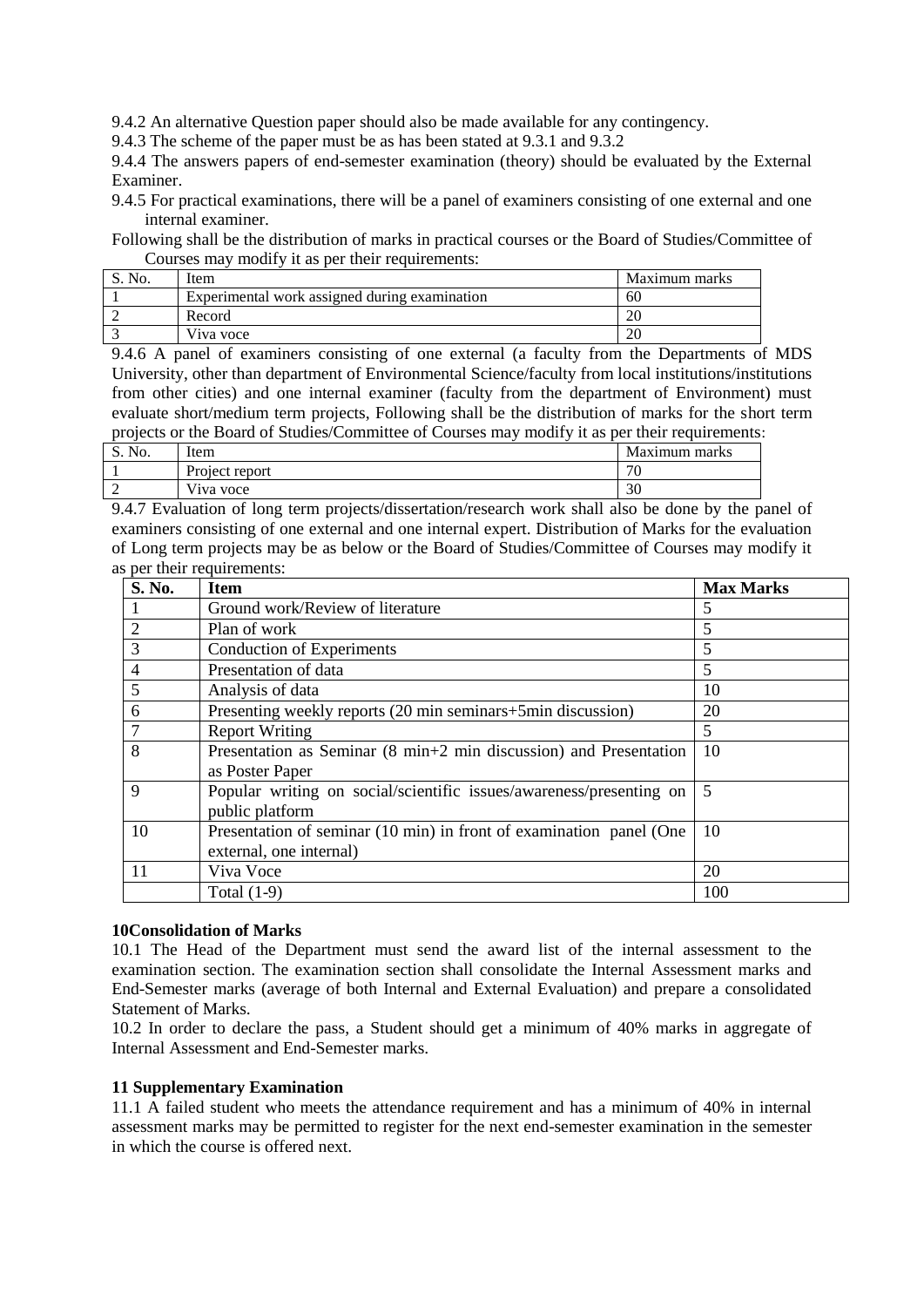11.2 Students who have failed due to insufficient attendance and/or less than 40% in Internal Assessment marks should repeat the course as and when it is offered.

## **12 GRADING AND GRADE CARD**

The Examination Section shall prepare two copies of the results, one with marks to be sent to the Department and another for the University Office, not later than 15 days after the last day of semester examinations.

## **12.1 Letter Grades**

12.1.1 Performances of students in each paper are expressed in terms of marks as well as in Letter Grades. In case of fractions the marks shall be rounded off to nearest integer. The class interval for the purpose of awarding the grades can be arrived at by dividing the difference between the highest mark secured and the minimum pass mark by 7 as there are seven passing grades. The formula is given below:

 $K = (X-40)/7$ 

Where,  $K =$  class interval,  $X =$  the highest mark in the subject.

12.1.2 The grades may be awarded as given in the following table:

| Range of Marks in %               | Letter Grade | Points for Calculation of GPA/CGPA |
|-----------------------------------|--------------|------------------------------------|
| $X$ to $(X-K)+1$                  | O            | 10                                 |
| $(X-K)$ to $(X-2K)+1$             | $A+$         |                                    |
| $(X-2K)$ to $(X-3K)+1$            | А            |                                    |
| $(X-3K)$ to $(X-4K)+1$            | $B+$         |                                    |
| $(X-4K)$ to $(X-5K)+1$            | B            | h                                  |
| $(X-5K)$ to $(X-6K)+1$            | C            |                                    |
| $(X-6K)$ to 40                    | D            |                                    |
| Below 40                          | F            |                                    |
| Failure due to lack of attendance | FA           |                                    |

- 12.1.3 K should not be rounded off to less than two decimal places. The numbers given in Range of Marks column,  $(X-K)$ ,  $(X-2K)$ ,  $(X-3K)$ , etc., can be rounded off to the nearest whole number.
- 12.1.4 In courses where the number of students who have secured 40 marks and above is less than 10 then grading may be given based on the Table

| Range of Marks in % | Letter Grades | Points for Calculation of |
|---------------------|---------------|---------------------------|
|                     |               | <b>GPA/CGPA</b>           |
| 81-100              |               | 10                        |
| 71-80               | A+            | O                         |
| 66-70               | А             |                           |
| 61-65               | $B+$          |                           |
| 56-60               | в             | h                         |
| 50-55               |               |                           |
| 40-50               |               | 4                         |
| <40                 | F             | $\bf{0}$                  |

12.1.5 The GPA and CGPA will be calculated as weighted average of points secured by the student in all the papers registered by him/her. The weights are the number of credits for each paper. For example, a student getting an A+ grade in 4 credit course, A grade in 2 credit course, O grade in a 3 credit course and F grade in a 3 credit course will have a GPA as (9x4  $+ 8x^2 + 10x^3 + 0x^3/(4+2+3+3) = (36+16+30+0)/12 = 82/12 = 6.83$  out of 10.0; GPA = 6.83. The CGPA shall also be calculated in similar lines taking all subjects taken by the students in all semesters.

12.1.6 Student with a CGPA of 9.0 and above and who did not fail in any of the courses taken by him/her shall be awarded Distinction.

12.1.7 A CGPA of 6.0 and above shall be placed in First class.